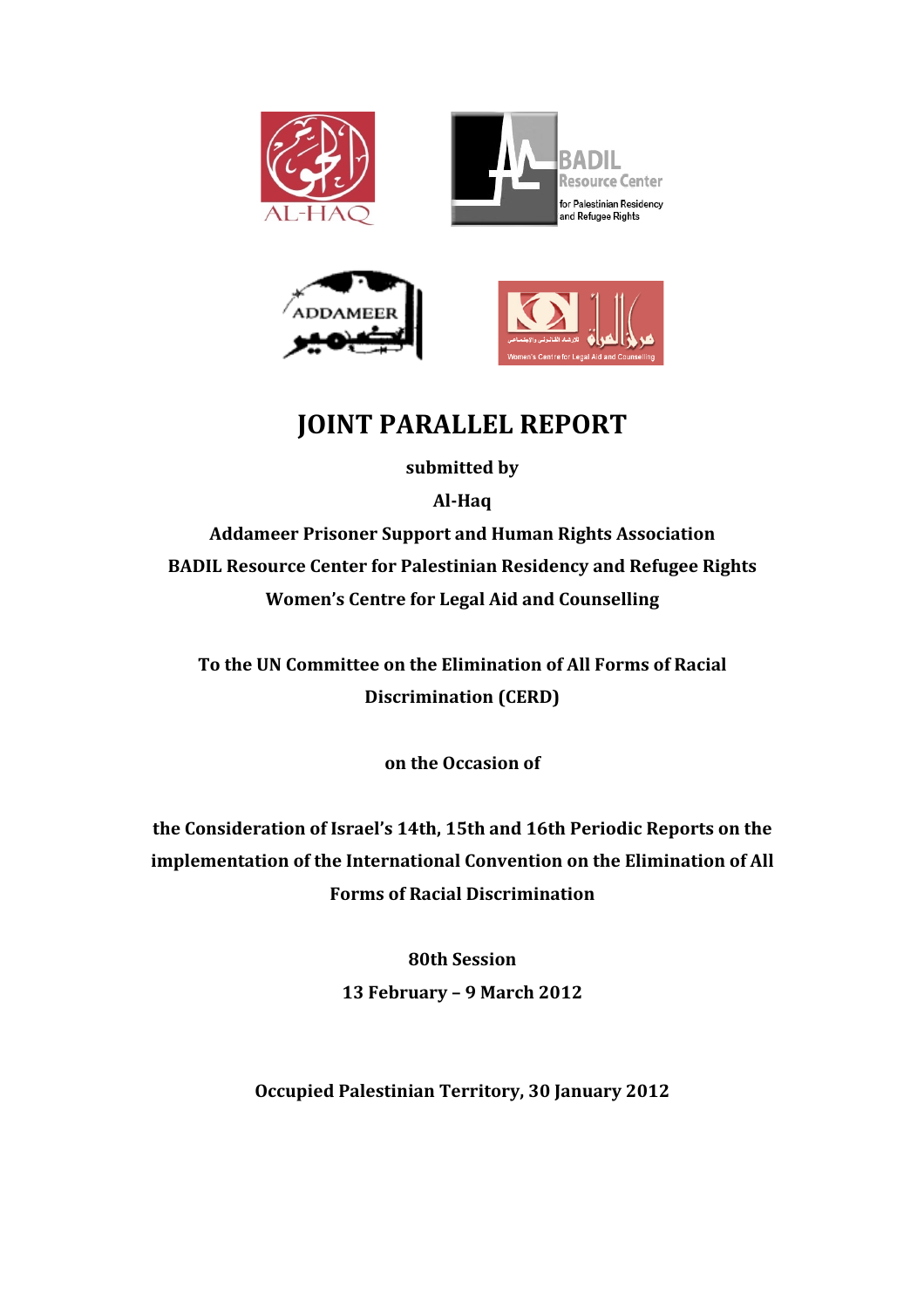**This Joint Parallel Report is prepared and submitted by:**

#### **Al-Haq**

**Addameer Prisoner Support and Human Rights Association BADIL Resource Center for Palestinian Residency and Refugee Rights Emergency Water, Sanitation and Hygiene group Women's Centre for Legal Aid and Counselling**

**Contact Information: Al-Haq P.O. Box 1413 54 Main Street 2nd & 3rd Floor Ramallah - West Bank - Palestine Tel: + 970 (0) 2 2954646 Fax: + 970 (0) 2 2954903 Email: yara@alhaq.org / mona@alhaq.org Web: http://www.alhaq.org**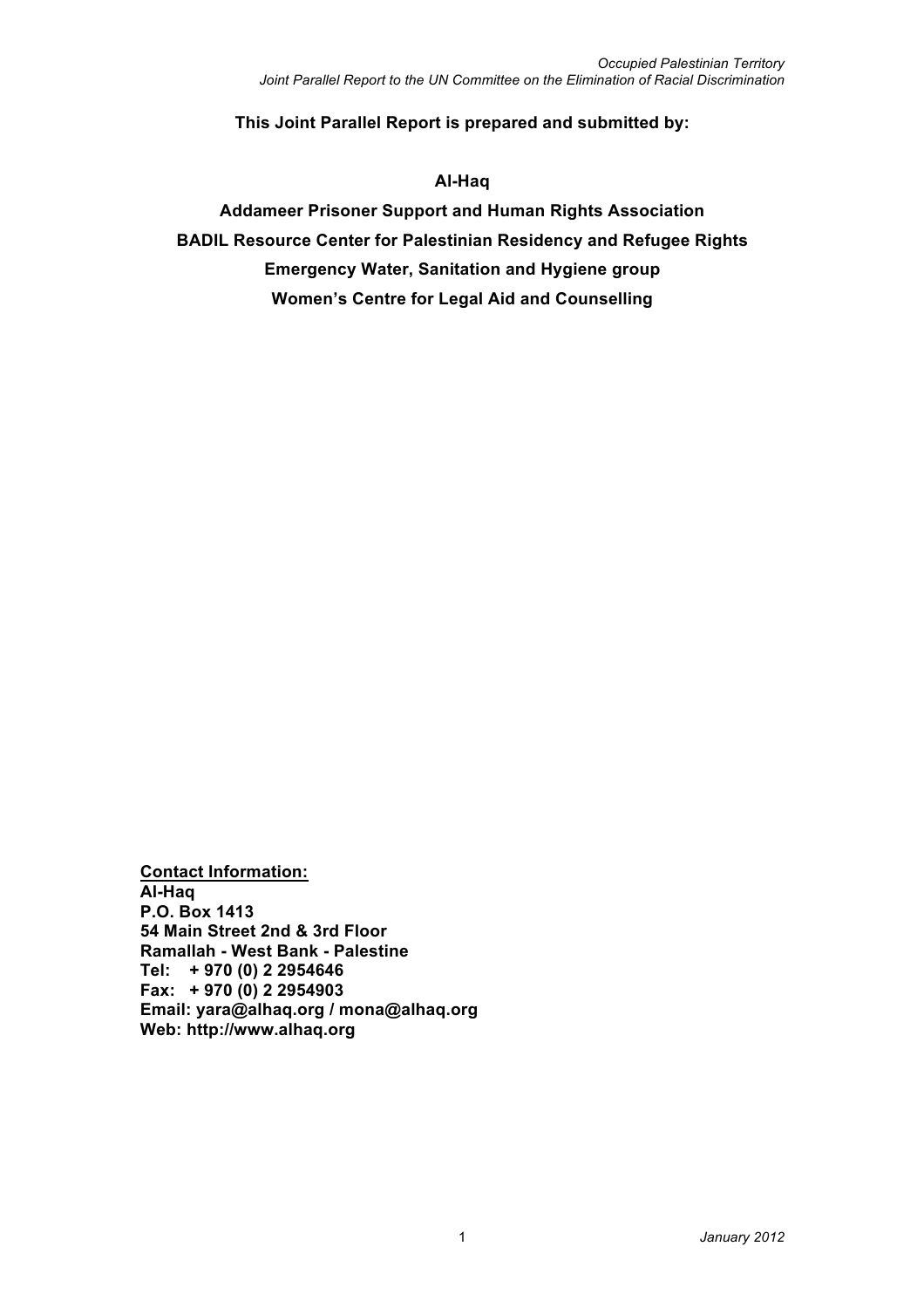# **Table of Contents**

| 1.1.3. BADIL Resource Center for Palestinian Residency and Refugee Rights  5   |  |
|--------------------------------------------------------------------------------|--|
|                                                                                |  |
|                                                                                |  |
| 2. General Information: The Nature of the Discriminatory Policies and the      |  |
|                                                                                |  |
|                                                                                |  |
|                                                                                |  |
| 2.3. Discrimination based on National or Ethnic Origin: the Practice of        |  |
|                                                                                |  |
|                                                                                |  |
|                                                                                |  |
| 3.2. Lack of Protection of the Safety of Persons and Their Properties: Settler |  |
|                                                                                |  |
| 3.3. The Right to Freedom of Expression and to Peaceful Assembly  16           |  |
|                                                                                |  |
| 4. Right to a Nationality: Legislative and Administrative Policies of          |  |
|                                                                                |  |
|                                                                                |  |
|                                                                                |  |
|                                                                                |  |
|                                                                                |  |
|                                                                                |  |
|                                                                                |  |
|                                                                                |  |
|                                                                                |  |
|                                                                                |  |
|                                                                                |  |
|                                                                                |  |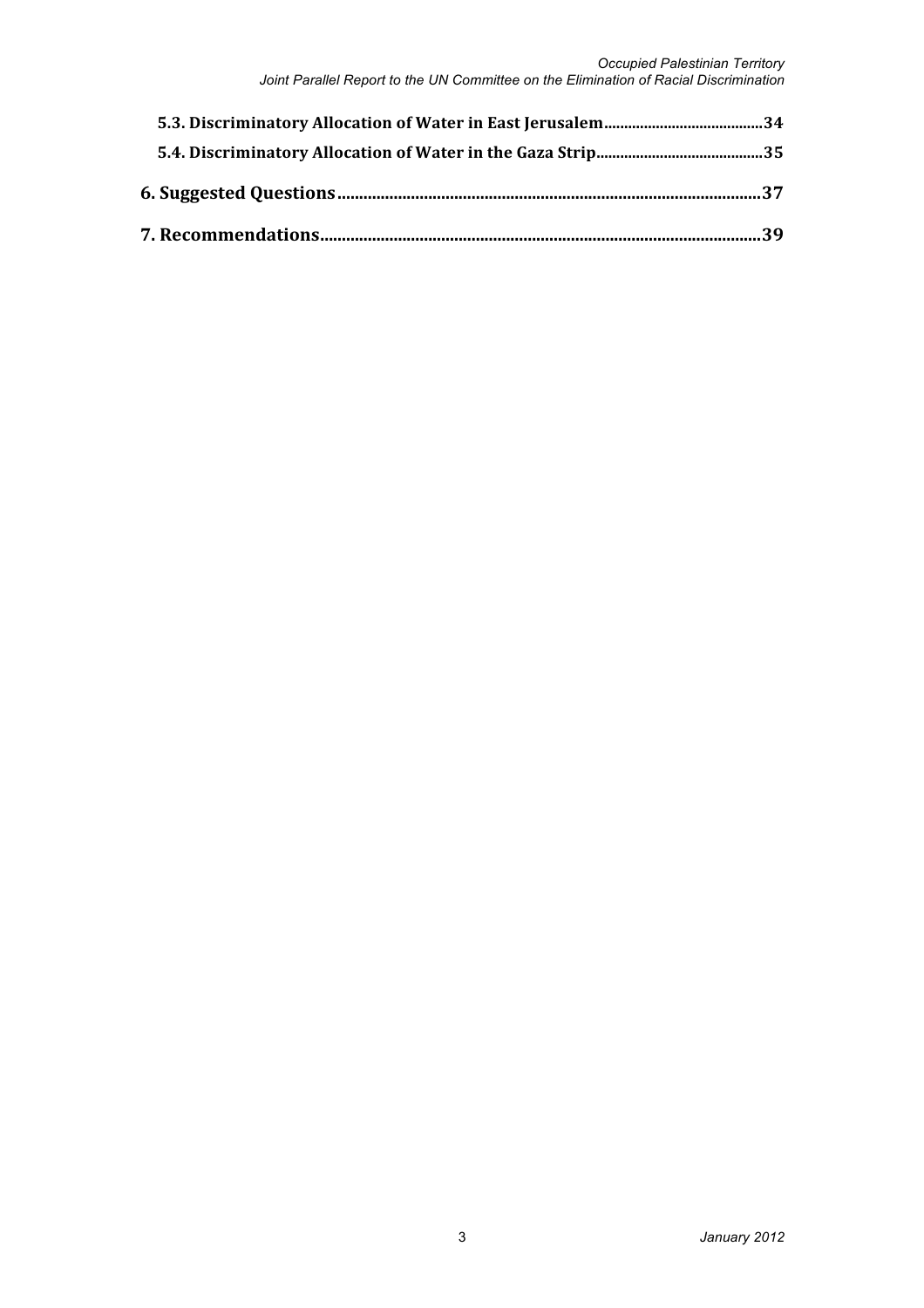## **1. Introduction**

1. The authors of this Joint Parallel Report greatly welcome the opportunity provided by the Committee on the Elimination of All Forms of Racial Discrimination (hereinafter the Committee) to submit an alternative report containing information which is of relevance ahead of its review of Israel's  $14<sup>th</sup>$ ,  $15<sup>th</sup>$  and  $16<sup>th</sup>$  Periodic Reports on the implementation of the International Convention on the Elimination of All Forms of Racial Discrimination (hereinafter the Convention), to which Israel became party on 3 January 1979.

## *1.1.#Submitting#Parties*

### *1.1.1. Al-Haq*

2. Al-Haq is an independent Palestinian non-governmental human rights organisation based in Ramallah, West Bank. Established in 1979 to protect and promote human rights and the rule of law in the Occupied Palestinian Territory (OPT), Al-Haq documents violations of the individual and collective rights of Palestinians in the OPT, irrespective of the identity of the perpetrator, and seeks to end such breaches by way of advocacy before national and international mechanisms and by holding the violators accountable. The organisation conducts research; prepares reports, studies and interventions on breaches of international human rights and humanitarian law in the OPT; and undertakes advocacy before local, regional and international bodies. Al-Haq also cooperates with Palestinian civil society organisations and governmental institutions in order to ensure that international human rights standards are reflected in Palestinian law and policies. Al-Haq is the West Bank affiliate of the International Commission of Jurists - Geneva, and is a member of the Euro-Mediterranean Human Rights Network (EMHRN), the World Organisation Against Torture (OMCT), the International Federation for Human Rights (FIDH), Habitat International Coalition (HIC), and the Palestinian NGO Network (PNGO).

### *1.1.2.#Addameer#Prisoner#Support#and#Human#Rights#Association*

3. Addameer Prisoner Support and Human Rights Association (Addameer) is a Palestinian non-governmental human rights civil institution that focuses on political and civil rights issues in the OPT, especially those of prisoners. Established in Jerusalem in 1992 by a group of activists and human rights advocates, Addameer offers support to Palestinian prisoners and detainees, advocates for the rights of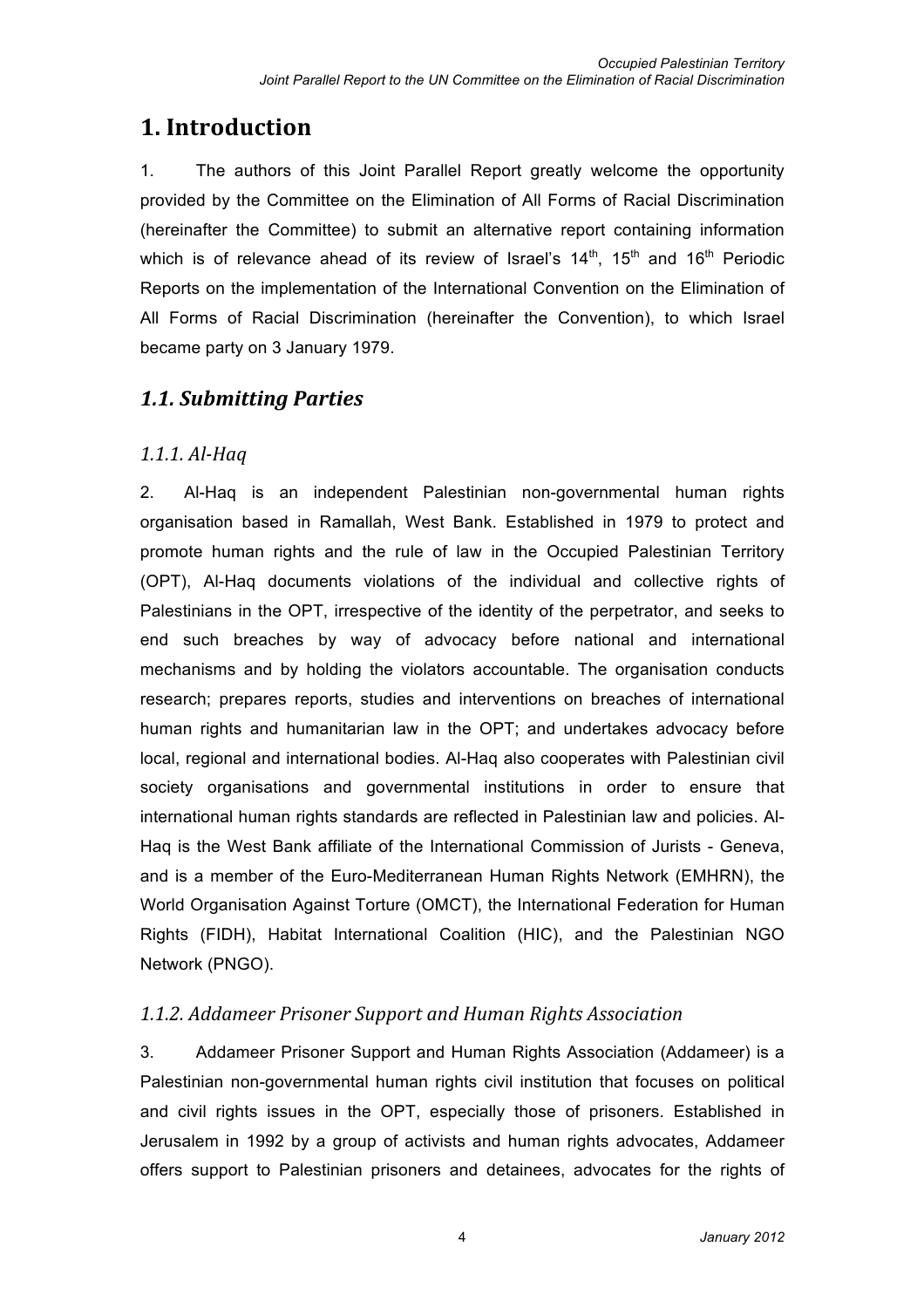political prisoners, and works to end torture and arbitrary detention and to guarantee fair trials through monitoring, legal procedures and advocacy campaigns.

### 1.1.3. BADIL Resource Center for Palestinian Residency and Refugee Rights

4. BADIL Resource Center for Palestinian Residency and Refugee Rights (BADIL) is an independent, community-based non-profit organization mandated to defend and promote the rights of Palestinian refugees and IDPs. Our vision, missions, programs and relationships are defined by our Palestinian identity and the principles of international law, in particular international human rights law. We seek to advance the individual and collective rights of the Palestinian people on this basis. BADIL has consultative status with UN ECOSOC and is a member of the global Palestine Right-of-Return Coalition.

### 1.1.4. Women's Centre for Legal Aid and Counselling

5. The Women's Centre for Legal Aid and Counselling (WCLAC) was established by a small group of women in Jerusalem in 1991 as a Palestinian, independent, non-governmental, non-profit organisation. WCLAC aims to address the causes and consequences of gender-based violence within the community as well as the gender-specific effects of the occupation. WCLAC provides social and legal counselling, awareness raising programs, offers legal and social support and training, proposes bills and law amendments, and participates in the organization of advocacy and pressure campaigns nationally and internationally on behalf of Palestinian women and the community. WCLAC documents women's testimonies using the framework of international law and human rights, combined with a feminist vision of equality and social justice. The documentation is used to advocate on behalf of women in Palestine, to promote awareness of human rights violations and to work towards accountability for those responsible. The documentation also provides testimony to women's experiences of war and occupation.

### **1.2. Scope of the Joint Parallel Report**

6. As leading human rights and humanitarian organisations based in the OPT, Al-Haq, Addameer, BADIL, EWASH and WCLAC (hereinafter the submitting parties) respectfully submit this Joint Parallel Report to provide information which is of relevance to the Committee's review of Israel's  $14<sup>th</sup>$ ,  $15<sup>th</sup>$  and 16th Periodic Reports on its implementation of the Convention. The submitting parties wish bring to the attention of the Committee Israel's lack of compliance with the Convention.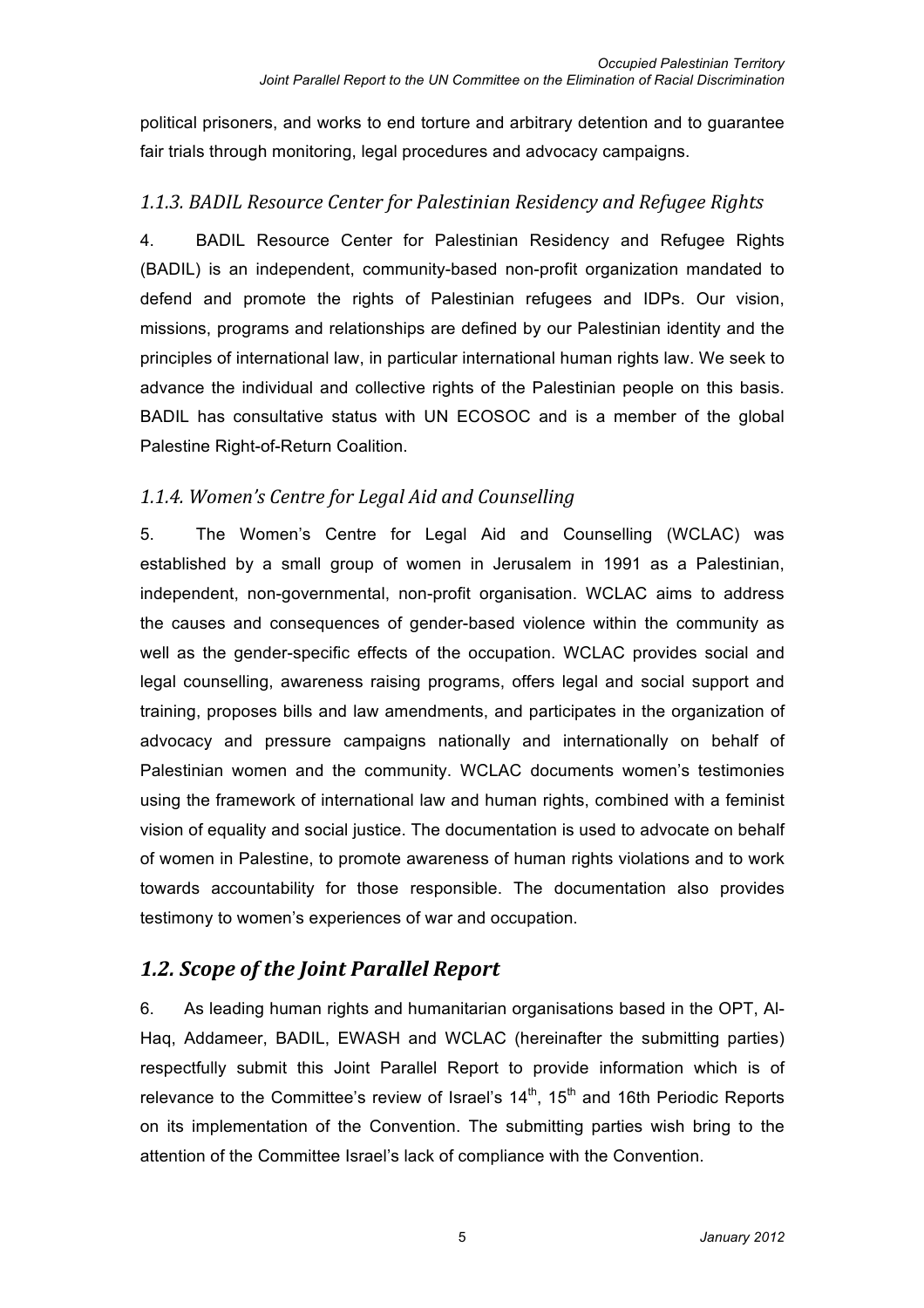- 7. This report will focus on the following issues:
	- A. Security of person and protection by the State, enshrined in Article 5(b) of the Convention (see Section 3 of the Joint Parallel Report),
	- B. Legislative and administrative policies of discrimination, enshrined in Article 2(1) of the Convention (see Section 4 of the Joint Parallel Report), and
	- C. The discriminatory allocation of water in the OPT, as part of the right to housing enshrined in Article 5(e)(iii) of the Convention (see Section 5 of the Joint Parallel Report).

8. It should be noted that this Joint Parallel Report is not intended to comprehensively cover all violations, but rather focuses on certain issues that have been identified as particularly affecting Palestinians living in the OPT at the time of reporting. The information is relevant for the Committee's entire reporting period. Since part of the scope of the Convention may be outside the direct expertise of the submitting parties, the submitting parties have opted not to comment on these issues. However, the limitations of this report should not be understood to imply that Israel complies or does not comply with articles of the Convention that are not mentioned here.

9. This report identifies general trends and policies in regard to Israel's lack of compliance with the Convention in a topic-by-topic format. Under each topic, a general trend section provides an overview of the legal obligations that Israel has violated with respect to the Convention. The vast majority of the claims made in this report are substantiated by the submitting parties' field information, *inter alia* in the form of client affidavits, which are available to the Committee in English and Arabic upon request.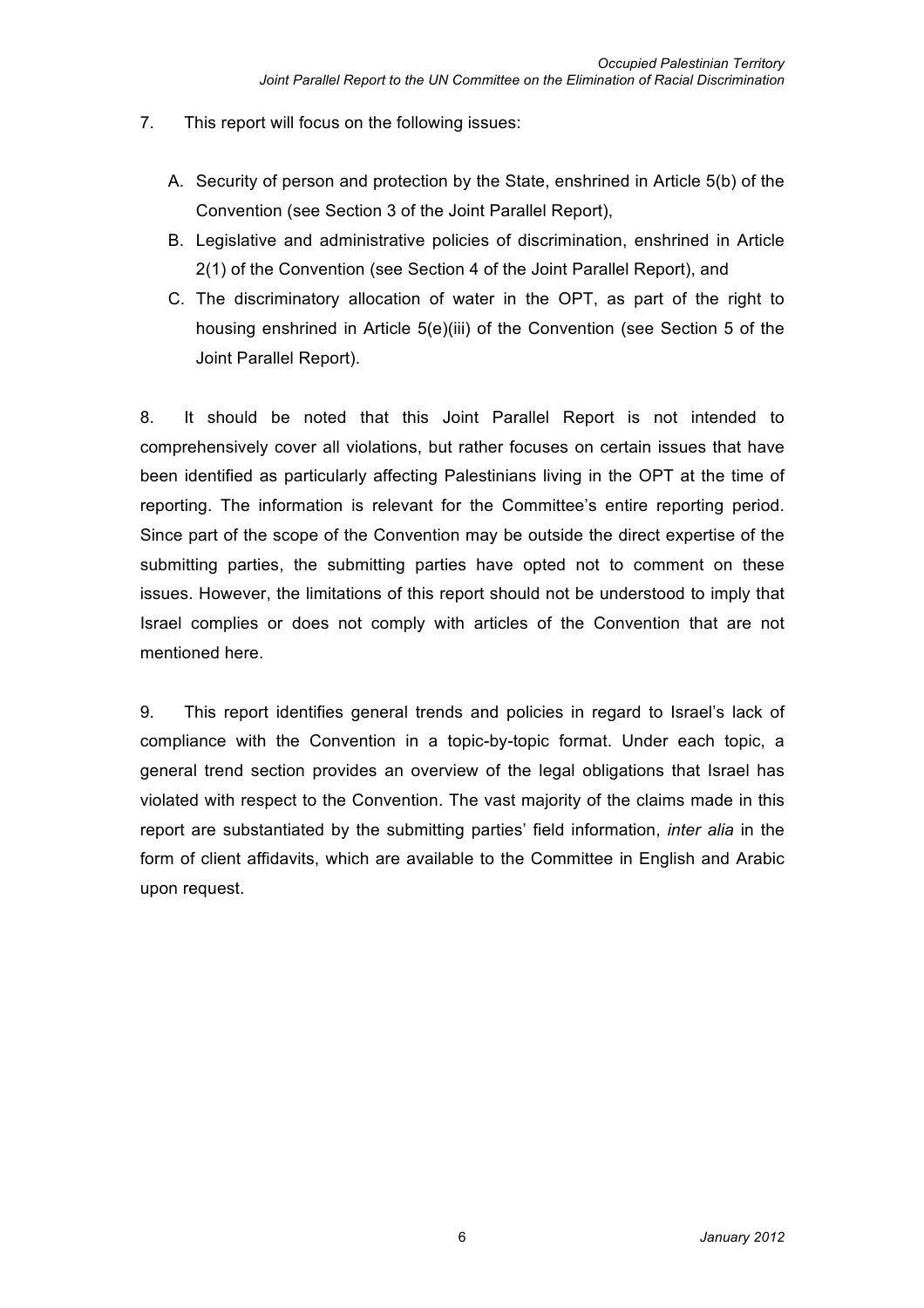# 2. General Information: The Nature of the **Discriminatory Policies and the Denial of Enjoyment of Equal!Rights**

## 2.1. Applicability of International Human Rights Law in the OPT

10. The submitting parties wish to bring to the attention of the Committee Israel's continuous refusal to report on the human rights situation in the OPT (West Bank, including Jerusalem, and the Gaza Strip).

11. It is a basic principle of international human rights law that human rights treaties apply to all areas over which a State party exercises effective control.<sup>1</sup> Accordingly, Israel has an obligation to implement all the human rights treaties to which it is party, including the present Convention, in accordance with its obligations as an Occupying Power under international humanitarian law.

12. While Israel rejects the application of international human rights law to the OPT, it stands alone in taking such a view. Israel's obligations towards the OPT have been repeatedly asserted by international treaty bodies and the International Court of Justice in its 2004 Advisory Opinion on the *Legal Consequences of the Construction of a Wall in the Occupied Palestinian* Territories (hereinafter Advisory Opinion on the Wall $)^2$ 

13. The Committee itself reaffirmed this position in its Concluding Observations

CCPR/C/21/Rev.1/Add.13, at paragraph 10: *"States have a duty to respect and ensure the rights laid down in the Covenant to anyone within the power or effective control of that State party, even if not situated within the territory of the State party."*

http://www.unhchr.ch/tbs/doc.nsf/0/58f5d4646e861359c1256ff600533f5f?Opendocument accessed 30 January 2012.

<sup>2</sup> See for example: UN Committee on the Elimination of Racial Discrimination (UN CERD), 'Concluding Observations: Israel' (30 March 1998), UN Doc. CERD/C/304/Add.45, at paragraph 12 http://www.unhchr.ch/tbs/doc.nsf/(Symbol)/CERD.C.304.Add.45.En?Opendocument accessed 30 January 2012; *Legal Consequences of the Construction of a Wall in the Occupied Palestinian Territory* (Advisory Opinion) ICJ Rep 2004, paragraph 112; UN HRC, 'Concluding Observations: Israel' (18 August 1998), UN Doc. CCPR/C/79/Add.93, at paragraph 10

http://www.unhchr.ch/tbs/doc.nsf/0/7ea14efe56ecd5ea8025665600391d1b?Opendocument accessed 30 January 2012; UN HRC, 'Concluding Observations: Israel' (21 August 2003), UN Doc. CCPR/CO/78/ISR, at paragraph 11

 <sup>1</sup> UN Human Rights Committee (UN HRC), General Comment No 31, *The Nature of General Legal Obligations Imposed on States Parties to the Covenant* (29 March 2004), UN Doc.

http://www.unhchr.ch/tbs/doc.nsf/(Symbol)/CCPR.CO.78.ISR.En?OpenDocument accessed 30 January 2012.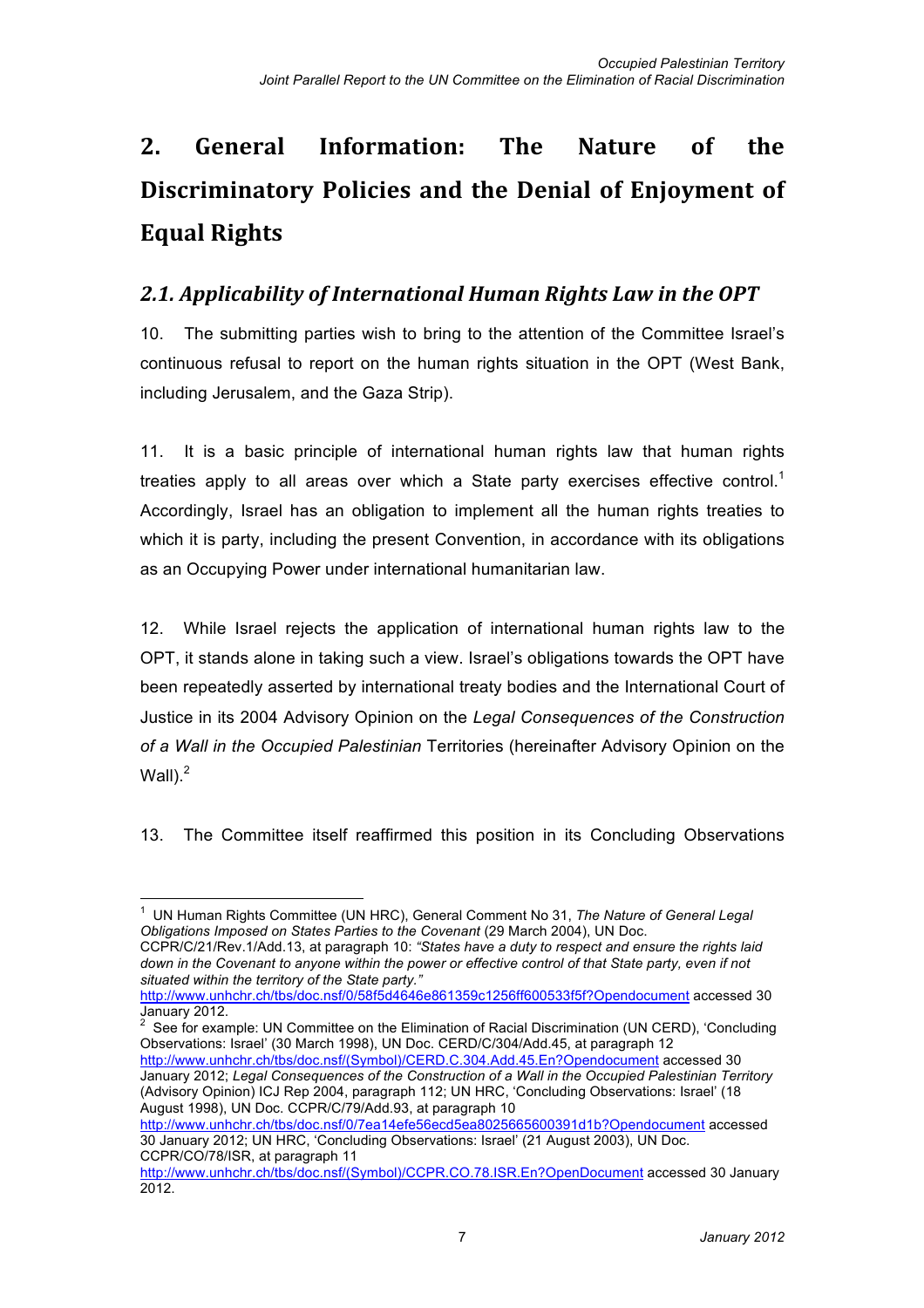after considering Israel's 10<sup>th</sup> to 14<sup>th</sup> periodic reports<sup>3</sup> (hereinafter 2007 Concluding Observations) when it reiterated its concern about Israel's position that the Convention does not apply in the OPT: "Such position cannot be sustained under the letter and spirit of the Convention, or under international law as also affirmed by the International Court of Justice."<sup>4</sup> In light of this, the Committee has recommended that "the State party review its approach and interpret its obligations under the Convention in good faith in accordance with the ordinary meaning to be given to its terms in their context, and in light of its object and purpose."<sup>5</sup>

14. In fact, all UN treaty bodies mandated to monitor compliance with Israel's treaty obligations have categorically held that human rights treaties ratified by Israel apply to the OPT. More recently, the Human Rights Council called upon Israel immediately to abide by "international protection for the Palestinian people in the Occupied Palestinian Territory, in compliance with international human rights and humanitarian law, applicable in the Occupied Palestinian Territory, including East Jerusalem."6

15. In the Human Rights Committee's recent consideration of Israel's Third Periodic Report to the Committee, it scrutinised Israel's position on the application of the International Covenant on Civil and Political Rights (ICCPR) in the OPT.<sup>7</sup> Israel stated that it did not report on the implementation of the ICCPR in the OPT "for several reasons, ranging from legal considerations to the practical reality", and noted that it does not consider the Gaza Strip as occupied territory as a result of the "disengagement" in 2005. The Committee and the participants of the session expressed concern about Israel's failure to comply with its obligations under international law by applying the ICCPR to the OPT.

16. The Gaza Strip continues to be considered occupied territory under international law; this having been confirmed by a number of UN resolutions and reports, as well as countless opinions by international legal experts.<sup>8</sup> Israel's military

<sup>3</sup> UN CERD, 'Concluding Observations: Israel' (n 2).<br>
<sup>4</sup> *Ibid,* at paragraph 32.<br>
<sup>5</sup> *Ibid.*<br>
<sup>6</sup> UN HRC. 'The grave human rights violations by Israel in the Occupied Palestinian Territory, including East Jerusalem', Resolution (13 April 2011), UN Doc. A/HRC/RES/16/29

buther with the state of the paragraphical organization.<br>
<sup>8</sup> See UN HRC, 'Report of the international fact-finding mission to investigate violations of international international law, including international humanitarian and human rights law, resulting from the Israeli attacks on the flotilla of ships carrying humanitarian assistance' (27 September 2010), UN Doc. A/HRC/15/21 http://www2.ohchr.org/english/bodies/hrcouncil/docs/15session/A.HRC.15.21\_en.PDF accessed 30

http://www.unhcr.org/refworld/docid/4dbff8e02.html accessed 30 January 2012.<br>The Human Rights Committee (HRC), 'Concluding Observations: Israel' (29 July 2010), UN Doc. CCPR/C/ISR/CO/3, at paragraph 5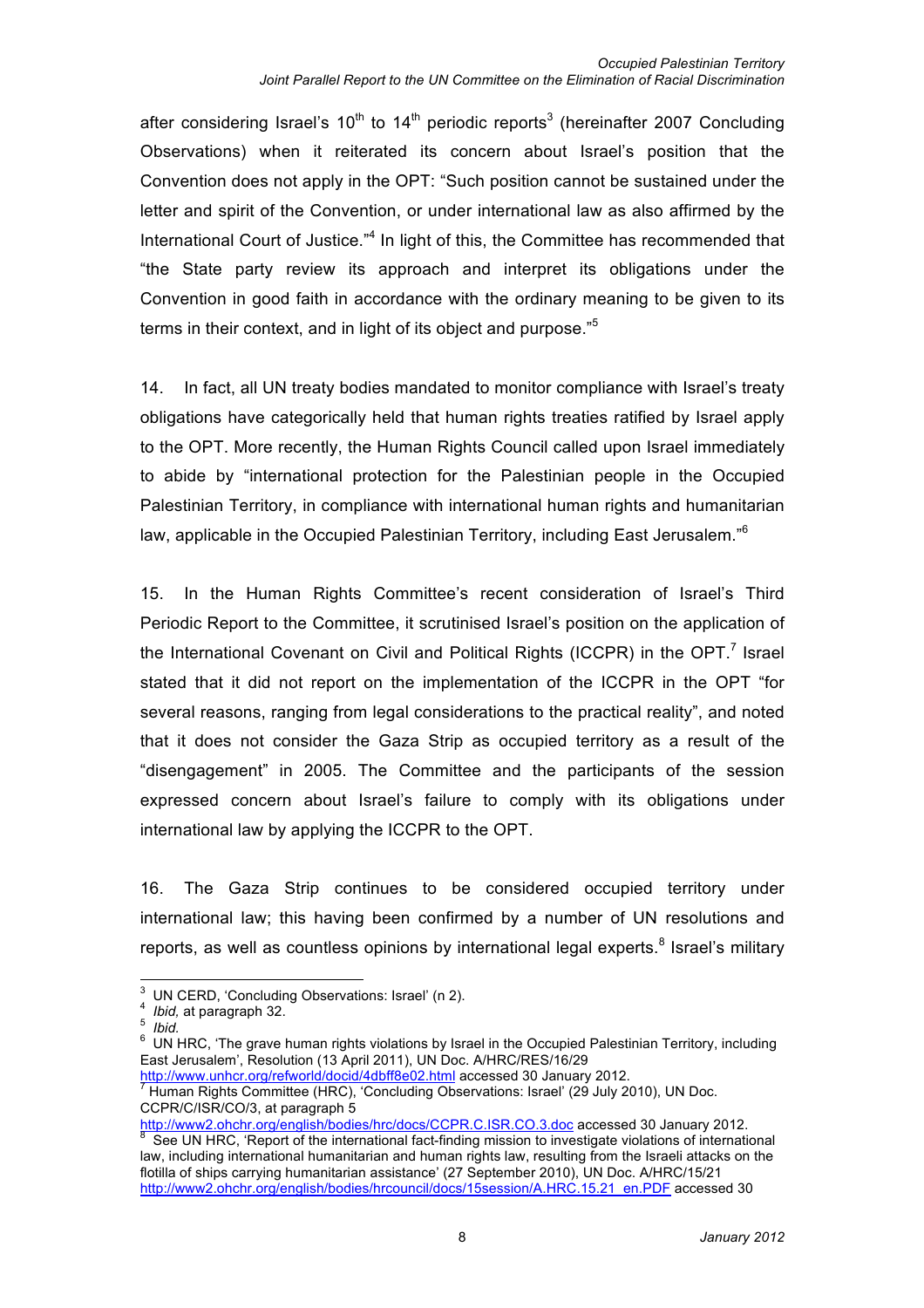withdrawal from the Gaza Strip alone does not render the Gaza Strip unoccupied. Israel continues to maintain its effective control over the Gaza Strip through different means, such as control over air space, sea space and the international borders, and it these facts on the ground that determine the legal status of the territory. The State party's relentless illegal blockade on the Gaza Strip and its complete control over its borders provide clear evidence of Israel's continuing effective control of the territory.

17. Despite numerous confirmations by UN bodies and experts that Israel is under an unequivocal obligation to ensure the enjoyment of the provisions of the Convention in the OPT, Israel continues to reject its responsibilities as an Occupying Power and fails to guarantee the human rights of the Palestinian population in occupied territory.

18. The submitting parties reiterate the obligation of Israel, as an Occupying Power, to implement the Convention in respect to the entirety of the OPT occupied since 1967 (West Bank, including East Jerusalem, and the Gaza Strip) and to afford Palestinians their rights as enshrined therein.

### **2.2. The Principle of Non-Discrimination**

1

19. Article 2(1) of the Convention prohibits the policy of discrimination in all its form. States Parties are obliged to condemn racial discrimination and undertake to pursue a policy of eliminating racial discrimination. States Parties undertake to engage in no act or practice of racial discrimination, nor sponsor, defend or support racial discrimination, and States Parties shall take effective measures to review governmental, national and local policies, and to amend, rescind or nullify any laws and regulations which have the effect of creating or perpetuating racial discrimination wherever it exists.

20. Article 5 of the Convention obligates States Parties to the Convention to prohibit and eliminate discrimination in all its forms and to guarantee the right of everyone, without distinction as to race, colour, national or ethnic origin, equality before the law, notably in the enjoyment of certain civil, political, economic and social

January 2012; UN HRC, 'Report of the United Nations Fact Finding Mission on the Gaza Conflict' (15 September 2009), UN Doc. A/HRC/12/48, 85, at paragraph 276 http://www2.ohchr.org/english/bodies/hrcouncil/docs/12session/a-hrc-12-48.pdf accessed 30 January 2012; League of Arab States, 'Report of the Independent Fact-Finding Committee on Gaza: No Safe Place' (30 April 2009), 16, http://www.arableagueonline accessed 30 January 2012; See also, J. Reynolds and S. Darcy, ''Otherwise Occupied': The Status of the Gaza Strip from the Perspective of International Humanitarian Law' (2010), 15 Journal of Conflict and Security Law, 2.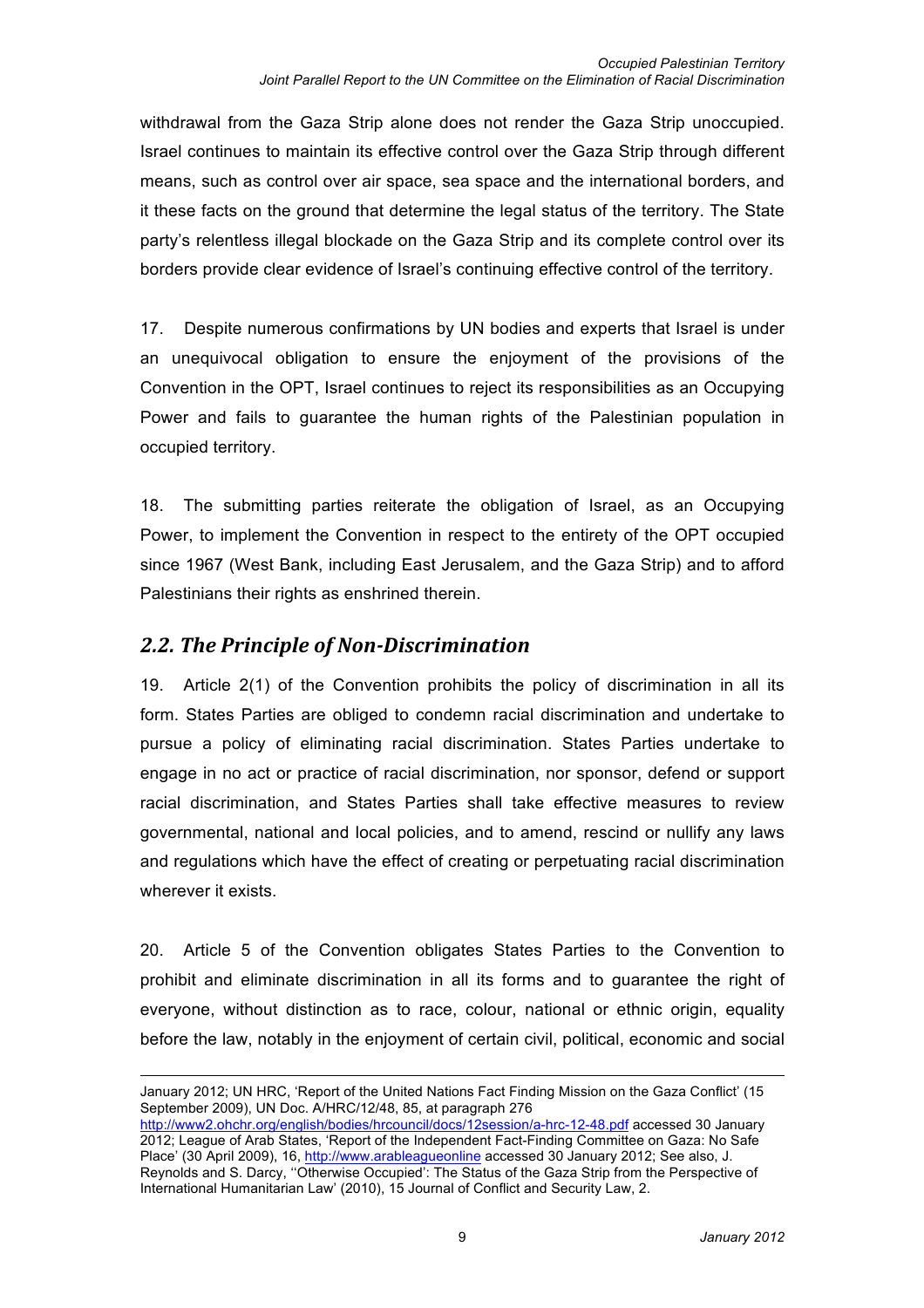rights. The list is not exhaustive.<sup>9</sup> However, the three issues identified in this Joint Parallel Report will focus on the right specifically enumerated under Article 2 and Article 5 of the Convention.

21. The principle of non discrimination is non derogable; even when war or a state of emergency exists, a State may not engage in acts that amount to racial discrimination. Accordingly, when a State faces a threat to its security, for example, it may not target members of a particular racial group for less favourable treatment than persons who do not belong to that group.<sup>10</sup> All restrictions on human rights must always be proportionate to the aim sought, targeted to that aim and be strictly necessary to achieve that aim. This means that every restriction of rights must be examined according to the particular circumstances of each case.<sup>11</sup>

# *2.3.# Discrimination# based# on# National# or# Ethnic# Origin:# the#* **Practice of Apartheid**

22. The submitting parties respectfully submit that the State party denies the local Palestinian population present in the OPT their enjoyment of full rights under the Convention, based on their citizenship status and national or ethnic origin. The State party's failure to ensure full enjoyment of rights under the Convention for all people is in clear violation of the Convention, and furthermore ignores the Committee's recommendation that the State party "ensures that Palestinians enjoy full rights under the Convention without discrimination based on citizenship and national origin."<sup>12</sup>

23. Contrary to the Committee concerns expressed in its 2007 Concluding Observations,<sup>13</sup> Israel continues to apply a completely different set of laws and policies to the Israeli settlers than it does to the local Palestinian population present in the OPT. The State party implemented this dual-legal regime through the illegal extra-territorial application of its laws to the Israeli settler population in the OPT.

 <sup>9</sup> See in particular, UN CERD, General Recommendation No. 20, *Non-discriminatory implementation of rights and freedoms* (Article 5) (15 March 1996), UN Doc. A/51/18 http://www.unhchr.ch/tbs/doc.nsf/0/8b3ad72f8e98a34c8025651e004c8b61?Opendocument accessed 30 January 2012.

<sup>10</sup> See UN Human Rights Committee, General Comment No 29, *States of Emergency* (Article 4) (31 August 2001), UN Doc. CCPR/C/21/Rev.1/Add.11, at paragraph 4<br>http://www.unhchr.ch/tbs/doc.nsf/0/71eba4be3974b4f7c1256ae200517361 accessed 30 January 2012.

*This is a paragraphs* 5 and 8.<br><sup>12</sup> UN CERD, 'Concluding Observations: Israel' (n 2), at paragraph 32.<br><sup>13</sup> Ibid, at paragraph 35.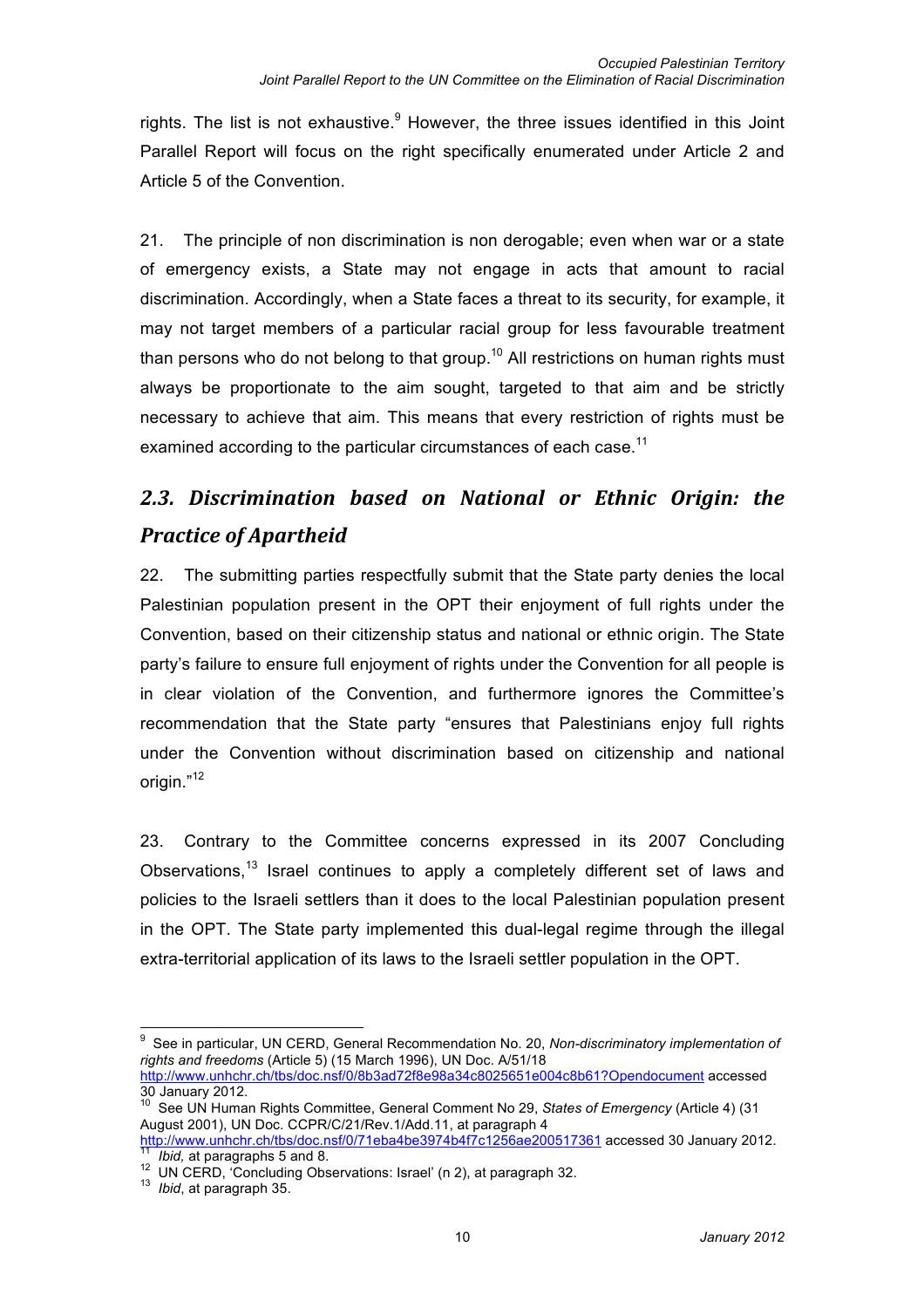24. Israel's settlement policy is the source of a host of severe and systematic human rights violations against the local Palestinian population. The State party's extensive land appropriations and its support to of settlers' aggressive control over this land result in the confiscation and destruction of Palestinian property and severe restrictions on freedom of movement, which negatively impact Palestinian rights to work, housing, family life, access to education, food, health care and cultural life. The human rights situation of Palestinians in the OPT is dramatically different to that of Israel's settler population, who are granted the same rights as Israeli citizens inside Israel.

25. In effect, the settlement enterprise has created two parallel and unequal societies in the OPT. An Israeli settler society benefits from superior living conditions, greater protection under Israeli civil (as opposed to military) law, greater access to the resources of the OPT, including water, the freedom of movement, equal treatment before the law, and the enjoyment of all other human rights.<sup>14</sup> Meanwhile, the disadvantaged Palestinian society living in the same territory, by contrast, is denied many of its basic human rights.

26. This bifurcated system of norms, legitimising the perpetration of inhuman acts against Palestinians in a systematic and institutionalised manner is a formal and direct form of discrimination, which is reflective of a practice of apartheid in violation of international law. Strong indicators of the crime of apartheid inherent to Israel's egregious practices include policies and systematic practices of racial segregation and discrimination for the purpose of establishing and maintaining domination by one racial group over another.<sup>15</sup>

27. In examining Israel's practices, a study by a group of high-profile international legal experts, published by the Human Sciences Research Council of South Africa, found that the Israel's exercise of control in the OPT, with the purpose of maintaining a system of domination by settlers over Palestinians, constitutes a breach of the

<sup>&</sup>lt;sup>14</sup> Whilst Palestinians throughout the OPT are denied freedom of movement through a system of "road apartheid", settlers are given preferential treatment over Palestinians in respect of movement (major roads are largely closed to Palestinian vehicles and reserved exclusively for settlers) and can enter the closed zone between the Annexation Wall and the Green Line (the seam zone) without permits; See UN HRC, 'Human rights situation in Palestine and other occupied Arab territories: Report of the Special Rapporteur on the Situation of Human Rights in the Palestinian Territories Occupied since 1967, John Dugard' (21 January 2008), UN Doc. A/HRC/7/17, at paragraph 30<br>http://www.unhcr.org/refworld/docid/47baaa262.html accessed 30 January 2012.

<sup>&</sup>lt;sup>15</sup> See, International Convention on the Suppression and Punishment of the Crime of Apartheid (1973) (the Apartheid Convention).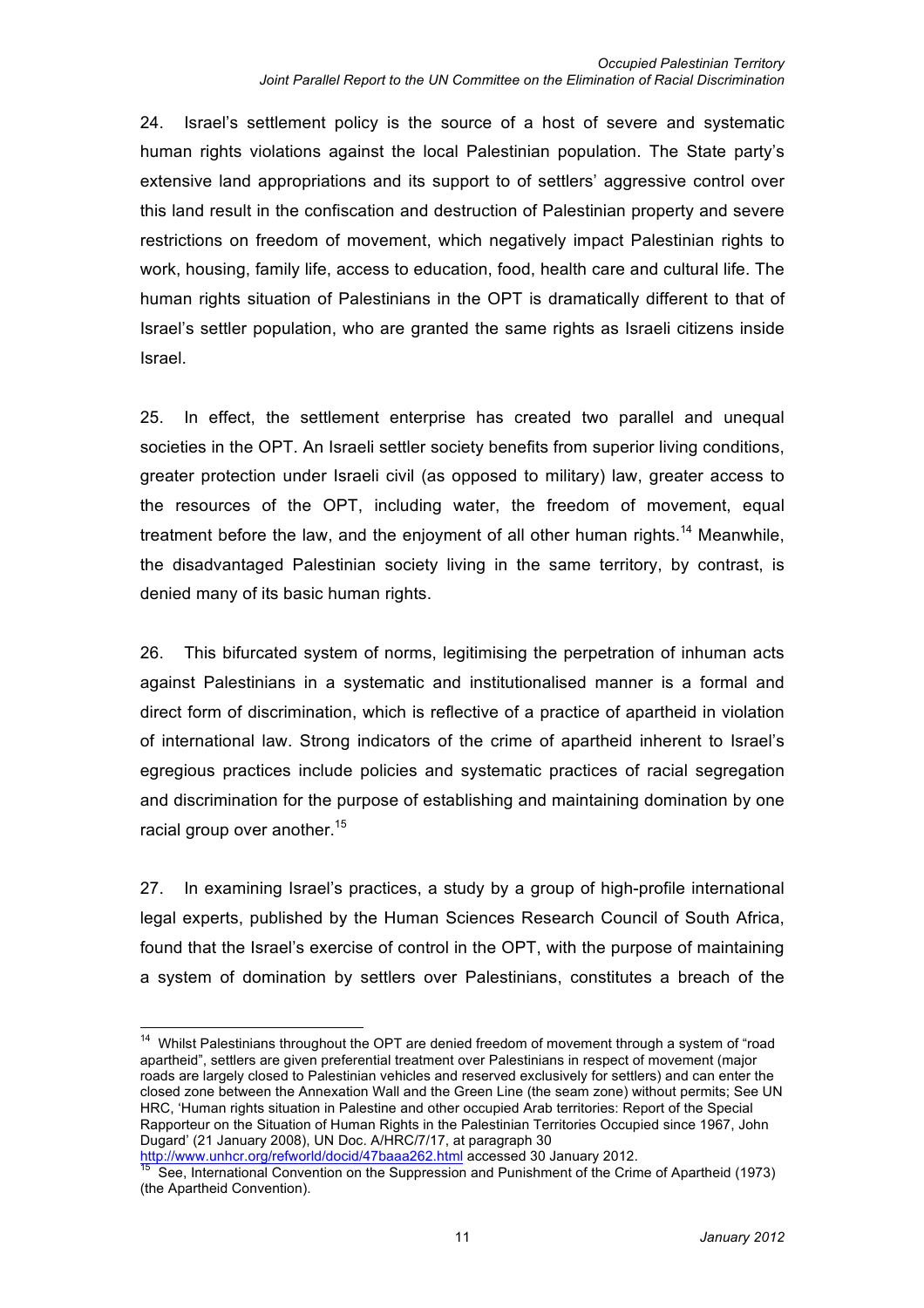prohibition of apartheid.<sup>16</sup> The study found that Israel's laws and institutions, which seek to ensure its enduring Jewish character as a "Jewish State," are channeled into the OPT to convey privileges to settlers to the disadvantage of Palestinians on the basis of their respective group identities. This domination is associated principally with transferring control over land in the OPT, including East Jerusalem, to exclusively Jewish use, thus also altering the demographic status of the territory.<sup>17</sup> It thereby concludes that this discriminatory treatment cannot be explained or excused on grounds of citizenship, as it goes beyond what is permitted by the Convention.<sup>18</sup>

28. Furthermore, settlers are systematically perpetrating acts of organised violence against Palestinians. These acts, which are part of the settlers' violent reaffirmation of control over land, consist of beatings, shootings, theft and the destruction of property. Israeli occupying forces generally fail to prevent, stop or redress instances of settler violence. Settlers are rarely held accountable for their acts, and when they are, the punishment is lenient. Monitoring and documentation of these incidents by human rights organisations demonstrate that the actions of the Israeli law enforcement authorities in response to settler violence are ineffective, nonexistent and may amount to complicity.<sup>19</sup>

29. Israel has consistently violated and ignored the human rights of the Palestinian population in the OPT, and no effective remedy has been provided to ensure that victims of violations are able to obtain adequate reparations.<sup>20</sup> Moreover, Israel's High Court of Justice does not provide remedies for many violations, since the Court has declared them to be non-justiciable.<sup>21</sup> This includes Israel's practices and policies on the existence and construction of settlements in occupied territory and its establishment of a bifurcated system of norms between settlers and Palestinians.

http://www.alhaq.org/advocacy/topics/wall-and-jerusalem/435-overlooking-the-annexation-wall accessed 30 January 2012; David Kretzmer, *The Occupation of Justice: The Supreme Court of Israel and the Occupied Territories* (State University of New York Press, 2002). <sup>21</sup> Al-Haq, 'Legitimising the Illegitimate?' (n 20), at 19-21.

<sup>&</sup>lt;sup>16</sup> 'Occupation, Colonialism, Apartheid? A re-assessment of Israel's practices in the occupied Palestinian territories under international law' (Human Science Research Council, Cape Town, 2009), 271-276 http://www.setav.org/ups/dosya/24515.pdf accessed 30 January 2012.<br>
<sup>17</sup> Ibid, at 152-276; Executive Summary, 9-15.<br>
<sup>18</sup> Furthermore, certain provisions in Israeli civil and military law provide that Jews present

who are not citizens of Israel also enjoy privileges conferred on Jewish-Israeli citizens in the OPT by virtue of being Jews; *Ibid.* 19 See Al-Haq's forthcoming report, 'Harbouring Impunity: Settlers' 'Price Tag' Policy Inciting Violence

and Hatred Against Palestinians in the Occupied Palestinian Territory'.<br><sup>20</sup> Al-Haq, 'Legitimising the Illegitimate? The Israeli High Court of Justice and the Occupied Palestinian

Territory', Report, (2010), http://www.alhaq.org/pdfs/legitimising.pdf accessed 30 January 2012; Al-Haq, Press Release, 'Overlooking the Annexation Wall: Seven-Year-Long State Inaction on the International Court of Justice Advisory Opinion Must End (18 August 2011),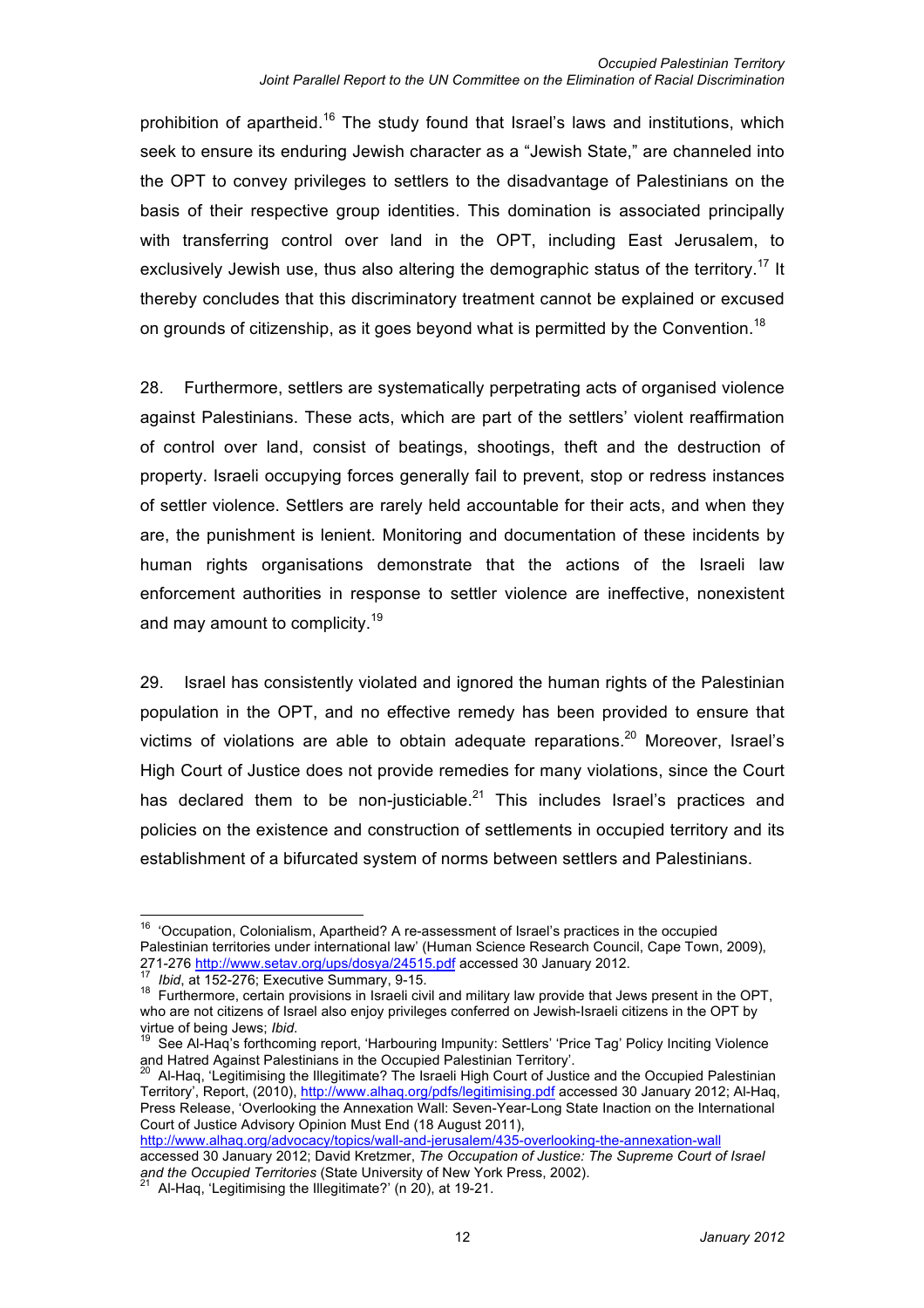## **3. Security of Person and Protection by the State**

### *3.1.#The#Committee's#Recommendations*

30. The submitting parties wish to bring to the attention of the Committee the serious violations of Article 5 (a), (b) and (c) committed by the State party. In the Committee's 2007 Concluding Observations, the Committee has stated that "[a]lthough different legal regimes may apply to Israeli citizens living in the Occupied Palestinian Territories and Palestinians, the State party should ensure that the same crime is judged equally, not taking into consideration the citizenship of the perpetrator."<sup>22</sup> The Committee is concerned by the persistence of violence perpetrated by Jewish settlers, in particular in the Hebron area (Articles 4 and 5 of the Convention). $23$  The Committee recommends that the State party increases its efforts to protect Palestinians against such violence. The State party should ensure that such incidents are investigated in a prompt, transparent and independent manner, the perpetrators are prosecuted and sentenced, and that avenues for redress are offered to the victims. $24$  Further the Committee has considered that "the application of different criminal laws (is) leading to prolonged detention and harsher punishments for Palestinians than for Israelis for the same offences (Articles 2, 3 and 5 of the Convention)."<sup>25</sup>

31. In practice, Israel has done nothing to comply with the Committee's recommendations. In fact, Israel continues to severely punish Palestinians under military court rulings, while Israeli citizens  $-$  in the rare cases they are tried  $-$  are subjected to the civilian ordinary courts of the Israeli system, enjoy a much less strict legal system.

# 3.2. Lack of Protection of the Safety of Persons and Their **Properties: Settler Violence**

32. In September 2009, the number of settlers reached about 500,000 in the West Bank, approximately 200,000 of whom live in East Jerusalem. Israel recognised 121 settlements in the West Bank; it considers another 12 settlements in

<sup>22</sup> UN CERD, 'Concluding Observations: Israel' (n 2), at paragraph 35. <sup>23</sup> *Ibid*, at paragraph 37. <sup>24</sup> *Ibid*. <sup>25</sup> *Ibid*, at paragraph 35.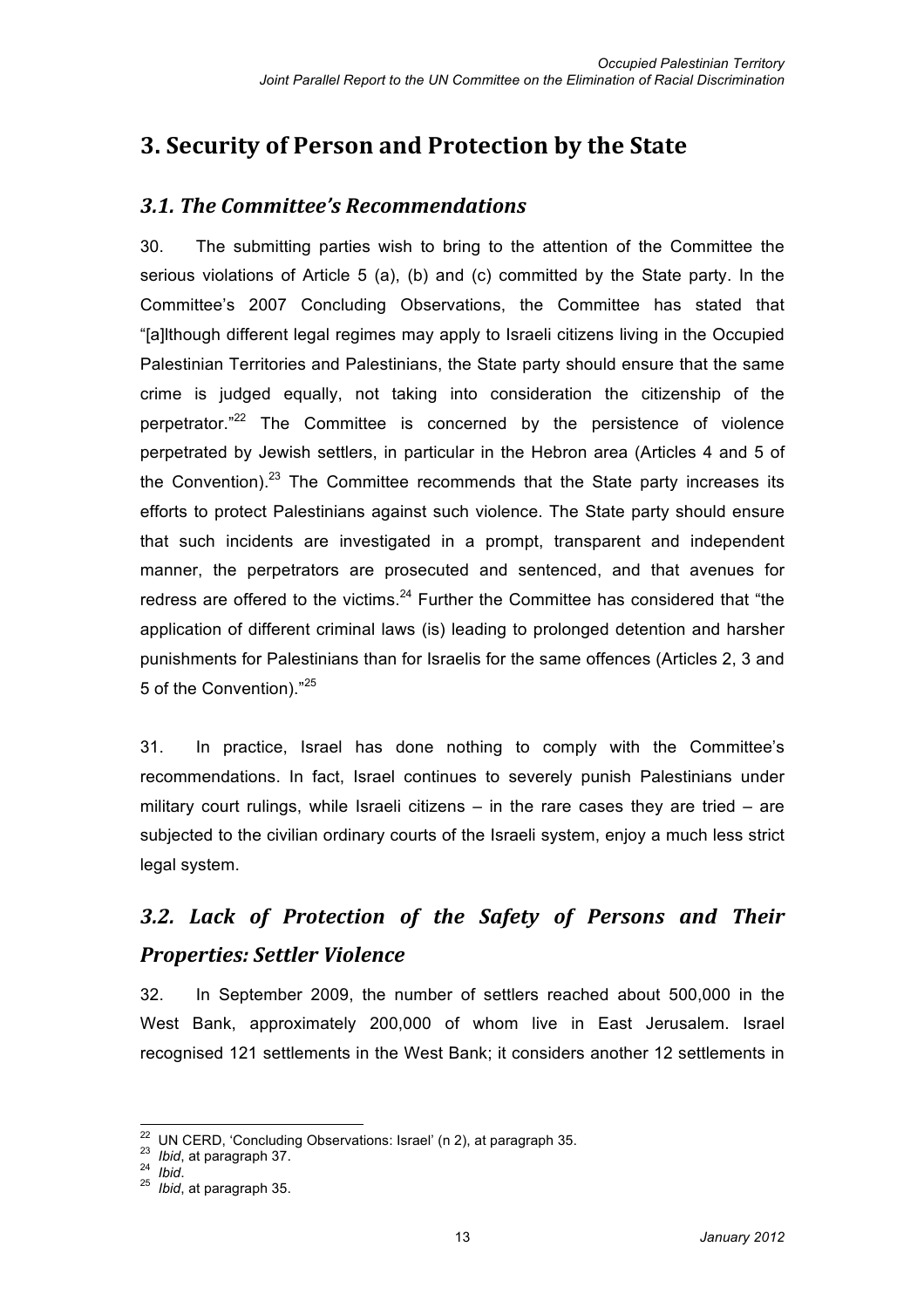East Jerusalem (including annexed areas of the West Bank) as part of Israel.<sup>26</sup> In 2005, an Israeli government report identified 105 unofficial settlements, referred to as 'outposts,' 15 of which are located wholly on Palestinian individual private land and 39 partly on reg Palestinian individual private land, which the Israeli Civil Administration has nonetheless supported by providing them with housing, roads and connections to electricity and water networks, as well as other benefits. $27$ 

33. In the reporting period a particular form of settlers violence has particularly increase. In particular those called 'price tags.' Price Tag is the name given to incidents of recent acts of settler violence that have intensified following the Israeli government's decision to evacuate outposts built on private Palestinian land. In response to these evacuations, settler communities in the Occupied Palestinian Territory (OPT) have mobilised to implement the so-called 'Price Tag' policy – a public incitement campaign that advocates for the use of physical violence against Palestinians and their property. These are organised acts mounted to counter civil persons and objects, resulting in the intimidation of the civilian population, with the aim of influencing the behaviour of those persons and the political decisions of the Israeli state authorities. Settlers operate from communities maintained by the State of Israel, they are securitised, armed and trained by the government and their social and religious activities are financed by the Israeli authorities. $28$ 

34. Incidents of settler violence against Palestinians, including those involving the use of firearms, have intensified in recent years, representing a serious concern for the safety of the Palestinian population.<sup>29</sup> Such incidents are not simply random criminal acts carried out by individuals, but are organised activities carried out by politically motivated groups of settlers with an organised leadership and operational network. These incidents frequently result in injury to Palestinians, large-scale

<sup>&</sup>lt;sup>26</sup> H. Levinson, 'Civil Administration Report: Rate of Population Growth in 66% of Settlements Higher than in Israel', *Haaretz* (2 February 2010) (in Hebrew). See also, B'tselem, 'Army and Civil Administration data: One-fifth of settlements' built-up area is private Palestinian land', Press release (6 July 2010) http://www.btselem.org/press\_releases/20100706 accessed 30 January 2012. See also, Diakonia, 'Israeli settlements in the OPT', (11 August 2009)

<sup>&</sup>lt;u>http://www.diakonia.se/sa/node.asp?node=971</u> accessed 30 January 2012.<br><sup>27</sup> T. Sasson, 'Report: Opinion Concerning Unauthorized Outposts' (10 March 2005) (English summary) http://www.mfa.gov.il/MFA/Government/Law/Legal+Issues+and+Rulings/Summary+of+Opinion+Concer ning+Unauthorized+Outposts+-+Talya+Sason+Adv.htm accessed 30 January 2012.<br><sup>28</sup> For more information see Al-Haq's forthcoming report, 'Harbouring Impunity: Settlers' 'Price Tag'

Policy Inciting Violence and Hatred Against Palestinians in the Occupied Palestinian Territory'.<br><sup>29</sup> See generally, UN Office Coordination Humanitarian Affairs (UN OCHA), 'Unprotected: Israeli settler

violence against Palestinian civilians and their property', Special Focus (18 December 2008), http://unispal.un.org/UNISPAL.NSF/0/665317F0F18D199B852575230075076D accessed 30 January 2012.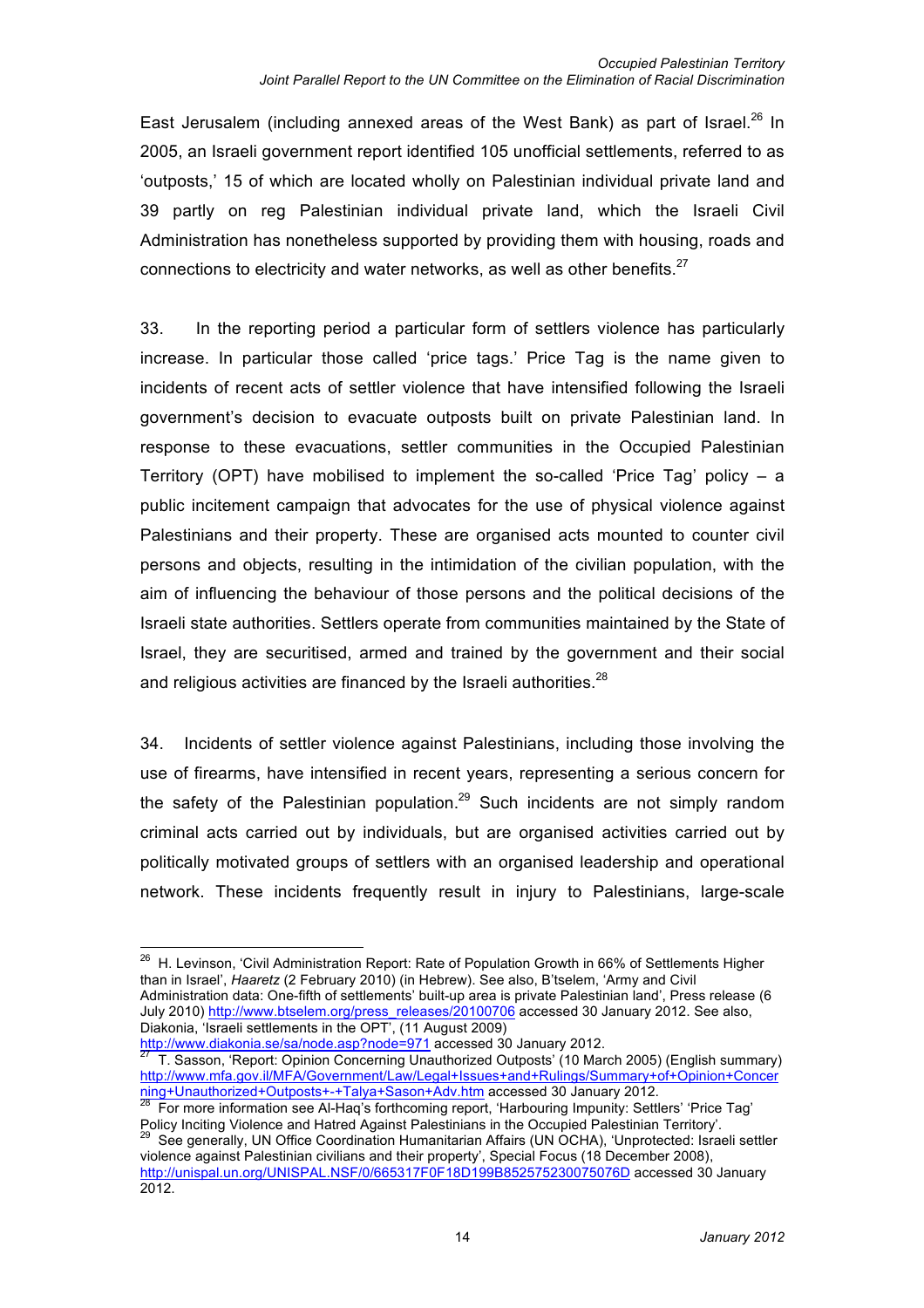damage to private and public property, including, but not limited to, the desecration of religious places.<sup>30</sup>

35. The practices that ensue from the implementation of this policy amount to severe acts of violence executed by settlers against the Palestinian population and their property. The direct and indirect support provided to settlers by Israeli authorities has afforded settlers the protection of their rights and interests at the expense of Palestinian rights. Israel's legislative and administrative regime in the OPT has effectively shielded settlers from the law and facilitated the perpetuation of acts of violence against Palestinians. The current regime has created a climate of impunity in the OPT causing a remarkable increase in settler violence.<sup>31</sup>

36. **Hana Abu Haikal** (51 years old) lives in Jabal Al-Rahma, Hebron governorate with her daughter, her sister and her elderly mother. Her home is located close to the Israeli settlement outpost of Ramat Yishai, which was built in 1984. On 11 April 2009, her mother was at the hospital and needed to return home. A Red Cross employee assured Hana that the ambulance was on its way to drive` her and her mother from the hospital to the house. On the way back, the ambulance was stopped at one of the checkpoints. While an Israeli soldier was inspecting the ambulance a group of settlers started to throw stones at the back window of the ambulance, targeting the two women. She was very frightened and yelled at the soldier to take the settlers away. The soldiers did not do anything and showed no concern. In the end, the ambulance had to leave Al-Shuhada Street and drove back to the hospital. Hana's mother was not able to return home that day and the incident severely affected her health condition.<sup>32</sup>

37. On 23 September 2011, about 15 settlers from Esh Qodish outpost uprooted olive trees near al-Qasra village, Nablus governorate. **'Ammar Samer Masamir** (18 years old) took part of clashes that broke out between the Palestinians and the settlers following the violence against Palestinian property. When a soldier saw 'Ammar throwing a stone, he approached him and hit him with his M-16 machine gun

 <sup>30</sup> A. Issacharoff, 'Palestinian mosque torched in suspected 'price tag' operation by settlers', *Haaretz* (4 October 2010) http://www.haaretz.com/news/diplomacy-defense/palestinian-mosque-torched-insuspected-price-tag-operation-by-settlers-1.317090 accessed 30 January 2012; A. Issascharof and A. Pfeffer, 'Palestinians claim: settlers tried to burn down a mosque in Fajr village in the West Bank', *Haaretz* (4 October 2010) http://www.haaretz.co.il/hasite/spages/1191875.html accessed 30 January 2012; C. Levison, 'Settlers tried to burn down a mosque in Moghair village in the Shilo bloc', *Haaretz*, (7 June 2011) http://www.haaretz.co.il/hasite/spages/1230528.html accessed 30 January 2012.

June 2011) <u>http://www.haaretz.co.il/hasite/spages/1230528.html</u> accessed 30 Secretary 2012.<br><sup>31</sup> See Al-Haq's forthcoming report, 'Harbouring Impunity: Settlers' 'Price Tag' Policy Inciting Violence<br>and Hatred Against Pal

 $32$  WCLAC, 'Voices of Palestinian Women' Case Study 3 (2009).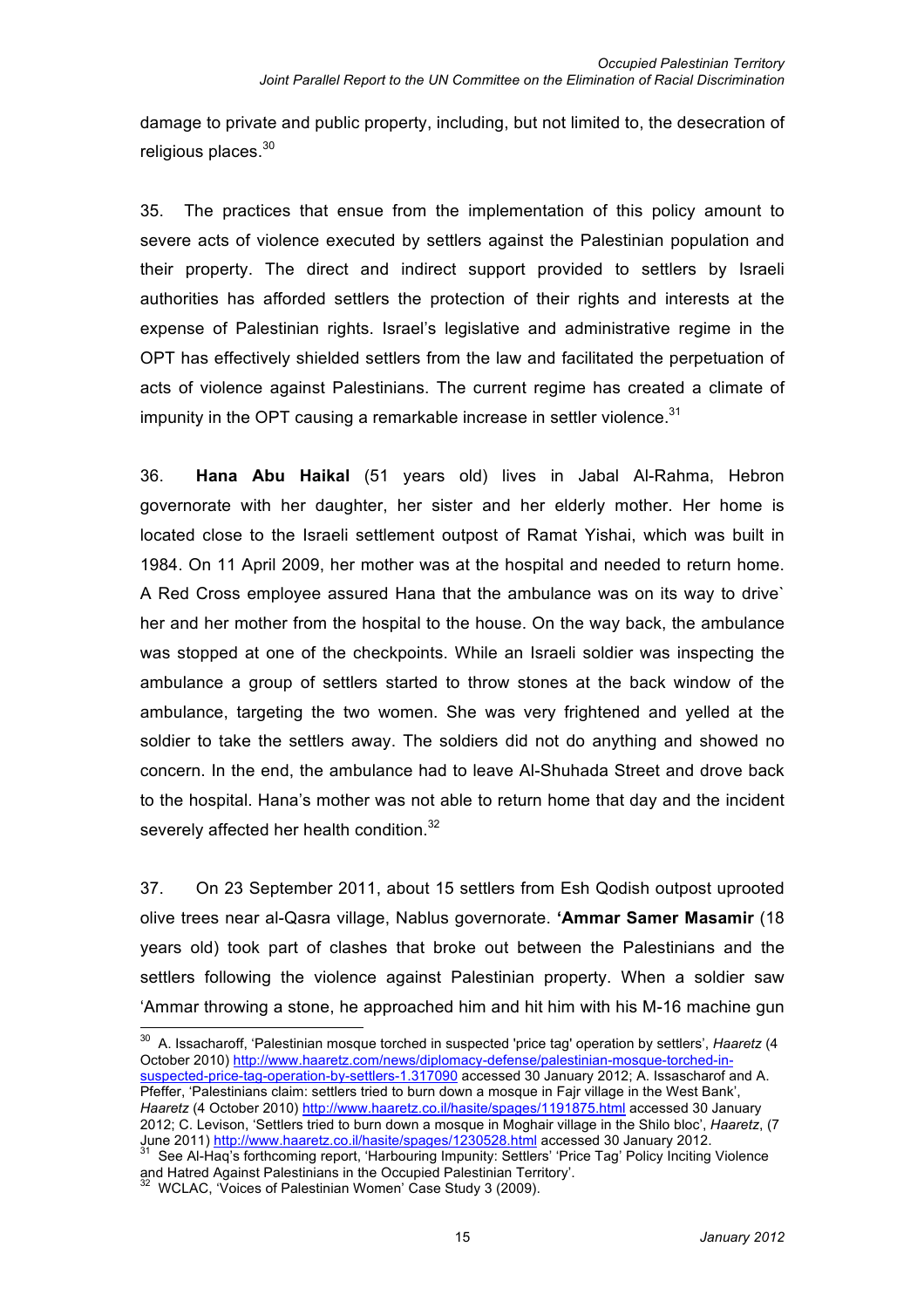in the neck. Some 15 soldiers surrounded 'Ammar within seconds and allowed a settler to hit him with a stone in the face. 'Ammar was severely beaten, blindfolded, and thrown inside a military jeep. He was denied medical help when he asked for it. 'Ammar was then dropped off around two kilometers away from the village. $^{33}$ 

### *3.3. The Right to Freedom of Expression and to Peaceful Assembly*

38. The submitting parties also wish to bring to the attention of the Committee Israel's violations of the right to freedom of expression and the right to peaceful assembly, enshrined in Article 5 (d) viii, and Article 5 (d) ix.

39. According to Al-Haq's documentation, at least 13 protesters have been killed at non-violent demonstrations across the West Bank, including East Jerusalem, since 2004. The Israeli military regularly targets protesters as well as bystanders, homes and property with rubber-coated metal bullets, tear-gas canisters, sound grenades and 'skunk,' a foul smelling chemical substance. Al-Haq's report demonstrates that the use of force targets civilians and is disproportionate in nature. $34$ 

40. The latest incident occurred on 9 December 2011, when 28-year-old **Mustafa Tamimi** died after being struck in the head by a tear gas canister fired by an Israeli soldier at point blank range during the weekly protest in al-Nabi Saleh. Mustafa's injury occurred during the time that the UN Special Rapporteur on the promotion and protection of the right to freedom of opinion and expression, Mr. Frank La Rue, was in the village as part of his first mission in the region.

41. During his visit in Israel and the OPT, the UN Special Rapporteur commented on the repression of peaceful demonstrations by the Israeli authorities, urging the Israeli military to respect the right to peaceful assembly and to ensure that use of force against demonstrators "be minimal and proportionate to the threat posed." In this regard, he reiterated that tear gas canisters should never be fired directly at

<sup>33</sup> Al-Haq Affidavit No. 6636/2011.<br><sup>34</sup> Al-Haq, 'Israel Continues Violent Repression of Peaceful Protests' Press Release (10 December 2011), http://www.alhaq.org/advocacy/topics/right-to-life-and-body-integrity/510-israel-continues-violentrepression-of-peaceful-protests accessed 30 January 2012. For more information on repression of nonviolent protest in the OPT, see Al-Haq, 'Repression of Non-Violent Protest in the Occupied Palestinian Territory: Case Study on the village of al-Nabi Saleh' (10 December 2012), http://www.alhaq.org/publications/publications-index/item/repression-of-non-violent-protest-in-theoccupied-palestinian-territory-case-study-on-the-village-of-al-nabi-saleh accessed 30 January 2012.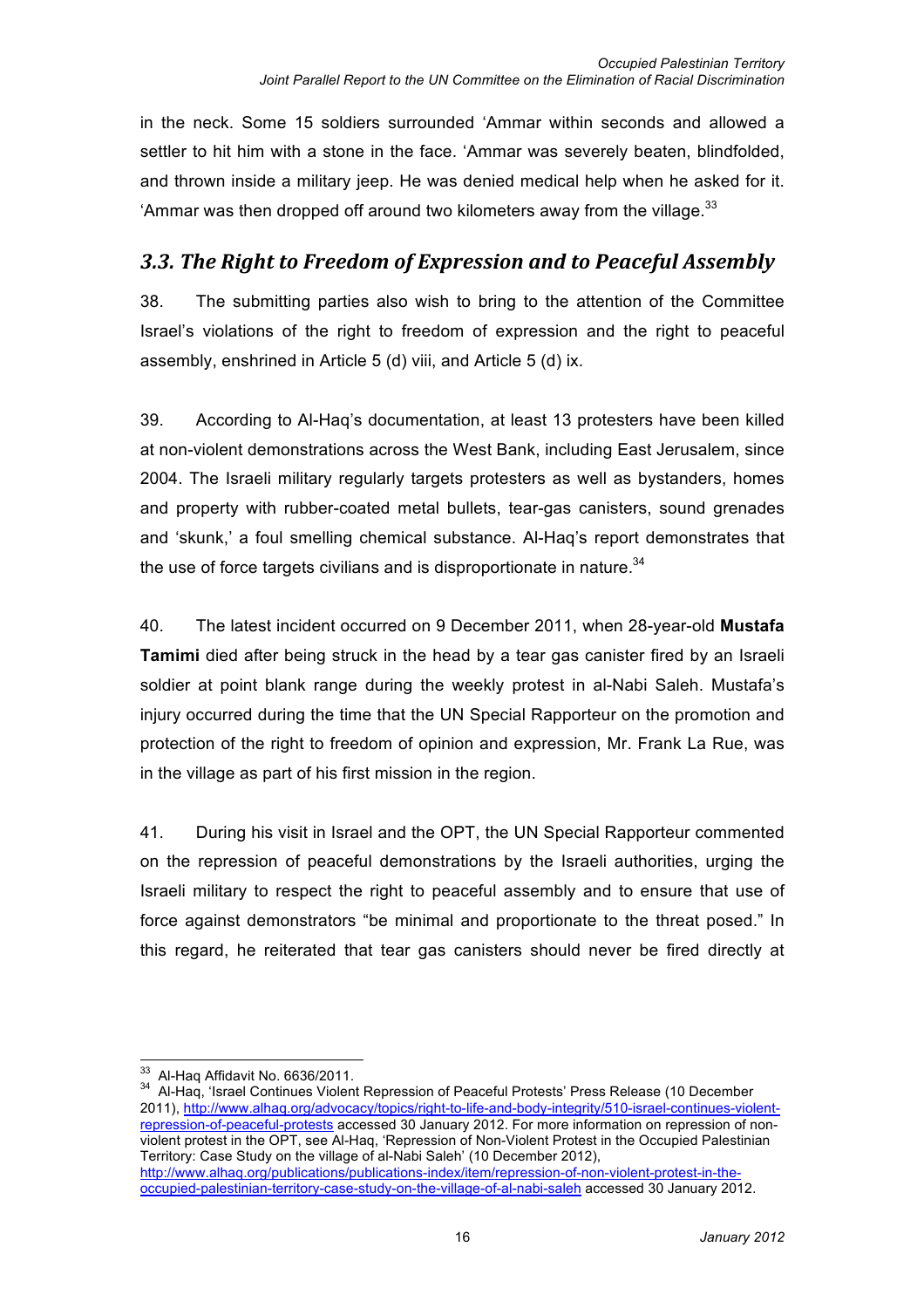demonstrators. He also urged that in case of injury or loss of life when dispersing demonstrators, adequate investigations and sanctions take place.<sup>35</sup>

42. Furthermore, the Israeli army has employed a range of tactics outside of using excessive force during protests in a bid to silence those who wish to exercise their rights to freedom of expression and peaceful assembly. These include conducting night raids; firing teargas and skunk water into homes, crops and water tanks; arresting men, women and children without charge; imposing demolition orders on homes with the promise that they will be lifted if the protests stop; conducting interrogations; and restricting freedom of movement which also affects access to work, education and family. Palestinians remain steadfast, but the violations of Articles 5 (d)(viii) and 5 (d)(ix), and psychological impact of such restrictions and treatment is clear.

43. **A Tamimi**'s house was raided on the night of 23 November 2011 while she was at home in Nabi Saleh asleep with her husband and their four children aged 3 to 9 when she woke up in the middle of the night shaken and startled. Seconds later, A realised it was loud banging on their door that had woke her up. It was 12:40 after midnight. She went to get dressed and A's husband went to see who it was. Eight heavily armed and masked soldiers were at the door and asked to be let in. When her husband asked what they wanted one of them said they wanted to search the house, but didn't say why or for what. They asked who else was in the house and A told them their four young children were sleeping. One of the soldiers ordered them to wake the children up and to all gather in the hallway.

- 44. *"I shouted back at him and told him my children are young and sleeping, I refused to wake them up. At this point he told us to gather in the bedroom where the children were sleeping and had two soldiers enter the room with us. They were masked and one of them was pointing his gun at me, the other at the children in bed. I was trembling."*
- *45. "They asked for my husband's identity card and wrote down all the details on a piece of paper. The other soldiers went into the rest of the house and took pictures. They took a picture of my husband but when they asked to take a*

<sup>&</sup>lt;sup>35</sup> Al-Haq, 'UN Special Rapporteur on freedom of expression urges authorities to respect the right to peaceful assembly', Press Release (22 December 2011), http://www.alhaq.org/advocacy/targets/unitednations/513-un-special-rapporteur-on-freedom-of-expression-urges-authorities-to-respect-the-right-topeaceful-assembly accessed 30 January 2012.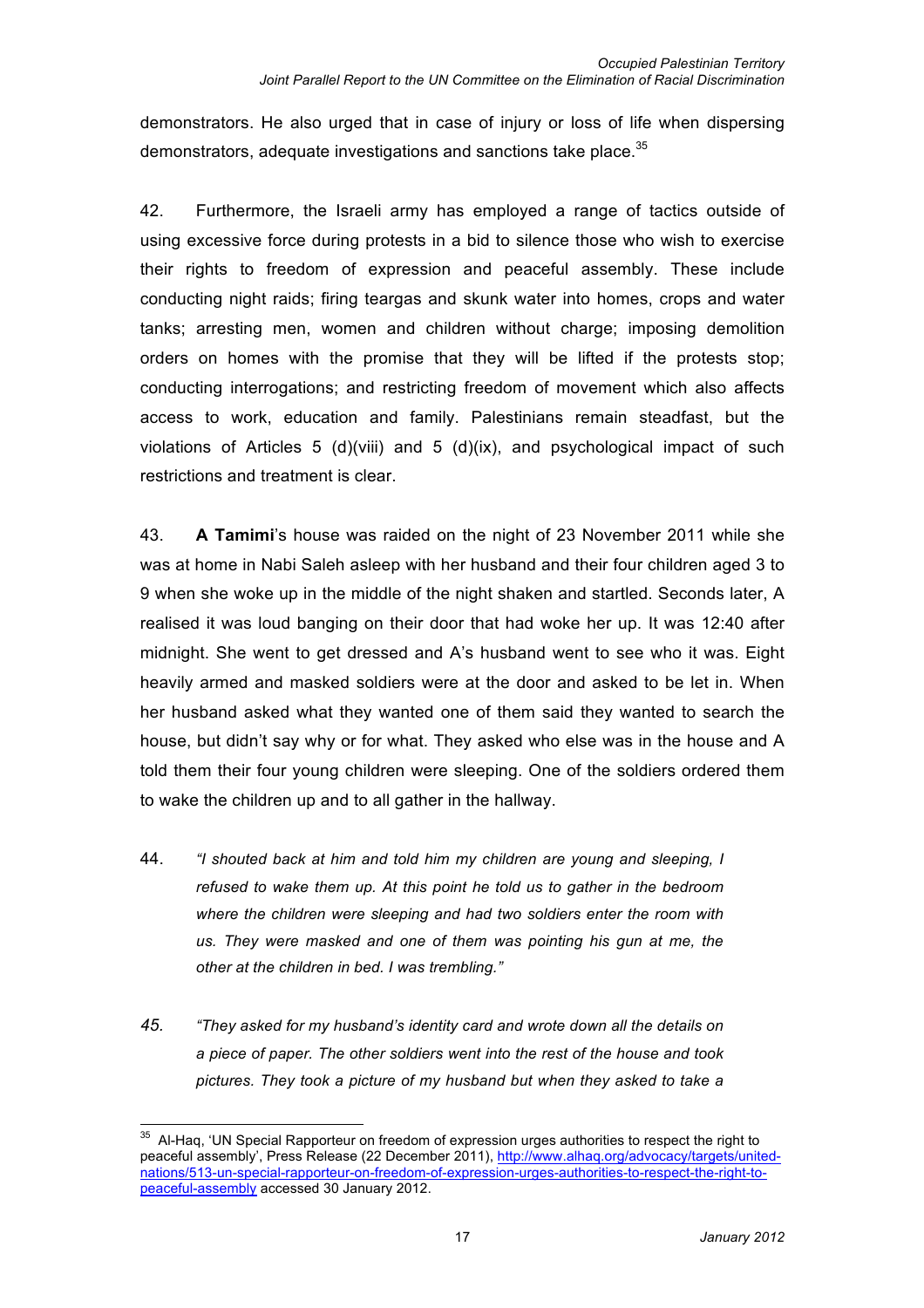*picture of me I refused. My husband stood between me and the soldier with the camera and refused to move. By this time three of my children were awake in bed while my youngest was still sleeping. The soldier took pictures of the children in bed, even of my youngest with his head half buried in the pillow. They didn't tell us why they were doing this".*

46. Half an hour later the soldiers left but the family could not go back to sleep, the army jeep was still in the neighbourhood driving up and down the street. The children wanted to know whether soldiers shoot children and whether they harm mothers and fathers. A described the mess they had left behind: mud was all over the carpets, kitchen cupboards were left open and curtains were pulled aside.

47. *"Soldiers have access to the best intelligence in the world and yet they break into homes of people who have nothing to do with anything, frighten young children in the middle of the night and scare the hell out of us. This is meant to terrify us, to keep us wondering what might come next and to stop us protesting the loss of our land"*. Two days later A was still feeling pain in her legs and was wondering what impact this might have had on her young children. *"I have no idea what goes on in their minds. I worry that they might grow up full of fear and hatred, I worry about their future".*

48. This was the third time in a year that A's house was raided and she believes this will not be the last.

### 3.4. Arbitrary Arrests of Lawmakers

49. The submitting parties also would like to emphasise their concern about the escalation of arbitrary arrests of members of the Palestinian Legislative Council (PLC) and other lawmakers, in particular those residing in occupied East Jerusalem.

50. On Thursday, 19 January 2012, **Aziz Dweik**, head of the PLC, was arrested by Israeli forces near Ramallah. He has since been sentenced to six months administrative detention without charge by an Israeli military court. On the same day, Israeli forces stormed the Bethlehem home of MP **Khaled Tafesh** and arrested him.

51. **Mohammed Totah**, another member of the PLC, and **Khaled Abu Arafeh**, former Minister of Jerusalem Affairs, were arrested on Monday, 23 January 2012, in Jerusalem. The two men had sought refuge at the International Committee of the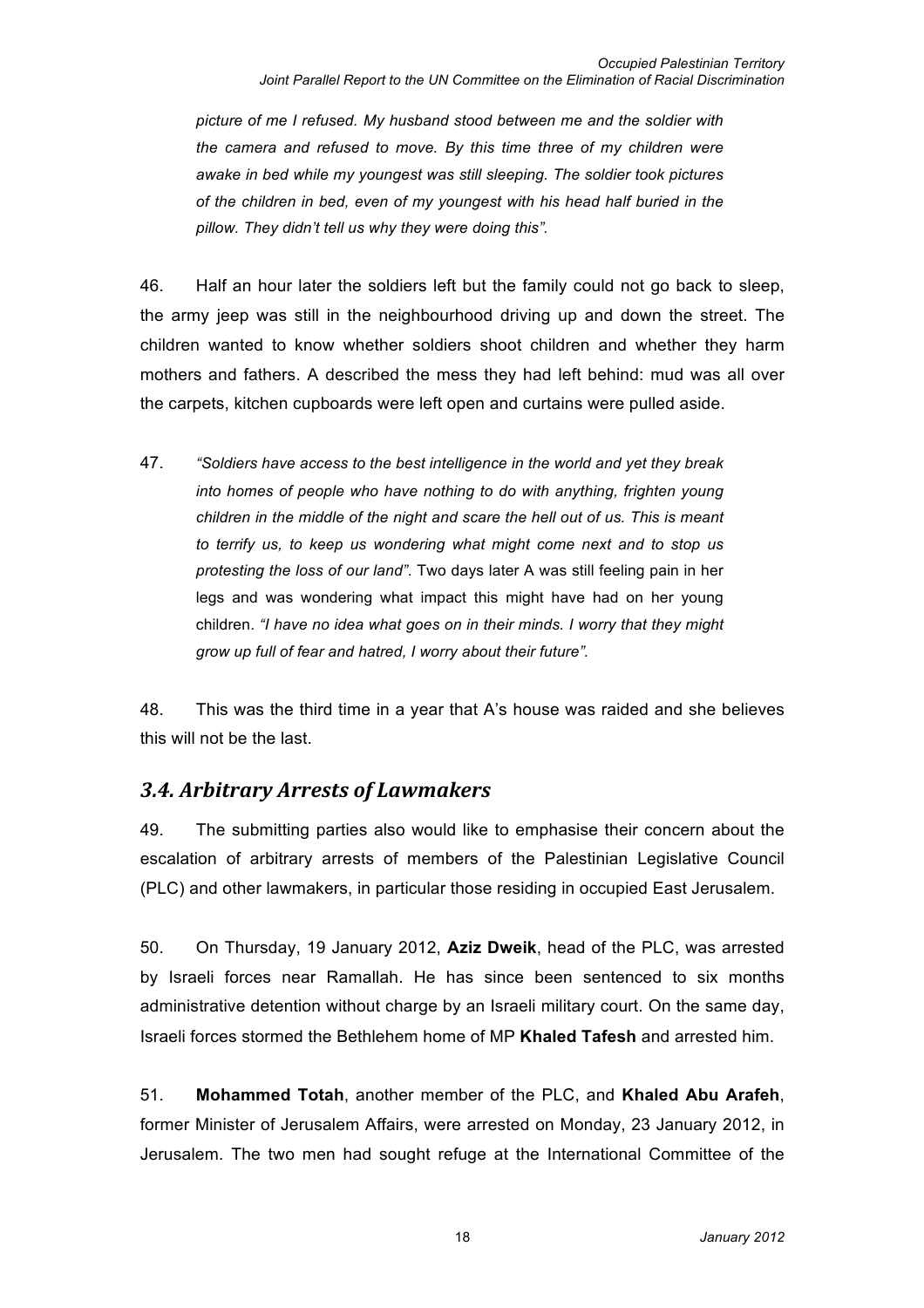Red Cross (ICRC) compound in East Jerusalem for the past 18 months after Israel revoked their residency permits and ordered their expulsion from Jerusalem.

52. **Ahmed Attoun**, also a member of the PLC, was arrested on 26 September 2011 in Jerusalem. He had also been sheltering in the ICRC compound for 15 months after Israeli authorities revoked his Jerusalem residency status and ordered that he be forcibly transferred from the city in June 2010. $36$ 

53. **Mohammad Abu Teir**, a Jerusalem based lawmaker, was detained in December 2010 and charged with illegally residing in Jerusalem after Israeli authorities revoked his residency rights. He was forcibly transferred to Ramallah after spending five months in administrative detention.

54. The Israeli authorities are revoking residency rights and forcibly transferring elected Palestinian officials and other lawmakers, particularly from Occupied East Jerusalem. This has obvious implications for free and fair Palestinian elections in Jerusalem and is representative of Israel's attempts to derail any such elections, thereby interfering with the right of the Palestinian people to self-determination.

<sup>&</sup>lt;sup>36</sup> Al-Haq, 'Cracking Down on Palestinian Political Life in East Jerusalem: Israel Arrests PLC Member Mr. Ahmed Attoun to Enforce His Forcible Transfer from the City', Press Release (1 October 2011), http://www.alhaq.org/advocacy/topics/population-transfer-and-residency-right/467-cracking-down-onpalestinian-political-life-in-east-jerusalem-israel-arrests-plc-member-mr-ahmed-attoun-to-enforce-hisforcible-transfer-from-the-city accessed 30 January 2012.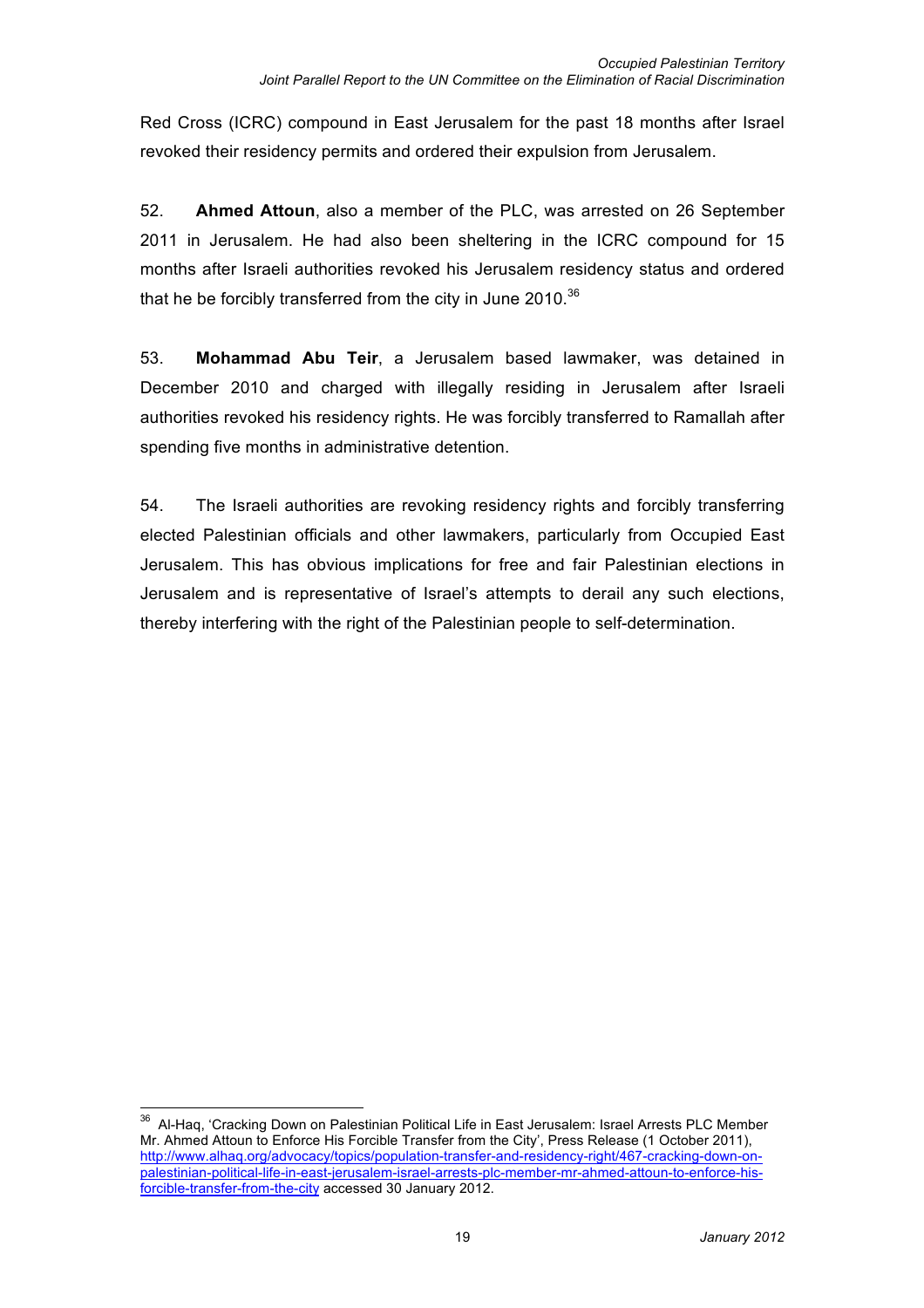# **4. Right to a Nationality: Legislative and Administrative Policies of Discrimination in Occupied East Jerusalem**

## **4.1. The Right to Nationality**

55. The right to nationality is a human right enshrined in Article 5 (d) of the Convention. Yet, until this day the majority of Palestinians have no nationality, as they remain stateless. $37$  Israel grants a superior legal and political status to all Jewish nationals wherever they may reside – in Israel, in illegal settlements throughout the OPT, and even abroad. On the other hand, Palestinian Arabs have an inferior legal and political status regardless of whether they live within Israel, in the OPT, or exile. The statelessness is particularly striking in occupied East Jerusalem. Some East Jerusalemites have passports of other States, however, the majority only have the status of a permanent resident in the city. This status is characterised by the looming threat of revocation  $-$  i.e. stripping of permanent residency status by the Israeli administration – if East Jerusalemites do not fulfill the strict criteria of 'the centre of life test.'

56. From the outset of the illegal annexation of East Jerusalem in 1967, there has been a clear Israeli strategy focused on establishing a strong Jewish demographic majority within the Israeli-declared municipal boundaries of Jerusalem. In the years following the illegal annexation, Israel articulated a government policy that sought to maintain a demographic balance of 70 per cent Jews to 30 per cent 'Arabs' within the Israeli-declared municipal boundaries of Jerusalem.<sup>38</sup> This official policy remains in effect today. 'Master Plan 2000 for Jerusalem,' ratified by the Planning and Construction Committee of the Jerusalem municipality in 2007, directly addresses this policy – albeit considering a more realistic 60/40 ratio as high Palestinian birth rates have made the 70/30 goal unlikely.<sup>39</sup> Palestinian Jerusalemites with the status

<sup>&</sup>lt;sup>37</sup> The maiority of Palestinians are refugees, without nationality. Palestinians residing in the OPT have travel documents from the Palestinian Authority (PA) administration that are regulated by the Oslo Accords interim agreement, the PA has no nationality law, and minor control on who can these PA travel documents be attributed to. See V. Kattan, 'The Nationality of Denationalized Palestinians', (2005) 74<br>Nordic Journal of International Law, 67–102.

N. Shragai, 'Demography, Geopolitics, and the Future of Israel's Capital: Jerusalem's Proposed Master Plan', (Jerusalem, Jerusalem Center for Public Affairs, 2010), 14

http://www.scribd.com/doc/27960017/Jerusalem-Master-Plan accessed 30 January 2012. <sup>39</sup> *Ibid.*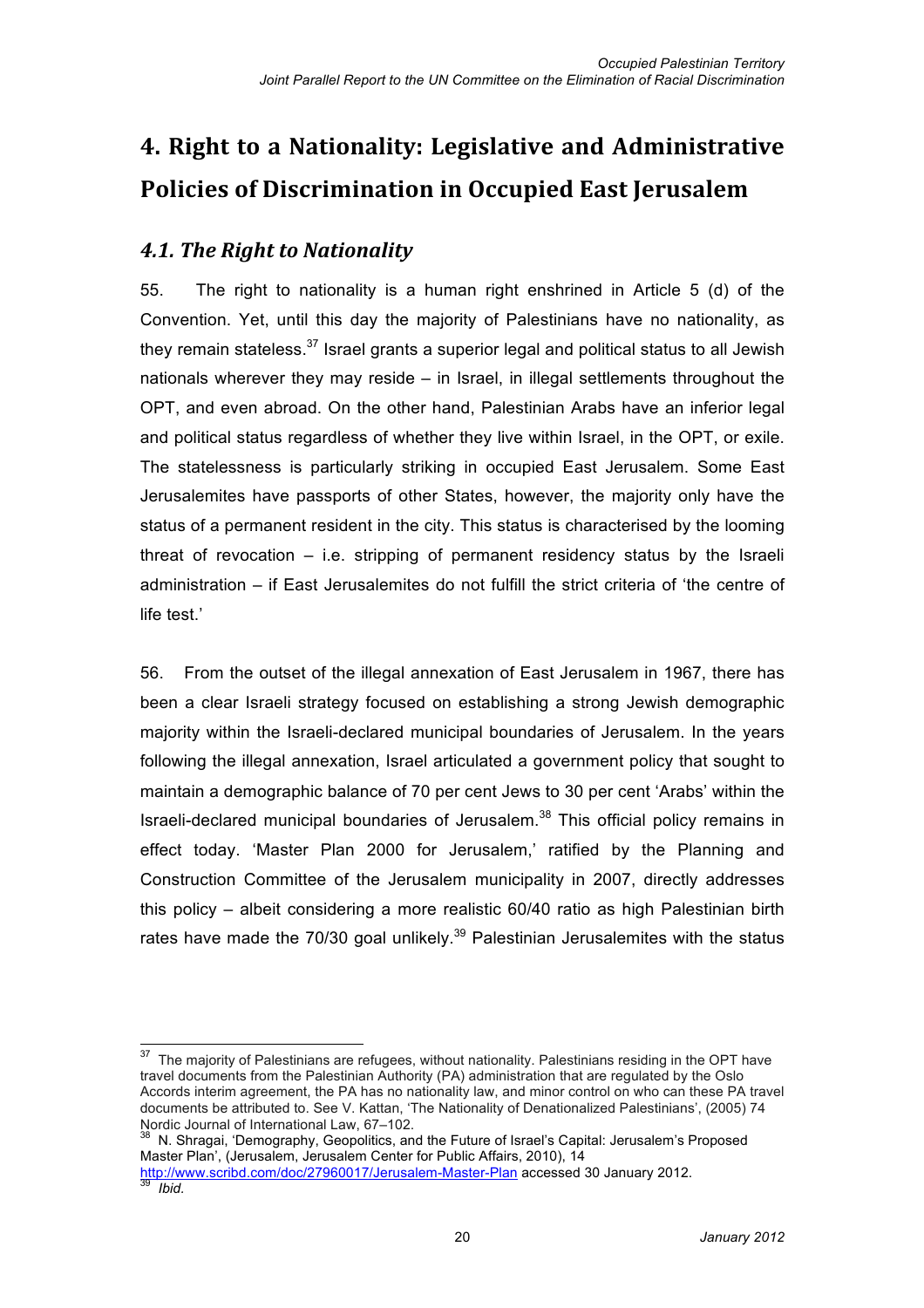of permanent residents are subject to the discretion of the Israeli Minister of Interior to revoke this status.<sup>40</sup>

### **4.2. Residency Rights for Palestinian Jerusalemites**

57. The submitting parties wish to underline the grave violation of the right to enter and leave the country for the residents of occupied East Jerusalem enshrined in Article 5 (d) of the Convention. Until 1995, the criteria imposed on Palestinian residents of East Jerusalem were relatively minimal: as long as they renewed their exit permits at the Ministry of Interior every three years, their status as permanent residents of the city would not be affected and they were free to live outside the municipal boundaries of East Jerusalem. Residency rights could have been revoked if Palestinian residents of East Jerusalem remained outside of Jerusalem for over seven years without renewing their exit permit.

58. In December 1995, the Ministry of Interior introduced a new policy with respect to residency rights for Palestinian Jerusalemites. Essentially, the 'centre of life' policy requires Palestinian permanent residents to consistently prove that they hold continuous residence in East Jerusalem by providing extensive documentary evidence, which includes rental agreements, home ownership documents, tax receipts, school registration and receipts of medical treatment in Jerusalem. If Palestinian Jerusalemites cannot provide proof of this status to the Israeli authorities, they risk losing their residency rights.<sup>41</sup>

59. The effect of the 'centre of life' policy has been the revocation of over 10,000 Jerusalem ID cards since 1995. In 2008 alone, 4,577 residents had their residency rights revoked after the Ministry of Interior decided to launch investigations into the status of thousands of Palestinian residents.<sup>42</sup>

60. Despite the Interior Minister's affirmation that the 'centre of life' policy would cease to be applied in March 2000, recent numbers demonstrate the considerable broadening of the Ministry's implementation of this policy. With the imposition of the 'centre of life' policy, the burden of proof has been placed upon Palestinian

 $40$  'Al-Haq, 'The Jerusalem Trap: The Looming Threat Posed by Israel's Annexationist Policies in Occupied East Jerusalem' (2010), http://www.alhaq.org/publications/publications-index/item/thejerusalem-trap accessed 30 January 2012. <sup>41</sup> Al-Haq, 'Legal and Administrative Measures Impacting Residency Rights and Freedom of

Movement', Submission Russell Tribunal on Palestine (3 November 2011),

http://www.alhaq.org/images/stories/PDF/Testimony-Abstract.pdf accessed 30 January 2012.<br><sup>42</sup> Al-Haq, 'The Jerusalem Trap' (n 40).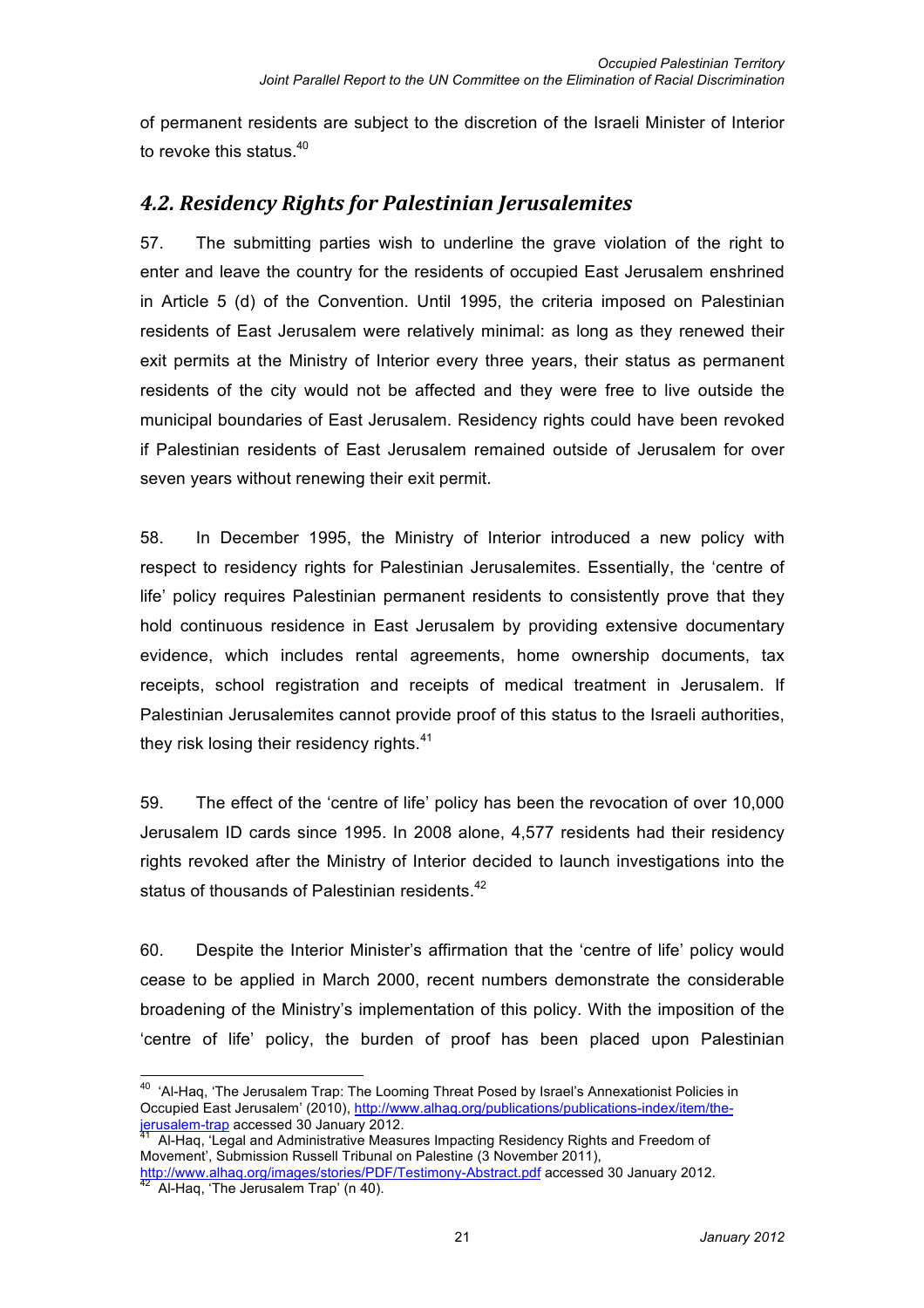Jerusalemites to regularly confirm to Israeli authorities that they live in occupied East Jerusalem.

61. **Firas Al-Maraghi**, a Palestinian resident of East Jerusalem, was born and raised in the neighbourhood of Silwan in East Jerusalem to a Palestinian family with deep roots in the city. In 2007, Firas temporarily moved to Berlin to be with his wife, a German national. Since then, Firas has regularly returned to Jerusalem. Knowing that they would return to Jerusalem after the completion of his wife's PhD, Firas had refused to apply for any other passport or travel document that might strip him from his Jerusalem permanent residency or the laissez-passer, a travel document issued by Israel to Palestinian residents of East Jerusalem.<sup>43</sup>

### **4.3. Palestinian Development in East Jerusalem**

62. Another consequence of Israel's demographic policy are the severe restrictions on land available for Palestinian development in East Jerusalem. While more than one third of East Jerusalem has been expropriated to construct Israeli settlements, approximately 13 per cent is currently zoned by the Israeli authorities for Palestinian construction.<sup>44</sup> However, even in this area, much of the land is already built up, the permitted construction density is limited and the application process for construction permits or land zoning changes is complicated and expensive.  $45$ Palestinians who attempt to find a way around the administrative planning process are commonly refused permits.

63. In its 2007 Concluding Observations, the Committee reiterated their call "for a halt to the demolition of Arab properties, particularly in East Jerusalem, and for respect for property rights irrespective of the ethnic or national origin of the owner."<sup>46</sup> The State party has neglected to take the Committee's recommendation in consideration; quite the contrary, recent years have witnessed a significant rise of home demolitions both in Areas C as well as in East Jerusalem.

64. According to the UN Office for the Coordination of Humanitarian Affairs (UN OCHA), in 2011 almost 1,100 Palestinians, of whom more than half are children,

<sup>&</sup>lt;sup>43</sup> Information collected in interview with Firas' father, Yacoub Al-Maraghi. Conducted by Al-Haq on 11<br>August 2010, see Al-Haq, 'The Jerusalem Trap' (n 40), at 6.

UN OCHA, 'The Planning Crisis in East Jerusalem: Understanding the Phenomena of "Illegal" Construction' Special Focus (April 2009), 2 http://unispal.un.org/pdfs/EJerSpFocus300409.pdf accessed 30 January 2012.

<sup>45</sup> *Ibid.*<br>46 UN CERD, 'Concluding Observations: Israel' (n 2), at paragraph 35.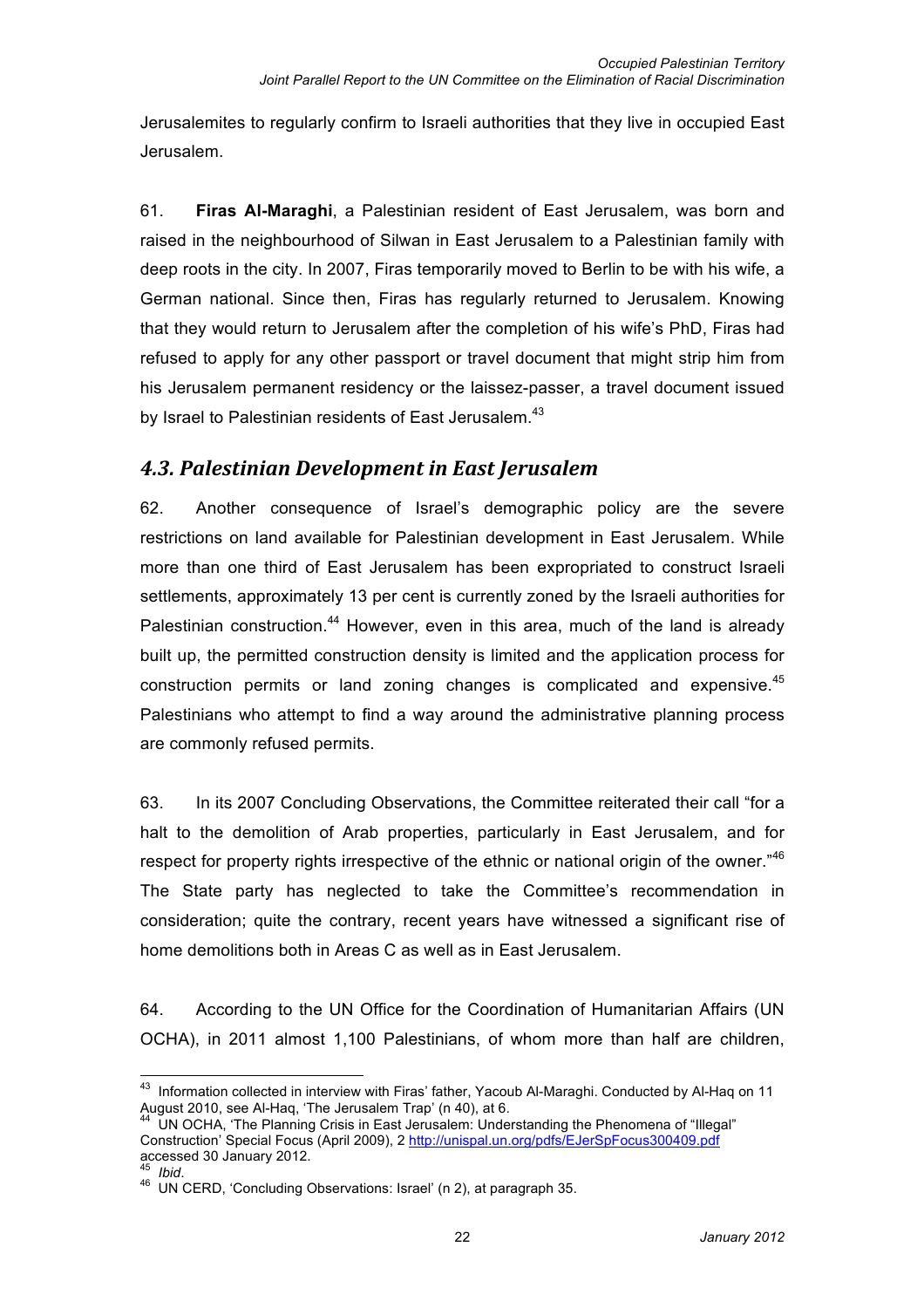were displaced due to home demolitions by Israeli forces. This figure is more than 80 per cent higher than the statistics in 2010. Furthermore, 4,200 additional people were affected by the demolition of structures related to their livelihoods. Israeli forces destroyed 622 structures owned by Palestinians, a 42 per cent increase in comparison to 2010. These included 222 homes, 170 animal shelters, two classrooms and two mosques (one twice).<sup>47</sup>

65. On 25 October 2011, the Israeli military, accompanied by five bulldozers, demolished **Ahmad Muhammad Hilwa**'s home and chicken farm in the village of 'Anata, Jerusalem governorate, under the pretence that the structures lacked permits. Ahmad asked the Border Police officer to show him the demolition order, but the officer refused. Ahmad had received an order in March from the Israeli Civil Administration to cease construction of his farm. A short while after, Ahmad was approached by an officer from the Israeli Civil Administration who proposed that if Ahmad agrees to share information they need, the Israeli authorities would leave his farm untouched and would even allow him to expand his farm.<sup>48</sup>

### **4.4. The Discriminatory Impact of the Annexation Wall**

66. The construction of the Annexation Wall around East Jerusalem is another unilateral measure taken by Israel to physically reinforce its control over the illegally annexed territory and to completely sever it from the rest of the West Bank. The wall effectively cuts off Palestinian areas that have strong social and economic ties to East Jerusalem and prevents West Bank ID-holding residents of these villages from accessing East Jerusalem, unless they acquire a permit, which is virtually impossible to obtain.<sup>49</sup>

67. The completion of the Wall around occupied East Jerusalem has created an absurd reality with enclaves of Palestinian communities along its path, some of which are surrounded on three sides by the Wall. In some cases, the route of the Wall deviates to carve out areas located within the Israeli-defined municipal boundaries of Jerusalem in order to exclude those heavily populated with Palestinian Jerusalemites, such as Kufr 'Aqab, Semiramis, Shu'fat refugee camp and 'Anata.<sup>50</sup>

<sup>&</sup>lt;sup>47</sup> UN OCHA, 'Demolitions and Forced Displacement in the Occupied West Bank' Fact Sheet (January 2012), http://www.ochaopt.org/documents/ocha\_opt\_demolitions\_factSheet\_january\_2012\_english.pdf<br>accessed 30 January 2012.

<sup>&</sup>lt;sup>48</sup> Al-Haq Affidavit No. 6769/2011.<br><sup>49</sup> Al-Haq, 'Legal and Administrative Measures Impacting Residency Rights and Freedom of Movement',  $(n 41)$ .<br><sup>50</sup> Al-Haq, 'The Jerusalem Trap' (n 40).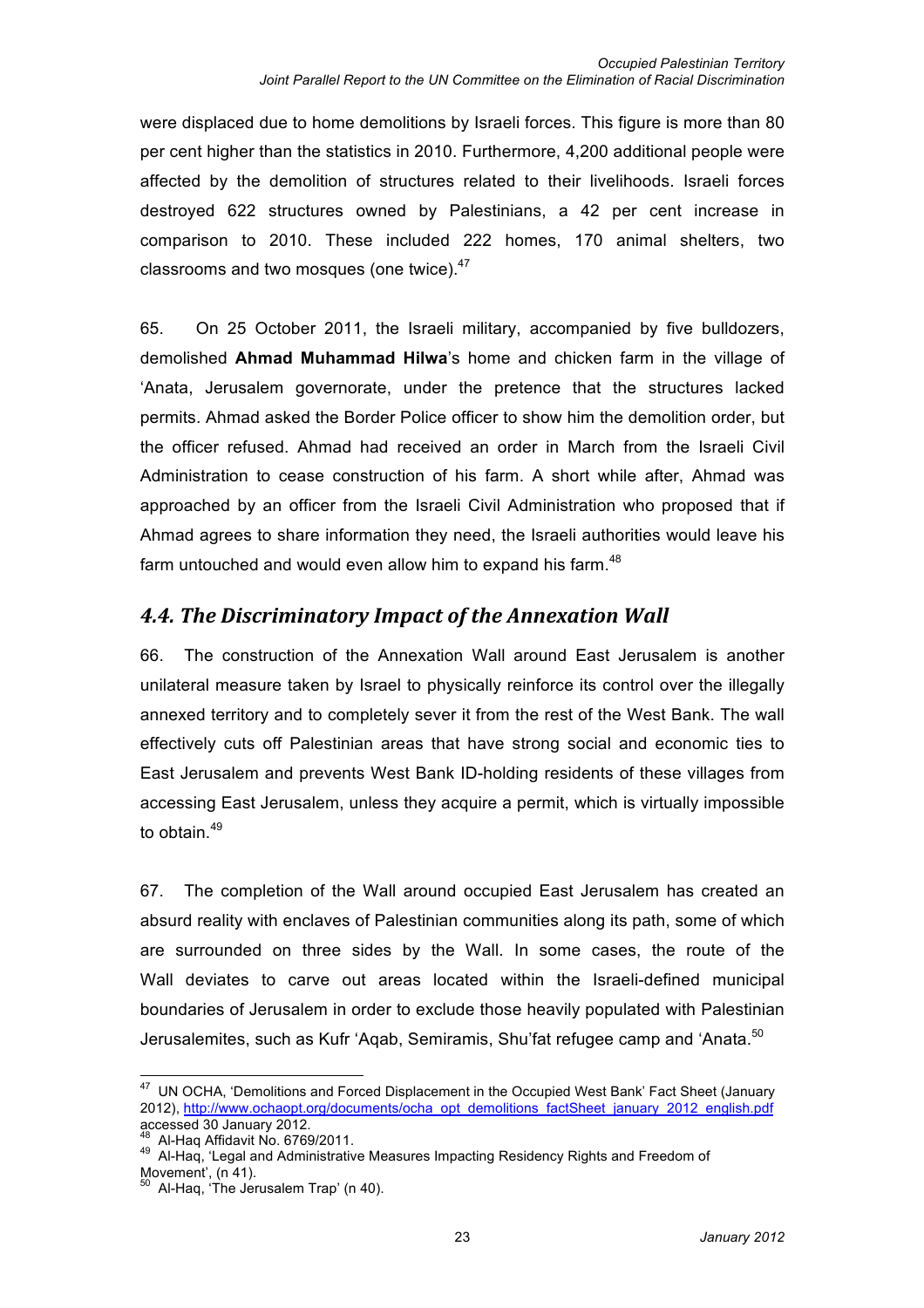68. The effect of the Wall on Palestinian Jerusalemites is colossal. Movement between East Jerusalem and the rest of the West Bank is now strictly controlled through a total of 16 checkpoints located along the Wall.<sup>51</sup> In addition, the route's digression from the Israeli-defined municipal boundaries of Jerusalem has left many Palestinian Jerusalemites on the eastern side of the Wall. Currently, approximately 25 per cent of Palestinian Jerusalemites are required to cross a checkpoint to access health, education and other services to which they are entitled to as tax-paying residents of the city. $52$ 

69. The State party has not taken the 2007 Concluding Observations into consideration, in which the Committee expressed its deep concern "that the severe restrictions on the freedom of movement in the Occupied Palestinian Territories, targeting a particular national or ethnic group, especially through the wall, checkpoints, restricted roads and permit system, have created hardship and have had a highly detrimental impact on the enjoyment of human rights by Palestinians, in particular their rights to freedom of movement, family life, work, education and health."<sup>53</sup> The Committee has recommended that "the State party should review these measures to ensure that restrictions on freedom of movement are not systematic but only of temporary and exceptional nature, are not applied in a discriminatory manner, and do not lead to segregation of communities. The State party should ensure that Palestinians enjoy their human rights, in particular their rights to freedom of movement, family life, work, education and health."<sup>54</sup>

70. Moreover, the State party has recently threatened to change the boundaries of the municipality, to formally exclude areas that are on the eastern part of the Wall.<sup>55</sup> This might result in the stripping of hundreds of thousands of Palestinians of their residency status, which will not only deteriorate their life circumstances, but will also be in violation of both Articles 2 and 5 of the Convention. $56$ 

71. For about two years, '**Ammar Khaled Bardiyya**, originally from the Old City of Jerusalem, has been involved in legal battles against the Israeli National Security Agency (NSA) for the purpose of maintaining his Jerusalem residency status and

<sup>51</sup> Ibid, at 13.<br><sup>52</sup> Ibid.<br><sup>53</sup> UN CERD, 'Concluding Observations: Israel' (n 2), at paragraph 20.<br><sup>54</sup> Ibid.<br><sup>55</sup> E. Bronner, 'Israelis Say Settlements Must Be Part of Israeli State,' *New York Times* (27 January 2012), http://www.nytimes.com/2012/01/28/world/middleeast/details-emerge-of-israeli-offer-topalestinians-on-two-state-solution.html?\_r=2&hp accessed 30 January 2012.<br><sup>56</sup> Al-Haq, 'The Jerusalem Trap' (n 40).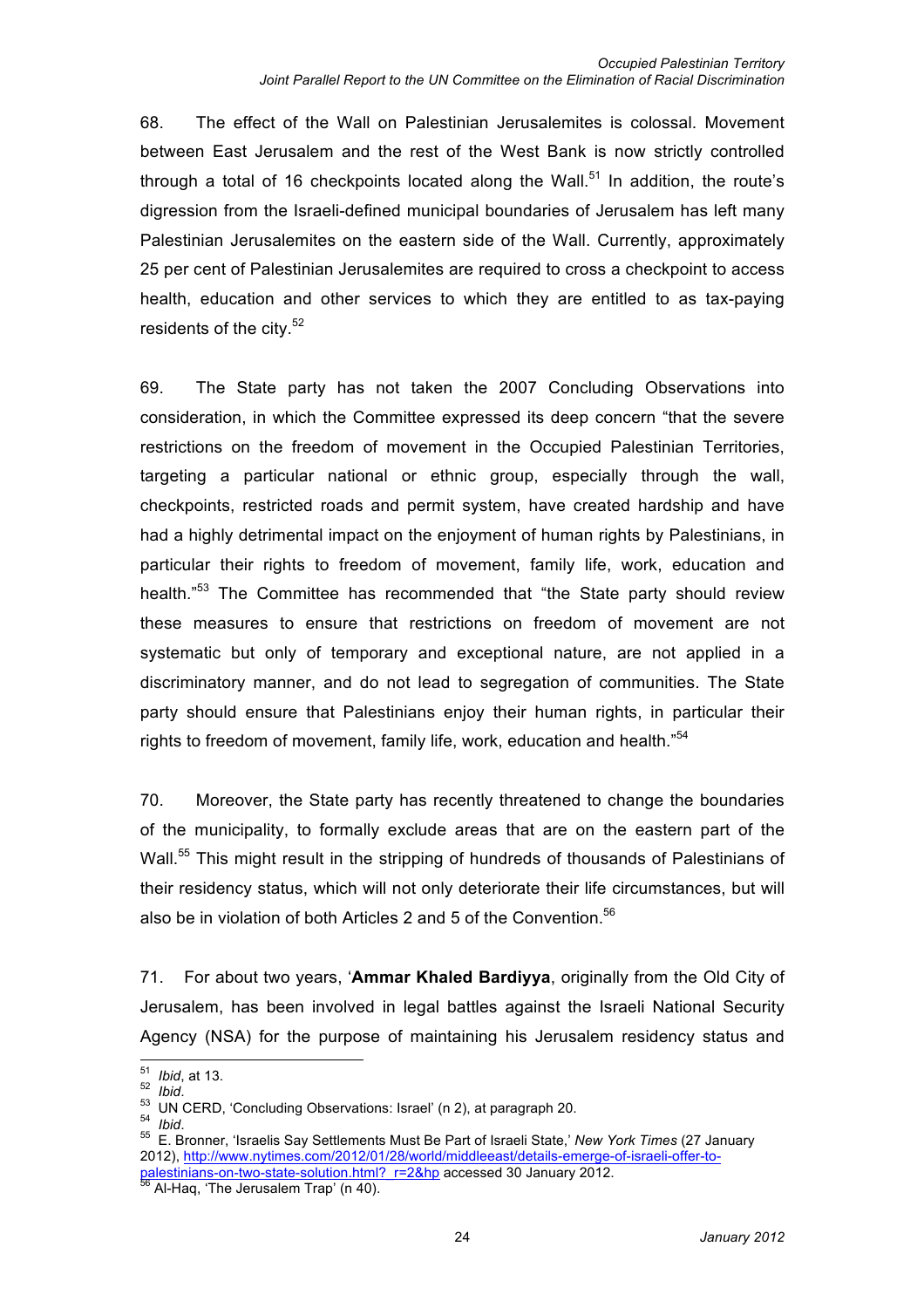rights. 'Ammar brought forth the case against the NSA after they claimed that he and his family do not reside within the Jerusalem municipality border and therefore the family owes them over ten million shekels of services they benefited from for the past 12 years. This legal fight is particularly important for the sake of his ill daughter, who is required to visit Israeli hospitals in Jerusalem on a regular basis.

72. For 12 years, 'Ammar has been living with his family in al-Matar, Qalandiya Refugee Camp, Jerusalem governorate. The status of the building in which 'Ammar resides is quite complex; two thirds of the building is located on land that is outside the Jerusalem municipality border as defined by Israel and one third is located within this line. A professional land surveyor found that 85 per cent of 'Ammar's apartment is located within the Jerusalem municipality border, but when 'Ammar presented these documents during the District Court session, they were dismissed by the Court.

73. On 21 September 2011, an Israeli court rendered a decision that 'Ammar Khaled Bardiyya's home in Qalandia Refugee Camp is not located within the Jerusalem municipality borders.<sup>57</sup>

74. For many mixed-residency couples and families, the Jerusalem municipality zones on the eastern side of the Wall are the only places where they are able to reside together while fulfilling the requirements of the 'centre of life' policy. Israel has thus far failed to enforce permit requirements for West Bank ID holders in these municipal areas.

75. **Fatima Hasan al-Tousi** (51 years old) holds a Jerusalem ID and had lived in al-Sheikh Jarrah, East Jerusalem, until 1981 when she moved to al-Ram, Jerusalem governorate, after getting married to her husband who holds a West Bank ID. At the time, Fatima and her family did not face any restrictions of their movement. After the Second Intifada however, Israel increased the restrictions on movement and it became more difficult for Fatima's children to reach their schools in Jerusalem and for herself to get the necessary medical treatment she needed.

76. Fatima moved to Kufr 'Aqab, located within the Israeli Jerusalem Municipality border (eastern side of the Wall), and started the procedure for filing for family reunification at the Israeli Ministry of Interior. Her daughters, 17 and 22 years old,

 <sup>57</sup> Al-Haq Affidavit No. 6777/2011.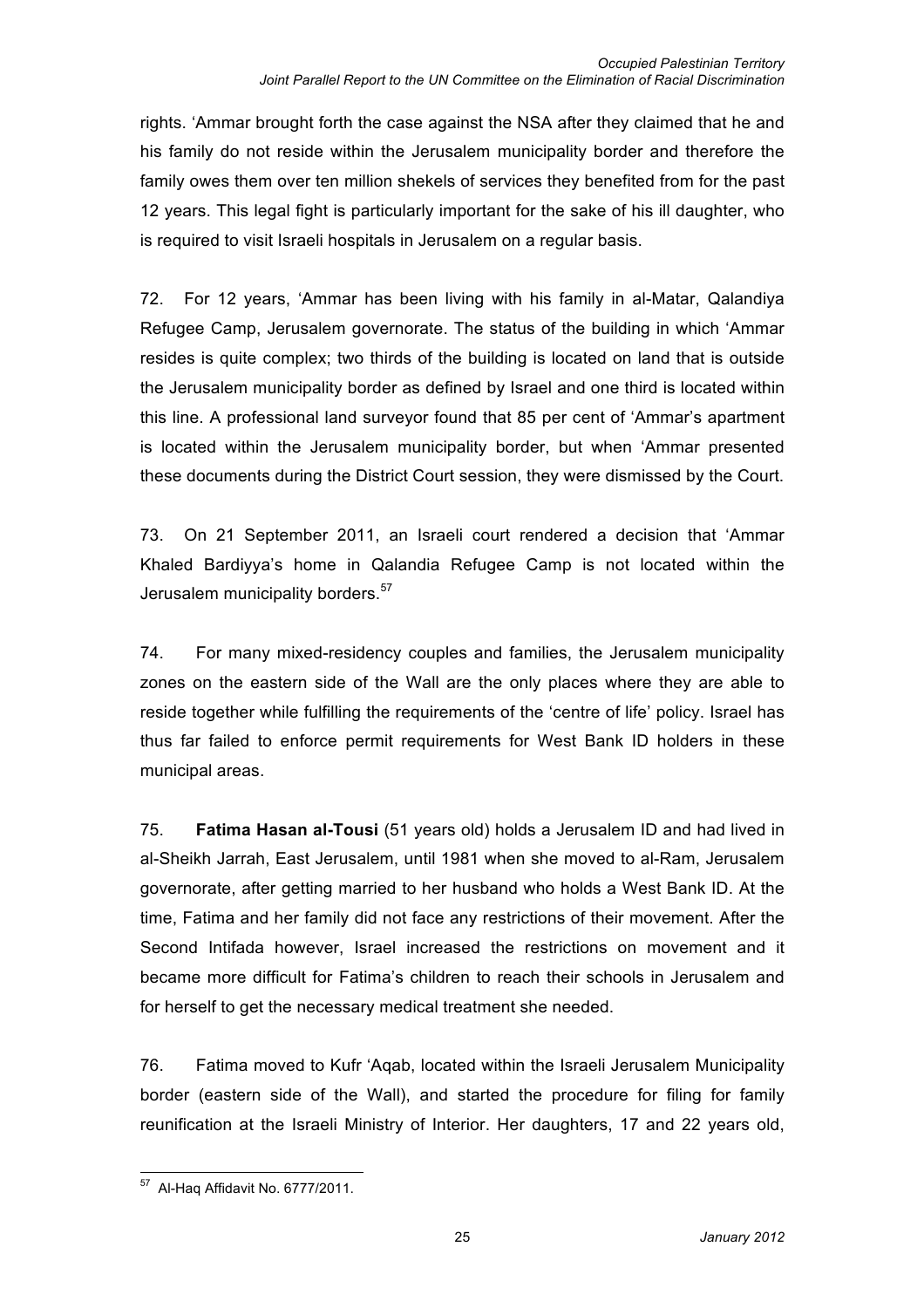were denied permits. Fatima's son, Hussein, was given a Jerusalem ID while her other son, Firas, was only given an open permit for six months and was told he could renew it whenever needed, although there are no guarantees that the Israeli administration would agree to renew his permit each time he applies.

77. Fatima separated from her husband in 2007 and could not bring her two daughters to live with her when she moved to Jerusalem. While she prefers to live in Jerusalem as she receives regular treatment at medical facilities there for her illness, Fatima is being forced to move to Kufr 'Aqab if she wants to live with her son Firas and her other two daughters. Moreover, Fatima never received the benefits from the State, usually granted to divorced or separated women registered with the Israeli  $NSA.<sup>58</sup>$ 

### **4.5. The 2003 Citizenship and Entry into Israel Law**

78. The 2003 Citizenship and Entry into Israel Law, which applies as well to permanent residents of East Jerusalem, is one of the most discriminatory laws in Israel. It still remains in force today, despite strong international criticism and repeated calls to revoke the law, including by the Committee in its 2007 Concluding Observations.59 On 11 January 2012, the majority of the HCJ has upheld the constitutionality of the Citizenship and Entry into Israel Law, ruling that even if there is a constitutional right to family life, this right does not extend to this being exercised necessarily within Israel. In other words, even if the law harmed the constitutional rights of citizens and residents of Israel, this infringement is proportional as it fits within the limitation of national security. In the view of the human rights organisation *Adalah,* one of the petitioners in this case, the High Court has approved a law "the likes of which do not exist in any democratic state in the world, depriving citizens from maintaining a family life in Israel only on the basis of the ethnicity or national belonging of their spouse." The ruling, which constitutes a blatant example of racial discrimination, proves once again how much the respect of individual rights in Israel (when they concern the Palestinian population) has been subjected to the mercy of the sacred and undefined notion of 'national security'.

79. **Wasfi Muhammad Nasrallah** (51 years old) and his wife have been married for 27 years. Wasfi holds a West Bank ID and is originally from 'Aida refugee camp in Bethlehem, while his wife holds a Jerusalem ID and has been living in Shu'fat

 $^{58}$  Al-Haq Affidavit No. 6690/2011.<br> $^{59}$  UN CERD, 'Concluding Observations: Israel' (n 2), at paragraph 20.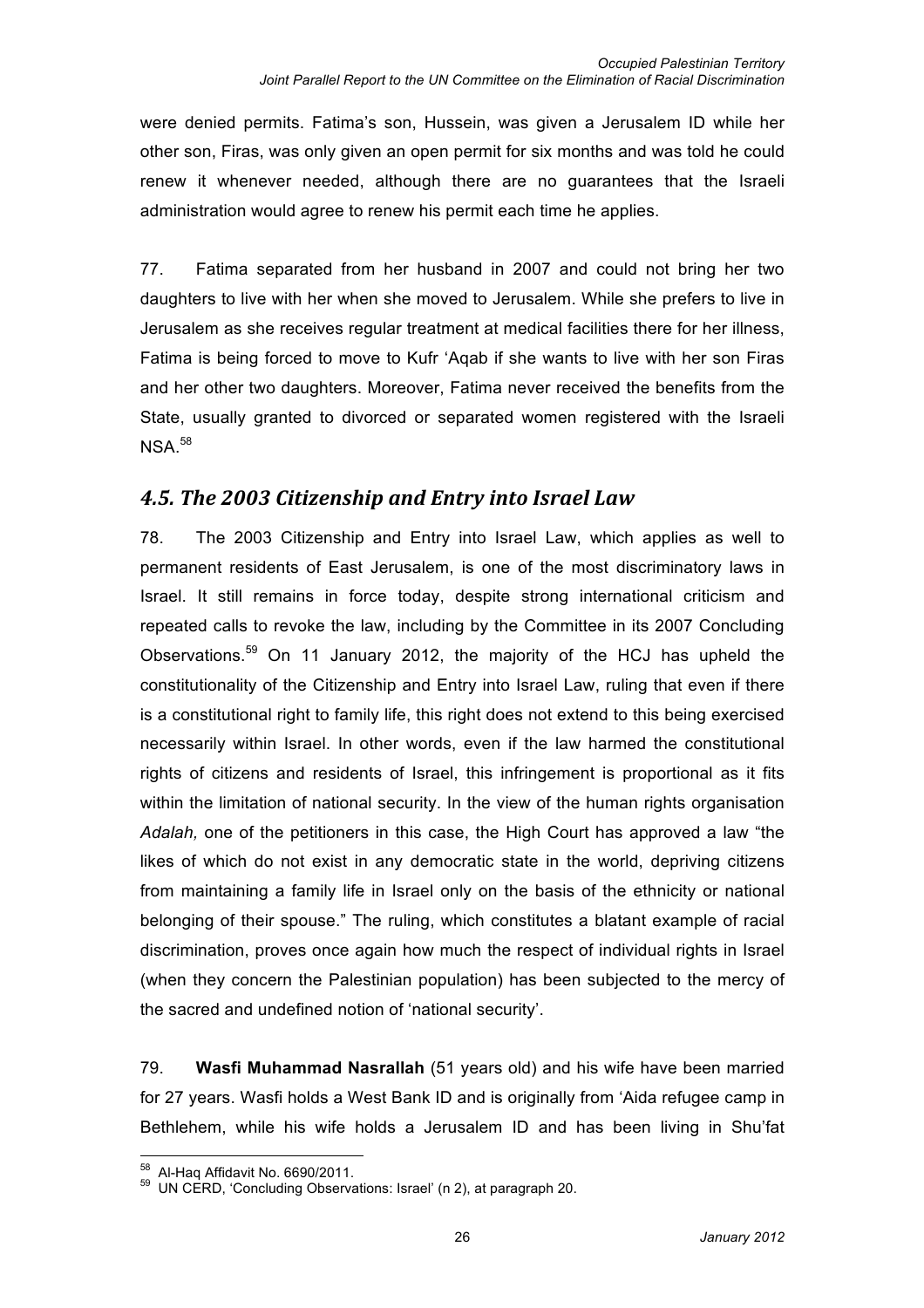Refugee camp, East Jerusalem. Upon getting married, Wasfi moved in to live with his wife in Shu'fat Refugee camp. After the First Intifada, Israel erected checkpoints that prevented Palestinians holding a West Bank ID from entering Jerusalem. It was then that Wasfi applied for family reunification.

80. Wasfi provided the Israeli Ministry of Interior with all his documents but they refused to give him a permanent Jerusalem ID. Instead, they gave him a six months long open permit, which allowed him to stay in Jerusalem. Six months later, Wasfi had his permit renewed. For about 15 years, Wasfi had his permit renewed, but was never granted permanent residency. Five years ago, Wasfi went to renew his permit, but it was denied. Since then, three lawyers have been working on his case, but to no avail. The reason for the denial of the family unification request involved unknown 'security reasons.'<sup>60</sup>

81. The implementation on the 2003 Citizenship and Entry into Israel Law further encourages the Israeli administration, through internal regulations and bylaws, to make the family unification procedures even more complicated. The case of **Mahmoud Basem al-Rishq** (27 years old) presents a striking example. Mahmoud, a resident of 'Anata, Jerusalem governorate and holder of a Jerusalem ID card, is married to an Egyptian national.<sup>61</sup> Since the wedding, Mahmoud has been trying to apply for family unification at the Israeli Ministry of Interior, so he could live together with his wife in Jerusalem. Mahmoud was given two months in order to provide various documents to the Israeli Ministry of Interior. Several times, Mahmoud was given contradictory information by the Ministry of Interior.

82. Four months later, Mahmoud was denied entry into Egypt for unknown 'security reasons' and had to move with his wife to Jordan. Mahmoud then received a letter from the Ministry of Interior stating that he needed to immediately provide documentation right away or else his application for family reunification would be denied.

83. Mahmoud sent his father to the Ministry of Interior in order to check if the papers had to be submitted but he was told that there were no papers required at this time. One month later, Mahmoud's application was denied. In addition to this, he was

 $^{60}$  Al-Haq Affidavit No. 6896/2011.<br><sup>61</sup> Mahmoud's wife is an Egyptian national and therefore not from an 'enemy state'. The 2003 Citizenship and Entry into Israel Law identifies Syria, Iraq and Iran as 'enemy states.'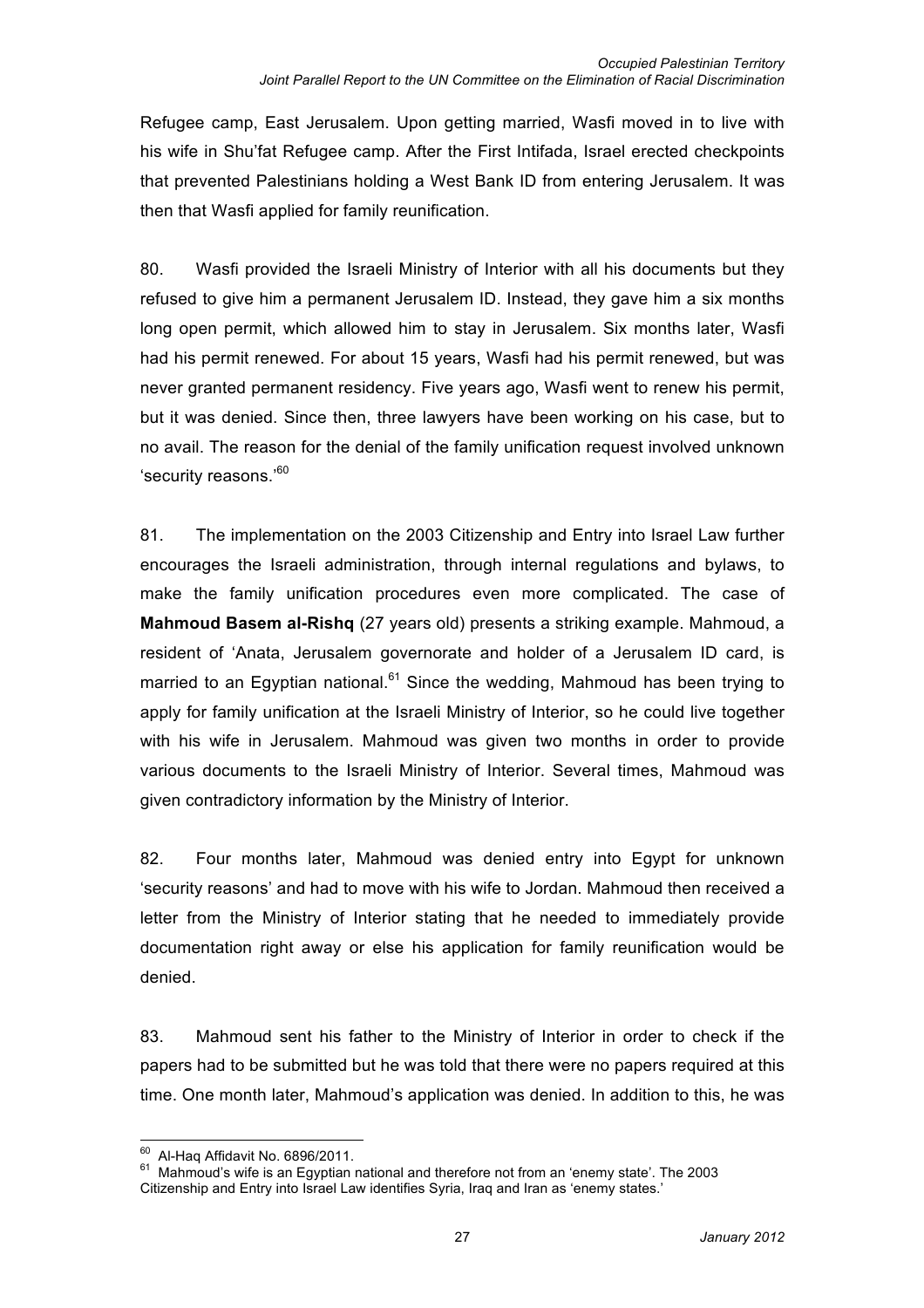threatened to have his Jerusalem ID revoked if he keeps living outside of Jerusalem. Mahmoud came back to Jerusalem and he has filed once again a request for family unification with the assistance of a lawyer. Mahmoud has already provided his lawyer with all the documentation necessary for the application and is currently waiting to hear from the Ministry of Interior. He always gets from his lawyer the same response when he checks on the progress of the application, which is he needs to wait ten more days.<sup>62</sup>

 $62$  Al-Haq Affidavit No. 7001/2012.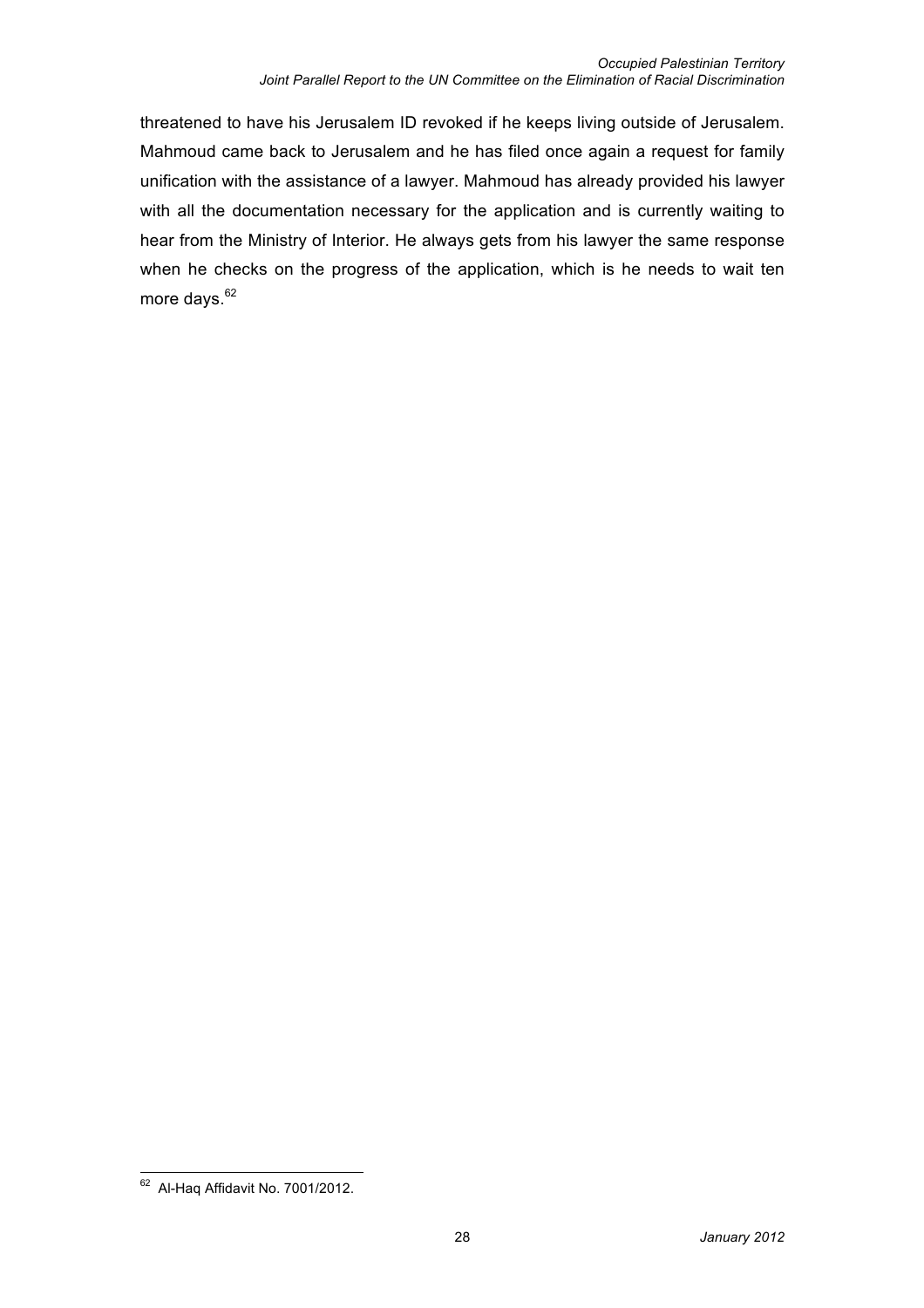## **5. Discriminatory Allocation of Water in the OPT**

### *5.1.#Contextual#Background#*

84. For many years the Palestinian population of the OPT has suffered from a shortage of clean, safe water. While below average rainfall has affected some parts of the OPT in isolated years, water is not scarce in the region, which contains several productive aquifers as well as the Jordan River and other natural water sources. The water shortage in the OPT is a direct result of deliberate acts and omissions of Israel. Israel's policies and practices in the West Bank have been to expropriate and assert control over Palestinian water resources, maintain an unequal and discriminatory allocation of water resources to benefit both Israeli citizens living in Israel and those living in settlements in the OPT, and prevent Palestinians from developing or accessing their own resources.<sup>63</sup>

### *5.2.#Discriminatory#Allocation#of#Water#in#the#West#Bank*

### *5.2.1. Discrimination in Availability of Water in the West Bank*

85. The problem of availability of water for Palestinians is a direct result of Israel's water policies and practices in the OPT, which are implemented for the solely benefit of Israeli citizens living in Israel and those residing in settlements in the West Bank, including East Jerusalem. This systematic discrimination continues to result in widespread violations of the right to water for Palestinians, which in turn has severe impacts on the rights to life, to adequate food and housing, to work and to health. $64$ 

86. It should be noted that the discriminatory restrictions on access to water supply and sanitation imposed against Palestinians disproportionately affect women in the OPT. Such restrictions, which can include a lack of safe water or having to travel excessive distances to access safe water, make fulfilling household chores

<sup>&</sup>lt;sup>63</sup> See Al-Haq, 'The Right to Water - A Policy of Denial and Forced Displacement in the Occupied Palestinian Territory' Palestinian Council for Human Rights Organisations contribution to European External Action Service regarding implementation of EU-Israel Action Plan in 2011 (29 November 2011), http://www.alhaq.org/advocacy/targets/european-union/501-the-right-to-water-a-policy-of-denial-andforced-displacement-in-the-occupied-palestinian-territory accessed 30 January 2012; Al-Haq and EWASH, 'Joint Parallel Report to the Committee on Economic, Social and Cultural Rights on the occasion of the consideration of the Third Periodic Report of Israel' (1 September 2011), at paragraph 24 http://www2.ohchr.org/english/bodies/cescr/docs/ngos/EWASH-Al-Haq\_Israel\_CESCR47.pdf accessed 30 January 2012

 $<sup>4</sup>$  Al-Haq, 'The Right to Water - A Policy of Denial and Forced Displacement in the Occupied</sup> Palestinian Territory' (n 63), at 4.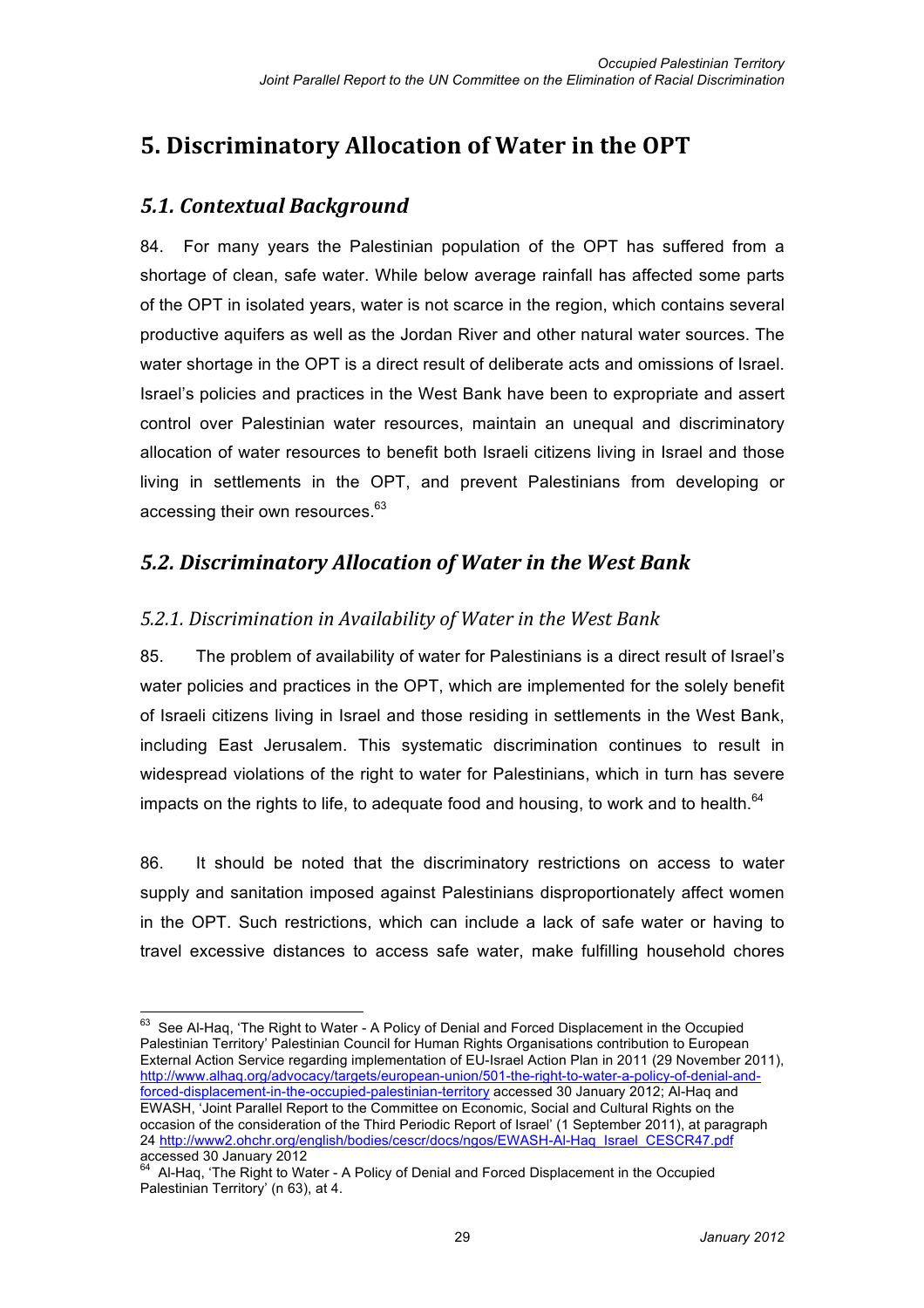and taking care of children more difficult.<sup>65</sup> In addition, the ramifications that this has on adequate sanitation can lead to families being susceptible to diseases, increasing the worry and workload of women who tend to be responsible for their family's health and hygiene. $66$  It should also be noted that women are recognised as having special sanitation needs and these are not adequately met in the current situation.  $67$ 

87. As of September 2011, 313,000 Palestinians across 113 communities are not connected to a water network and are considered at high risk of water scarcity.<sup>68</sup> As such, they depend on water delivered by trucks, which costs up to five times the amount paid by household connected to the water network and is often of questionable quality.<sup>69</sup> Overall, in the West Bank there are some 50,000 people in 151 communities that receive less than 30 liters per capita daily (lpcd).<sup>70</sup>

88. Israel has also actively prevented the construction and maintenance of water and sanitation infrastructure in Area C. This has primarily been achieved through Israel exercising its effective veto through the Joint Water Committee, which is mandated to approve all water and sanitation projects in the West Bank. In Area C (around 61 per cent of West Bank territory) a further layer of bureaucracy exists, as the Israeli Civil Administration must grant a permit for any construction, including water and sanitation projects. The vast majority of applications for a permit are denied, and any structure built without a permit faces the risk of demolition by the Israeli authorities and subsequent forced displacement.<sup>71</sup> As well as prohibiting nearly all construction of wells necessary for Palestinians to secure additional quantities of water to support population growth and socio-economic development,

http://www.ohchr.org/EN/NewsEvents/Pages/Womenandgirlsrighttosanitation.aspx accessed 30  $\frac{1}{\text{January } 2012.}$ 

 <sup>65</sup> EWASH Advocacy Task Force, 'Fact Sheet 8: Women's Access to Water and Sanitation in the Occupied Palestinian Territory' (8 March 2011),

http://www.ewash.org/files/library/110308\_EWASH\_FS\_8\_A4\_web%5b1%5d%20new%20desgn%20.pd accessed 30 January 2012.

<sup>66</sup>*Ibid*. <sup>67</sup> United Nations Office of the High Commissioner for Human Rights (UN OHCHR), 'Women and Girls and Their Right to Sanitation', (3 October 2011),

<sup>68</sup> Al-Haq, 'The Right to Water - A Policy of Denial and Forced Displacement in the Occupied

Palestinian Territory' (n 63), at 4.<br><sup>69</sup> UN General Assembly (UN GA), Department of Public Information, 'Arbitrary Detention, Excessive Force, Israeli Settlement Activity Increasing Palestinian Hardship, Regional Commission Chief Tells Second Committee' (26 October 2011) Second Committee, 23rd & 24th Meetings UN Doc GA/EF/3319.  $\frac{70}{70}$  Al-Haq and EWASH (n 63), at paragraph 24.<br><sup>71</sup> In the first seven months of 2011, demolitions of water infrastructure, other livelihood infrastructure

and homes have forcibly displaced 755 people and affected the livelihood of some 1,400 others. This is more than during the whole year of 2010 when 606 people were forcibly displaced. *Ibid*, at paragraph 21.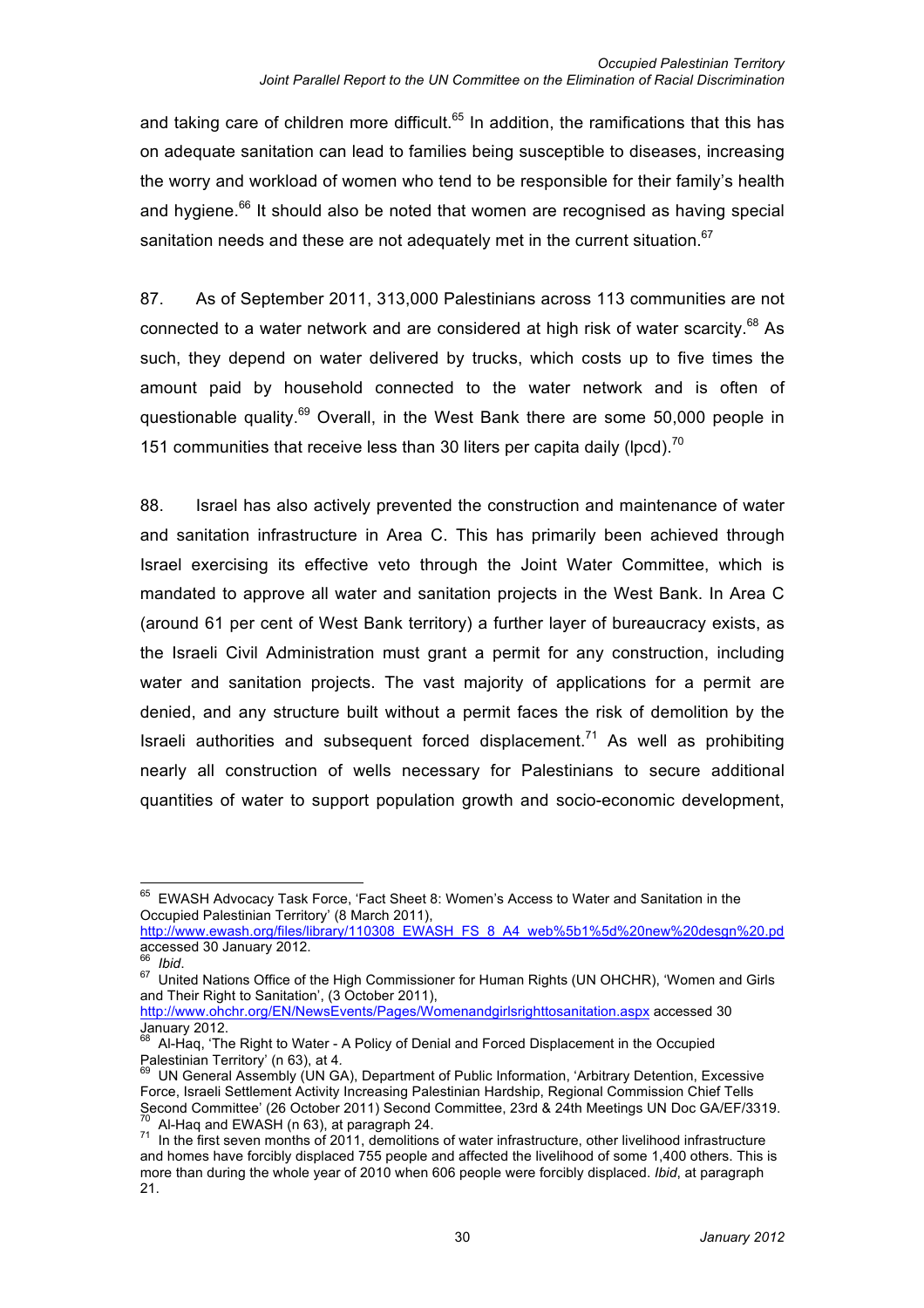such policies have denied communities access to water and sanitation facilities, including water, toilets, sewage networks and cisterns for rainwater harvesting.<sup>72</sup>

### *5.2.2. Discrimination in Accessibility of Water in the West Bank*

89. Some communities have access to less than 25 lpcd, which is on par with disaster and humanitarian crisis criteria. These amounts are well below the minimum 100 lpcd, which according to the World Health Organisation (WHO) is necessary for human dignity and thus should be considered a minimum core obligation to provide.<sup>73</sup>

90. The situation in the Jordan Valley provides a striking example of discriminatory policies and practices with respect to access to water and sanitation, again rendering preferential treatment to Israeli settlements. Palestinians, who are prevented from accessing 77 per cent of the Jordan Valley, including all access to the Jordan River and adjacent springs, have access to only 30 per cent of all water production from the Eastern Aquifer. Israel utilises all the remainder, with 75 per cent of that allocated for settlement use.<sup>74</sup>

91. For instance, the Jordan Valley settlements of Beda'ot and Ro'i enjoy more than 400 lpcd for household use only. The nearby Palestinian village of al- Hadidya, a herding community with a population of 230, struggles with only 22 lpcd.<sup>75</sup>

92. The village of Al 'Aqaba (Tubas governorate) in the north of the Jordan Valley, is another striking example of how Israel's discriminatory water policies affected Palestinians living in the OPT.

93. **Sami Sadeq Sbeih** is one of 300 people living in al-Aqaba, who suffer daily from a severe lack of water sources in the village. There are no water systems in place, not even a water reserve or a well, as Israeli authorities do not allow construction of water infrastructure. The Israeli water company, Mekorot, is the main water supplier. It provides water services only to the settlements and military camps

 $72$  Israel prohibits the construction of wells in both the Western and North Eastern Aquifers and has only recently allowed a few wells to be constructed in the Eastern Aquifer, albeit these are not sufficient to

allow for Palestinian development of the agreed additional water under Oslo.<br><sup>73</sup> World Health Organisation, 'Technical Note No. 9 – Minimum water quantity needed for domestic use in emergencies' (2011),

http://wedc.lboro.ac.uk/resources/who\_notes/WHO\_TN\_09\_How\_much\_water\_is\_needed.pdf accessed 30 January 2012.

 $74$  Al-Haq and EWASH (n 63), at paragraph 26.<br>
<sup>75</sup> Al-Haq, 'The Right to Water - A Policy of Denial and Forced Displacement in the Occupied Palestinian Territory' (n 63), at 5.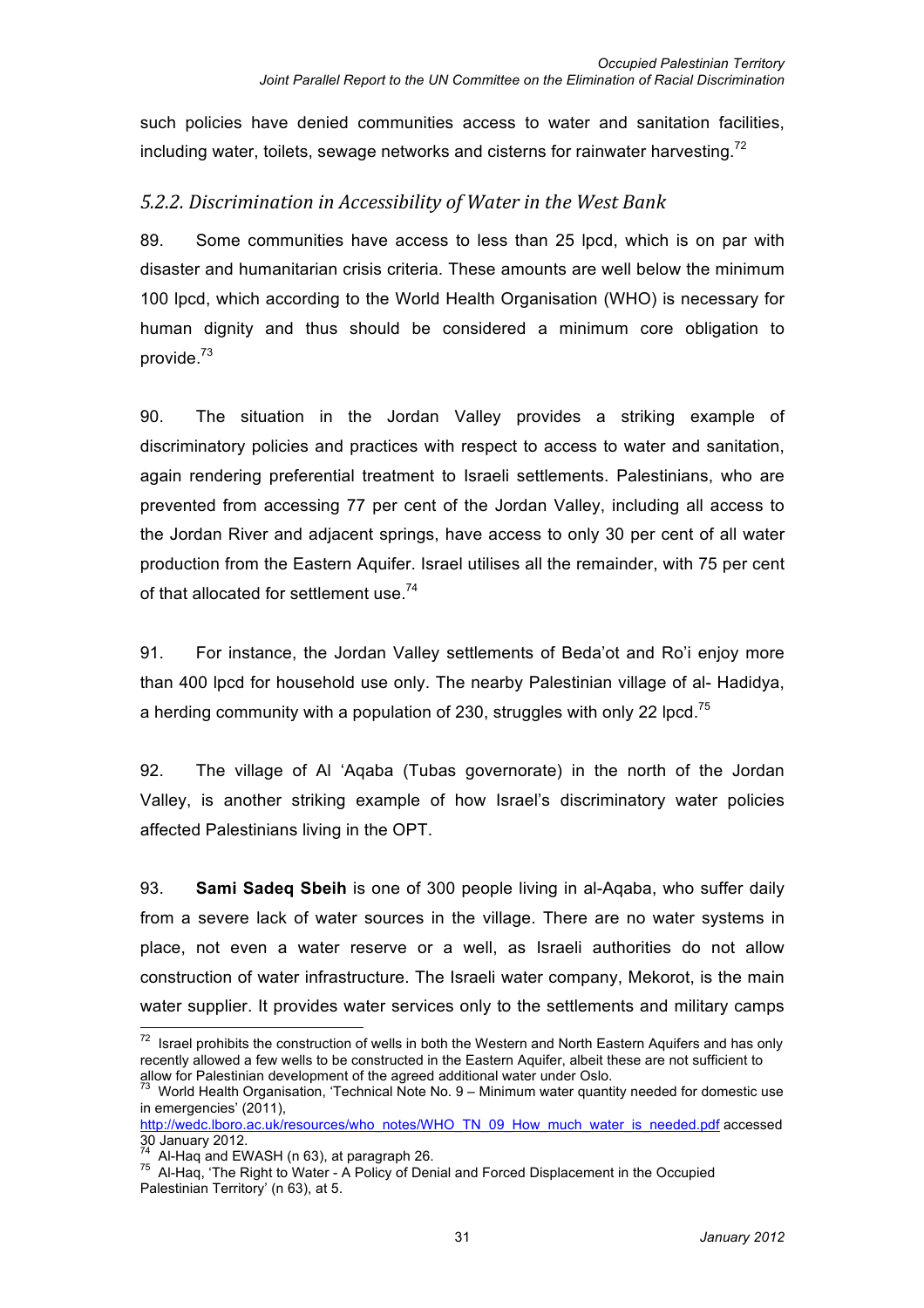in the Jordan Valley. While Mekorot's water systems are located only seven kilometers from the village, the people of al-Aqaba village are denied access to this infrastructure. As a result, they are forced to buy water from moveable water tanks from villages nearby. Every water tank is used on a weekly basis and costs between 150-200 NIS. Every cup of water costs between 15-20 NIS. However, every cup of water provided for by Mekorot costs less than one NIS.

94. Many of al-Aqaba's residents are famers or shepherds and require larger amounts of water of irrigation and for their cattle. Their struggle for water and the costs associated with the lack of access to water systems has forced them to abandon their work in agriculture or to sell their cattle.<sup>76</sup>

95. Israeli settlers in the West Bank, with a population of over 500,000, consume approximately six times the amount of water used by a Palestinian population of some  $2.5$  million.<sup>77</sup>

96. In conclusion, the availability of and access to water enjoyed by Israeli settlers demonstrates that resources are available to provide water in the West Bank. The lack of sufficient water for Palestinians in the West Bank is not on account of lack of available resources but rather of discriminatory policies in water management by Israel.

#### *5.2.3. Denial of Access to Water and Forced Displacement*

97. Israeli forces regularly target for destruction cisterns, wells and springs that are used by Palestinians in Area C. This policy is exemplified by the destruction of three wells in the Jordan Valley in September 2011 alone.

98. On 13 September 2011, Israeli forces destroyed **Muwaffaq Fakhri Daraghmeh**'s water well in Hay al-Hadiqa, Toubas governorate. He built his water well on Area "B" after obtaining a building permit from the Palestinian water authorities. Muwaffaq incurred damages of about NIS 750,000 and is now facing financial problems as he relied on his well to irrigate his crops. Muwaffaq never received a demolition order from the Israeli authorities.<sup>78</sup>

 $\frac{76}{77}$  Al-Haq Affidavit No. 6371/2011.<br><sup>77</sup> Al-Haq and EWASH (n 63), at paragraph 27.<br><sup>78</sup> Al-Haq Affidavit No. 6651/2011.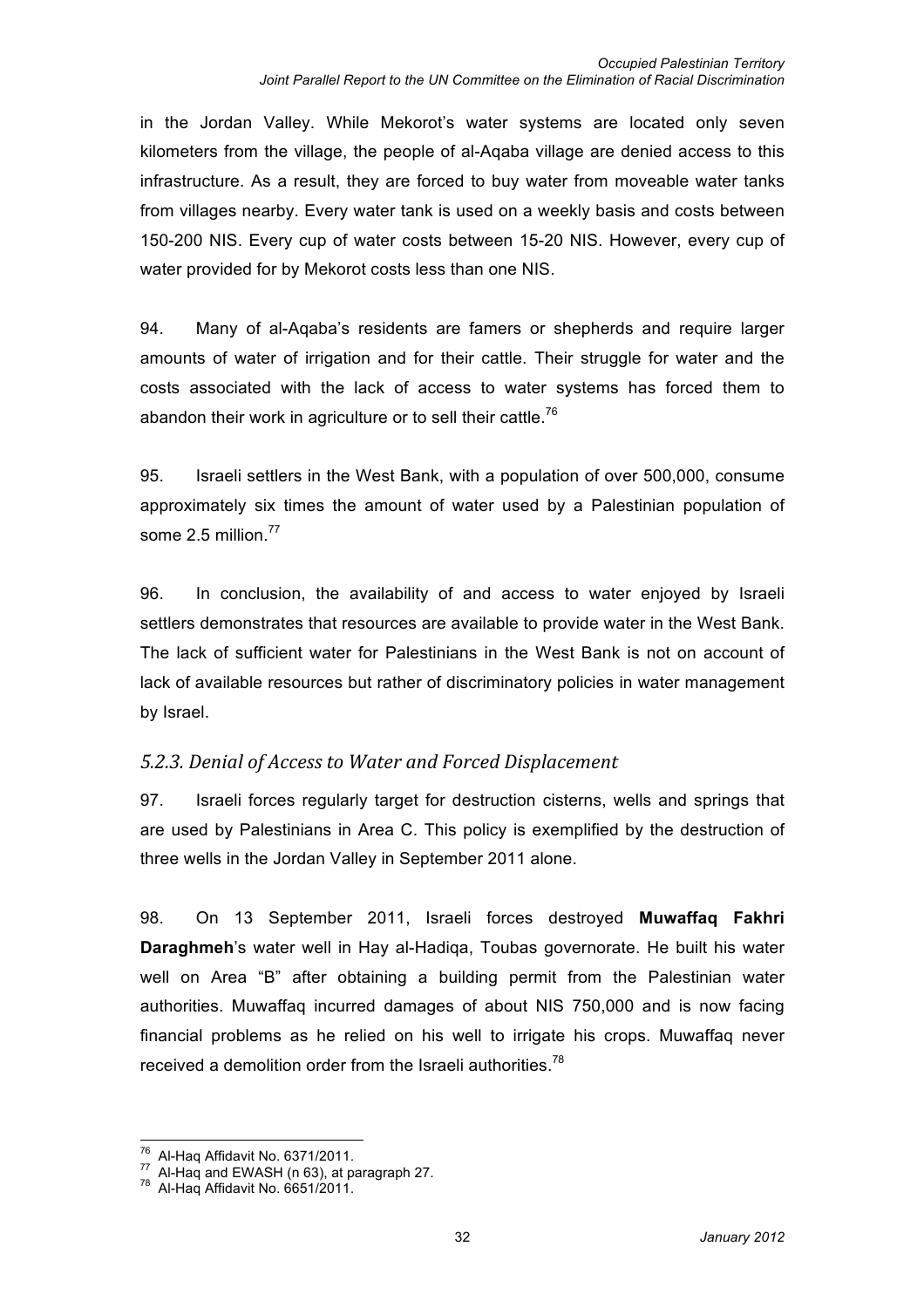*99. "On 13 September 2011 at 7:00 am, I was surprised when I received a phone call from the guard watching over my water well. He told me that Israeli forces, accompanied by military bulldozers, had just arrived to the area where my well was located. I quickly headed towards the area, which is about ten kilometers from my home. As soon as I arrived, I saw eight Israeli olive green military jeeps. I have previously seen these jeeps before near Toubas where al-Far'a water wells are located. […] A bulldozer began placing dirt and rocks inside my water well. When I tried to reach the well, Israeli soldiers threatened me with their weapons and prohibited me from approaching."<sup>79</sup>*

100. Another demolition of water wells took place near al-Nassariyah village, Nablus governorate, on 8 September 2011. Israeli occupying forces destroyed three artesian water wells near the village, under the pretence that they lacked permit. The area of al-Nassariyah village presents an absurd situation, in which the residential area of the village located in Area A and therefore subject to Palestinian control, but the surrounding agricultural lands belonging to some of the villagers are located in Area C and therefore subject to complete Israeli control.

101. One of the wells destroyed belonged to farmer **Nabil 'Adel Judeh**, originally from the nearby village of 'Iraq al-Tayeh, also located in Area A. Nabil was able to build this water well after obtaining a building permit from the Palestinian water authorities. Nabil was present during the demolition and went to speak to the soldier in command about the permit he owns. The soldier in command dismissed the papers Nabil gave him and ordered the bulldozer driver to proceed with the destruction of the wells. The wells destroyed were being used to irrigate around 1,200 *dunums*80 of agricultural land. Nabil was particularly distraught as two months prior to the demolition he was forced to renovate his water well at a cost of about NIS 130,000 after it had been destroyed for the first time by Israeli forces on 12 July  $2011.^{81}$ 

102. In certain cases, water infrastructure is destroyed on the pretext that it was constructed without an Israeli permit. This occurred for instance on 29 May 2011 in an agricultural area belonging to the village of Kufr Than, Jenin governorate. Representatives of the Israeli water authorities, accompanied by Israeli soldiers,

 $^{79}$  Excerpt from Al-Haq Affidavit No. 6651/2011. Given by Muwaffaq Fakhri Daraghmeh, a resident of Hay al-Hadiqa village, Toubas governorate, West Bank.

 $^{80}$  1 dunum = 1000 m<sup>2</sup>.<br><sup>81</sup> Al-Haq Affidavit No. 6656/2011; Al-Haq Affidavit No. 6498/2011.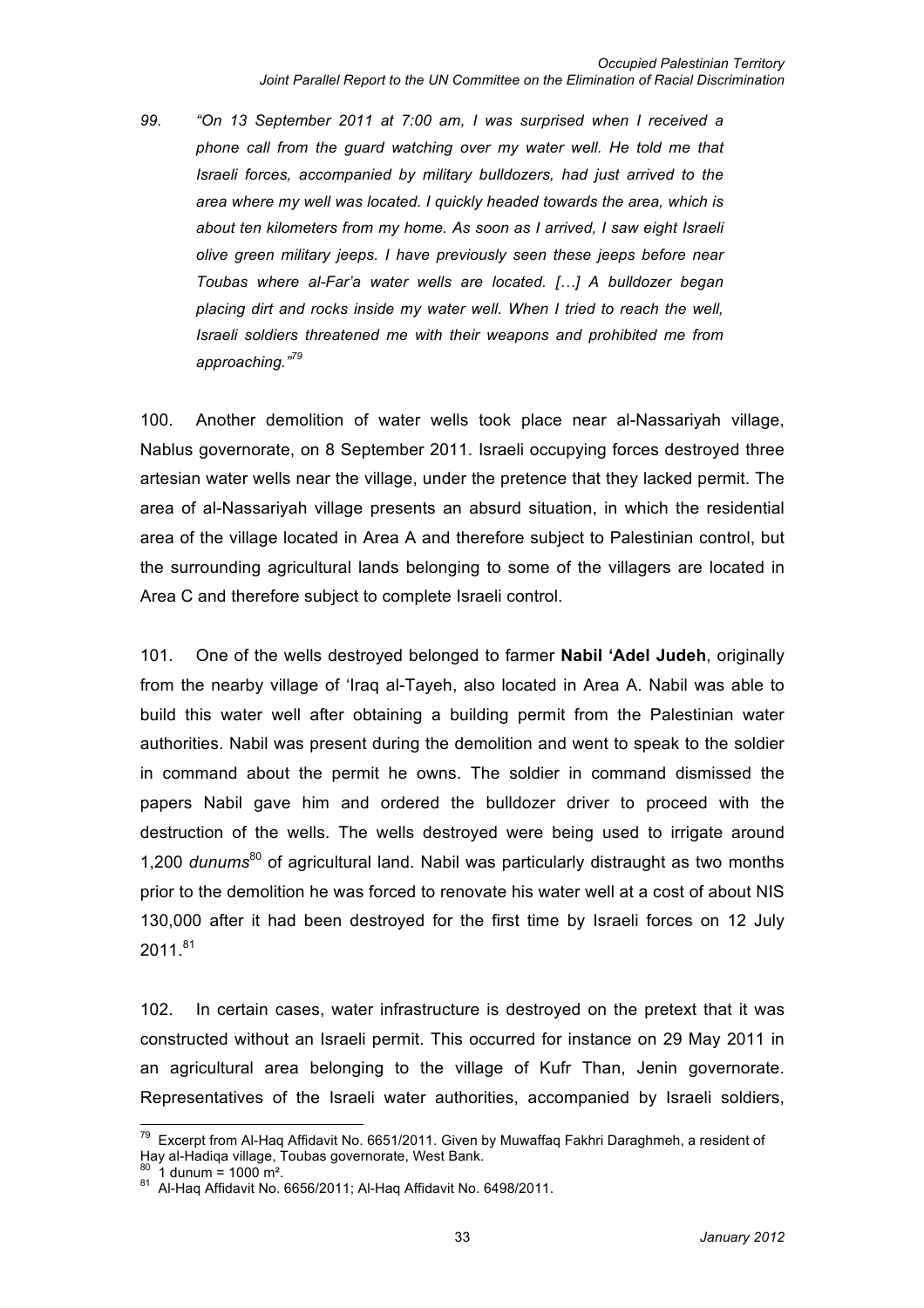destroyed 12 water wells under the pretence that they lacked permits. According to **Muhammad Fahmi Mir'i**, the director of Kufr Than's collaborative society for irrigation, 300 citizens from Kufr Than village are affected by the destruction of the water wells, as they are heavily dependent on the crops grown in their agricultural lands. The destruction of the water wells came exactly at the start of the cucumber season, a season the village residents heavily rely on as a financial asset each vear.<sup>82</sup>

103. Rooftop storage containers, water tankers and tractors used to transport water, including those provided by humanitarian organisations, are all targeted for destruction. Other activities include undermining Palestinian water sources by drilling deeper wells for settlements' exclusive use upstream of natural water sources, which cause the springs to run dry.<sup>83</sup>

### *5.3.#Discriminatory#Allocation#of#Water#in#East#Jerusalem*

104. The East Jerusalem section of the West Bank, illegally annexed by Israel and under its civil rather than military administration, also suffers from Israel's discriminatory policies in the allocation, availability of and access to water.

105. For instance, Palestinian residents of East Jerusalem lack access to adequate water and sanitation infrastructure and services primarily due to the Jerusalem Municipality's strict housing and urban planning regime, which places stringent and unrealistic criteria for access to such services. $84$  Over half of the Palestinians living in East Jerusalem, some 160,000 persons, are not allowed under Israeli law to connect to the water network, mainly because the required housing permits are not issued.<sup>85</sup>

106. As set out in the above section on the Legislative and Administrative Discriminatory Policies, some Palestinian areas of East Jerusalem have been excluded from the boundaries of the city, leading to a crisis in access to water and sanitation. For instance, the parts of East Jerusalem that have been cut off by the construction of the Annexation Wall have no access to municipal services including water and sanitation, such are Kufr Aqab, the Palestinian village of Beit Iksa, and Shu'fat refugee camp.

<sup>&</sup>lt;sup>82</sup> Al-Haq Affidavit No. 6439/2011.<br><sup>83</sup> Al-Haq and EWASH (n 63), at paragraph 54.<br><sup>84</sup> See further Bimkom, 'The Planning Deadlock: Planning Policy, Land Regularization, Building Permits and House Demolitions in East Jerusalem' (2006),

http://eng.bimkom.org/Index.asp?ArticleID=94&CategoryID=125 accessed 30 January 2012.<br><sup>85</sup> Al-Haq and EWASH (n 63), at paragraph 54.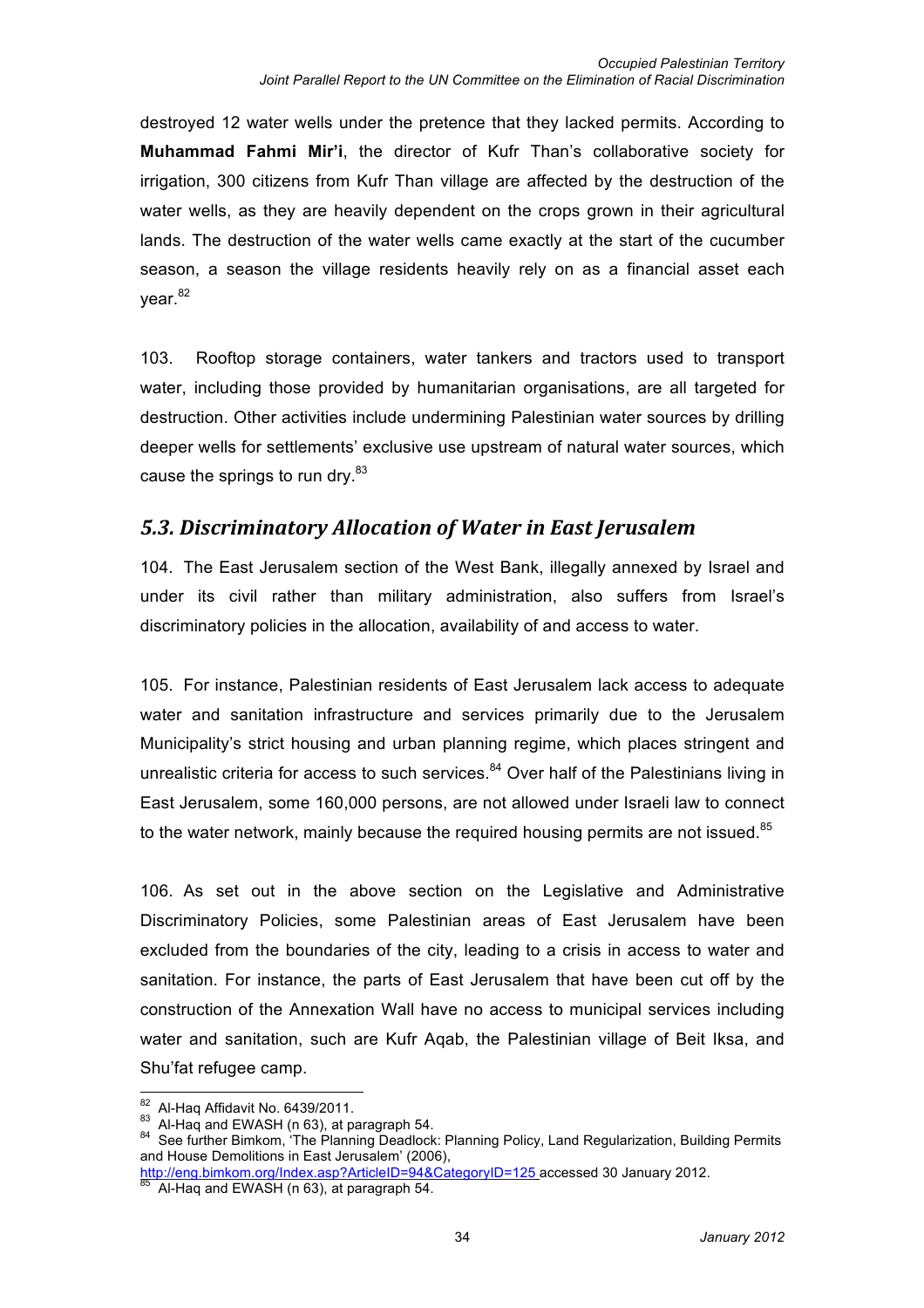## *5.4. Discriminatory Allocation of Water in the Gaza Strip*

107. The 1.5 million Palestinians living in the Gaza Strip have access to only one source of water; the southern end of the Coastal Aquifer. Israel does not allow the transfer of water to the Gaza Strip, and the population there has resorted to overextraction from the Coastal Aquifer at a rate of twice the aquifer's yearly sustainable vield. $86$  This has resulted in a progressive deterioration in the water quality in the Gaza Strip.

108. While the average amount of water available in the Gaza Strip stands at 80- 100 lpcd, at present, 90-95 per cent of this water supply is polluted and unfit for human consumption. $87$  The only fresh water source is polluted by raw sewage and the infiltration of seawater, which is itself contaminated by raw sewage as well.<sup>88</sup> According to the Department of Health of the UN Relief and Works Agency (UNRWA), waterborne diseases are increasingly common, and watery diarrhoea and acute bloody diarrhoea are major causes of death in the refugee population of the Gaza Strip.<sup>89</sup> The Coastal Aquifer currently has nitrate levels that exceed WHO standards for human consumption by as much as 1,600 per cent, with chloride levels up to 1,200 per cent of what is considered safe for domestic use. $90$ 

109. As a result of the ongoing comprehensive illegal closure of the Gaza Strip, the population does not have access to the majority of the materials necessary to improve the water and sanitation infrastructure. The ICRC has found that the closure in Gaza amount to collective punishment.

*110. "The whole of Gaza's civilian population is being punished for acts for which they bear no responsibility. The closure therefore constitutes a collective punishment imposed in clear violation of Israel's obligations under international humanitarian law."<sup>91</sup>*

<sup>86</sup> Amnesty International, 'Troubled Waters: Palestinians Denied Fair Access to Water' (October 2009), http://www.amnesty.org/en/library/asset/MDE15/027/2009/en/e9892ce4-7fba-469b-96b9-<br>c1e1084c620c/mde150272009en.pdf accessed 30 January 2012.

Al-Haq, 'The Right to Water - A Policy of Denial and Forced Displacement in the Occupied

Palestinian Territory' (n 63), at 5.<br><sup>88</sup>*Ibid.*<br><sup>89</sup> UN Relief and Works Agency (UNRWA), 'Epidemiological Bulletin for Gaza Strip' (February 2009), http://www.who.int/hac/crises/international/wbgs/gaza\_unrwa\_epi\_15feb2009.pdf accessed 30 January<br>2012; see also Amnesty International, 'Troubled Waters' (n 86).

<sup>&</sup>lt;sup>90</sup> Al-Haq and EWASH (n 63), at paragraph 80.<br><sup>91</sup> ICRC, 'Gaza Closure: not another year!' News Release (14 June 2010), http://www.icrc.org/eng/resources/documents/update/palestine-update-140610.htmaccessed 30 January 2012.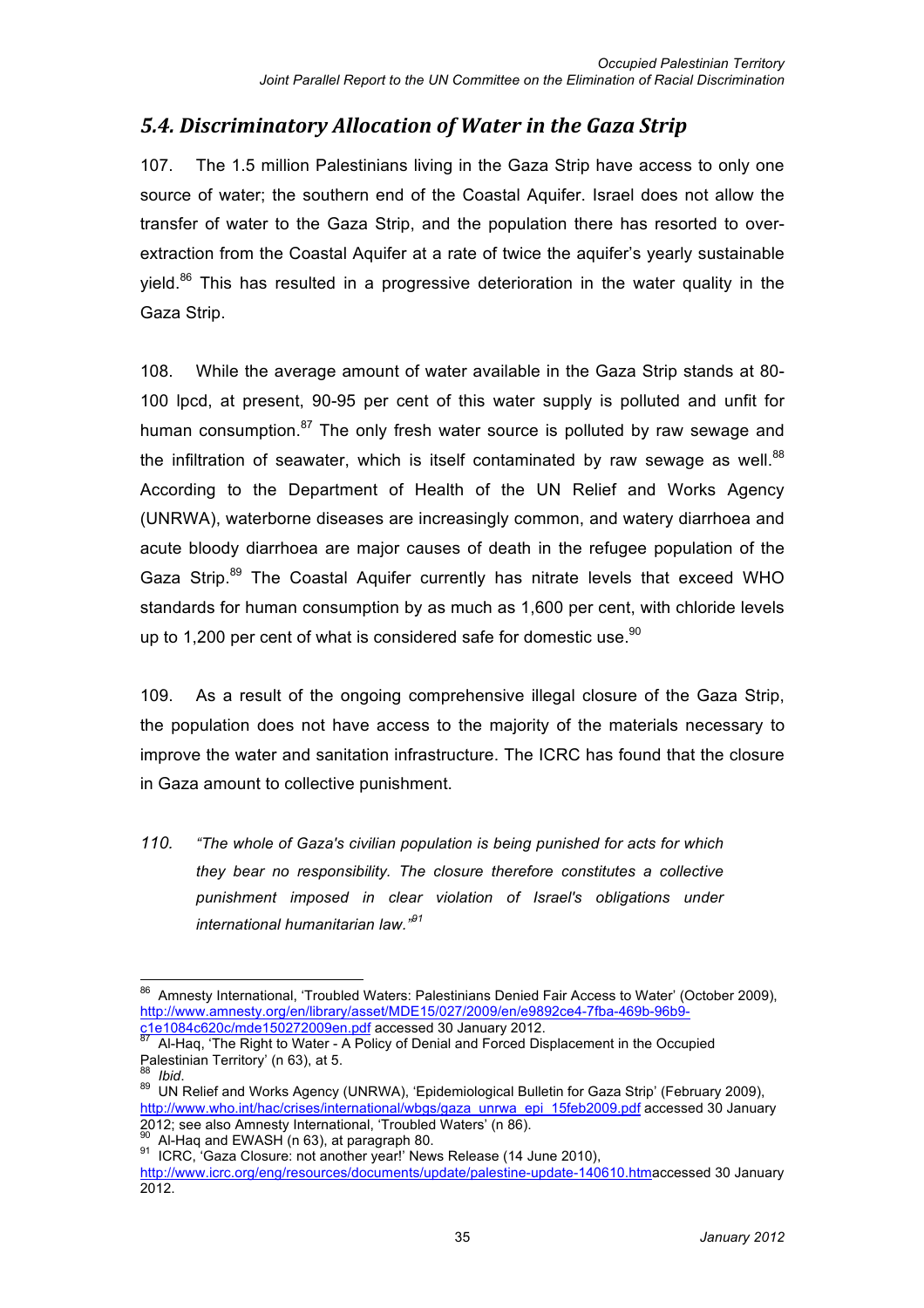111. As of July 2011, there were 17 water and sanitation projects placed on indefinite hold due to Israel's refusal to admit the required building materials.<sup>92</sup> Until Israel allows access to indispensable building materials, it is estimated that the quality of water in the Coastal Aquifer will continue to deteriorate and will be unusable by 2016, when, in the absence of any alternatives, the Gaza Strip could become unfit for human habitation.<sup>93</sup>

 <sup>92</sup> UN OCHA, 'Monthly Humanitarian Monitor' (July 2011), http://www.ochaopt.org/documents/ocha\_opt\_the\_humanitarian\_monitor\_2011\_08\_19\_english.pdf accessed 30 January 2012.<br><sup>93</sup> Al-Haq and EWASH (n 63), at paragraph 80.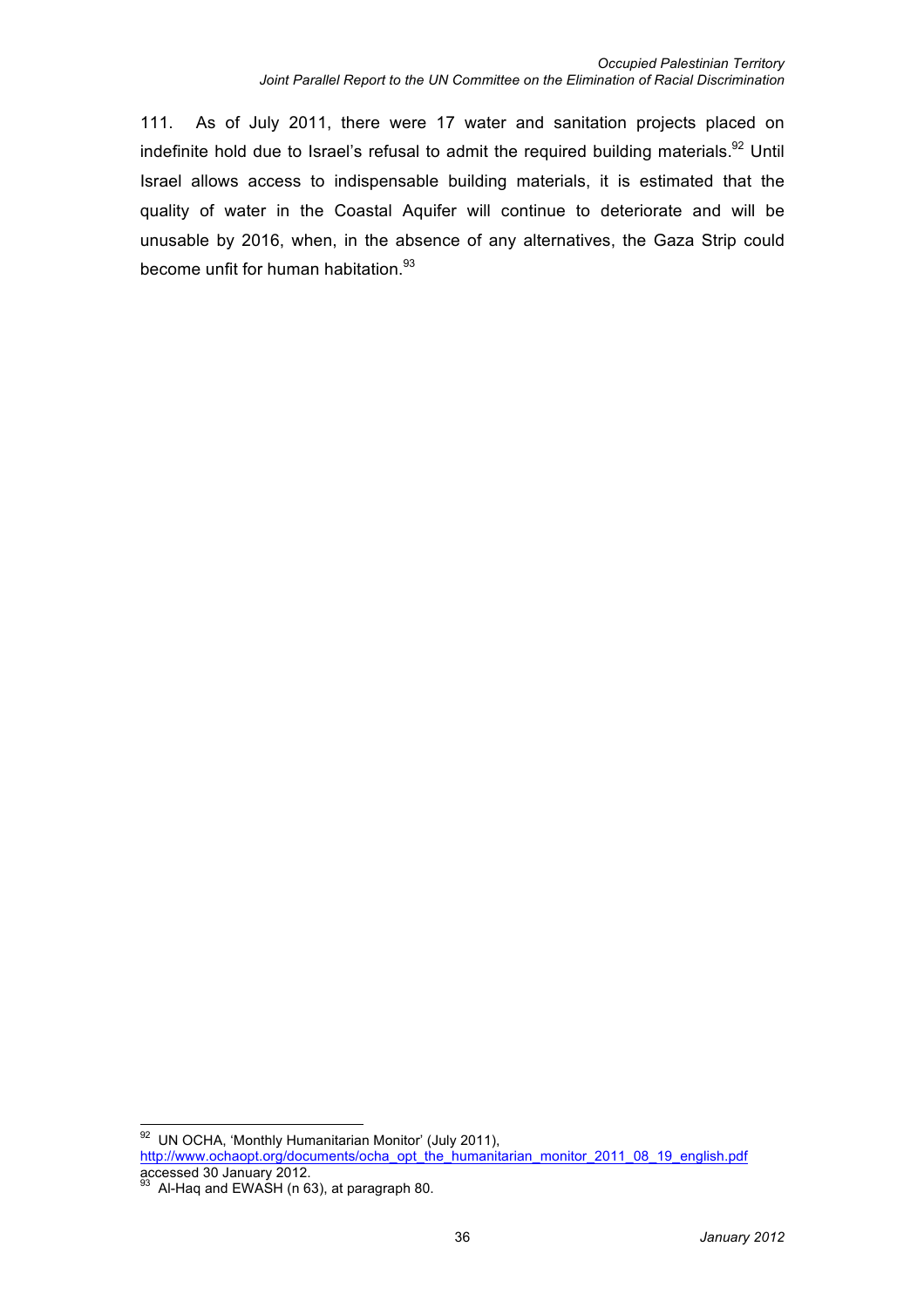## **6. Suggested Questions**

**1. Question the State Party on the persistence of lack of compliance with the recommendations of the Committee according to which the Convention should be applied in the OPT, regardless of the national or ethnic origins of the residents.**

**2. Question the State Party about policies and systematic practices of racial segregation and discrimination for the purpose of establishing and maintaining domination by one group over another, in clear violation of international law, and the obligations enshrined in the Convention, especially in Article 3 of the Convention.**

**3. Question the State Party about the measures it is taking to ensure the protection of the population in the OPT from the rising scale of settlers violence.** 

**4. Question the State Party on the discriminatory practices regarding freedom of movement, caused by the arbitrary system of IDs, the Annexation Wall and other obstacles to the freedom of movement.**

**5. Question the State Party on its lack of compliance with the Committee's 2007 Concluding Observations, concerning the obligation of Israel to comply with the ICJ 2004 Advisory Opinion on the Wall to dismantle the parts unlawfully built, and to compensate the victims.**

**6. Question the State party on the implementation of zoning and planning schemes in the OPT, in particular in East Jerusalem and Area C, which are based on unjustified national and ethnic discrimination.**

**7. Question the State party on the lack of implementation of the Committee's 2007 Concluding Observations on practices of home demolitions, in particular in East Jerusalem and in Area C.**

**8. Question the State Party on the lack of implementation of the Committee's 2007 Concluding Observations on the revocation of the 2003**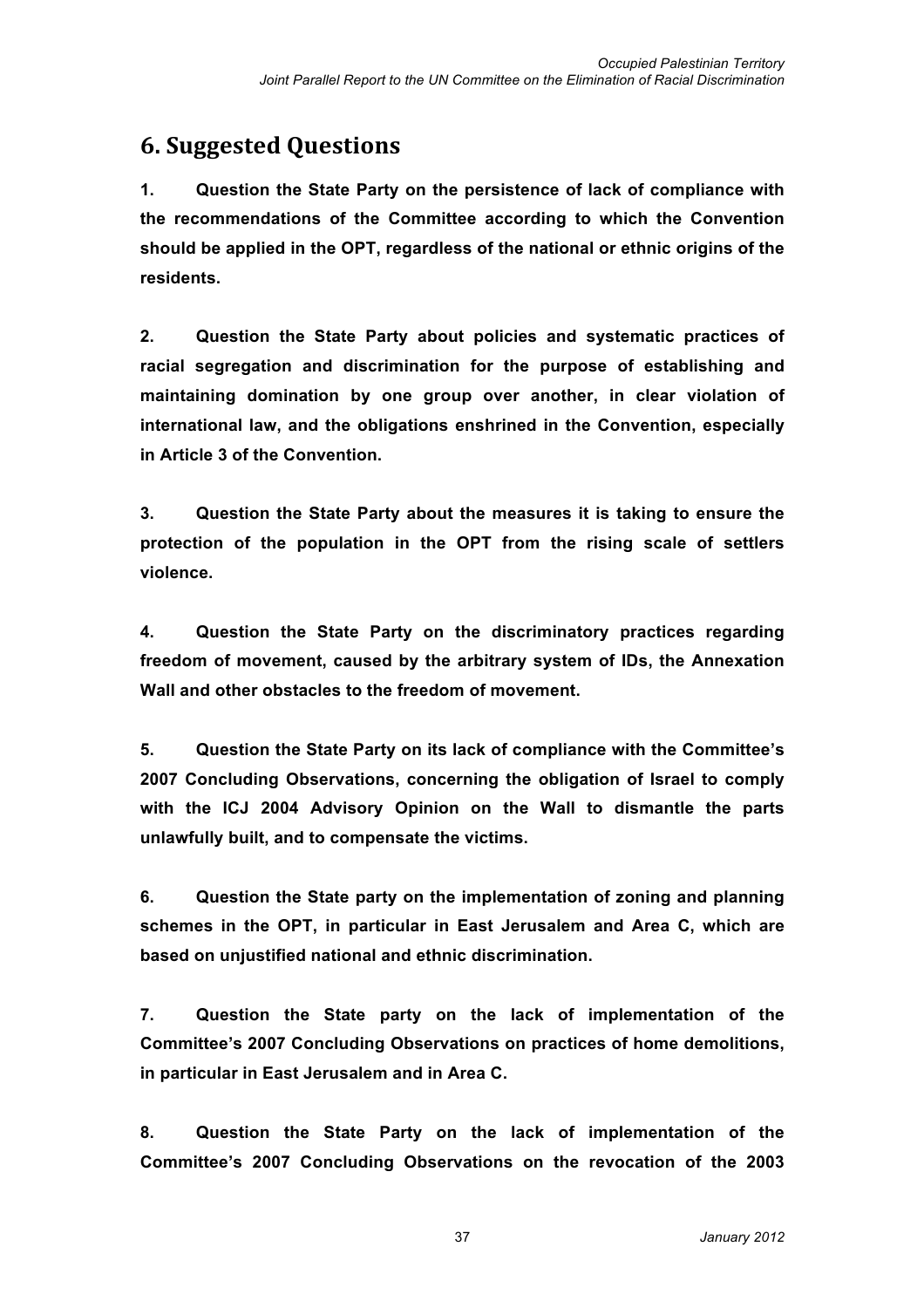**Citizenship and Entry in Israel Law, and the indiscriminate refusal of family unification requests, in particular for residents of occupied East Jerusalem.** 

**9. Question the State party on its policy of water allocation, and the measure it takes to ensure fair and equitable sharing of water resources to entire population of an area regardless of national or ethnic origin.**

**10. Question the State party on the violation of its obligation to provide the protected people in the OPT with adequate water and sanitation infrastructure, whether by not permitting that such infrastructure be built such as in the case of the Gaza Strip due to the illegal closure, or by preventing access to existing infrastructure in occupied East Jerusalem and Area C.**

**11. Question the State party on the deprivation of the Palestinian population from the use of their water resources, in particular in the Jordan Valley, in addition to the prohibition of digging wells in Area C, compromising by such the livelihood of this population.**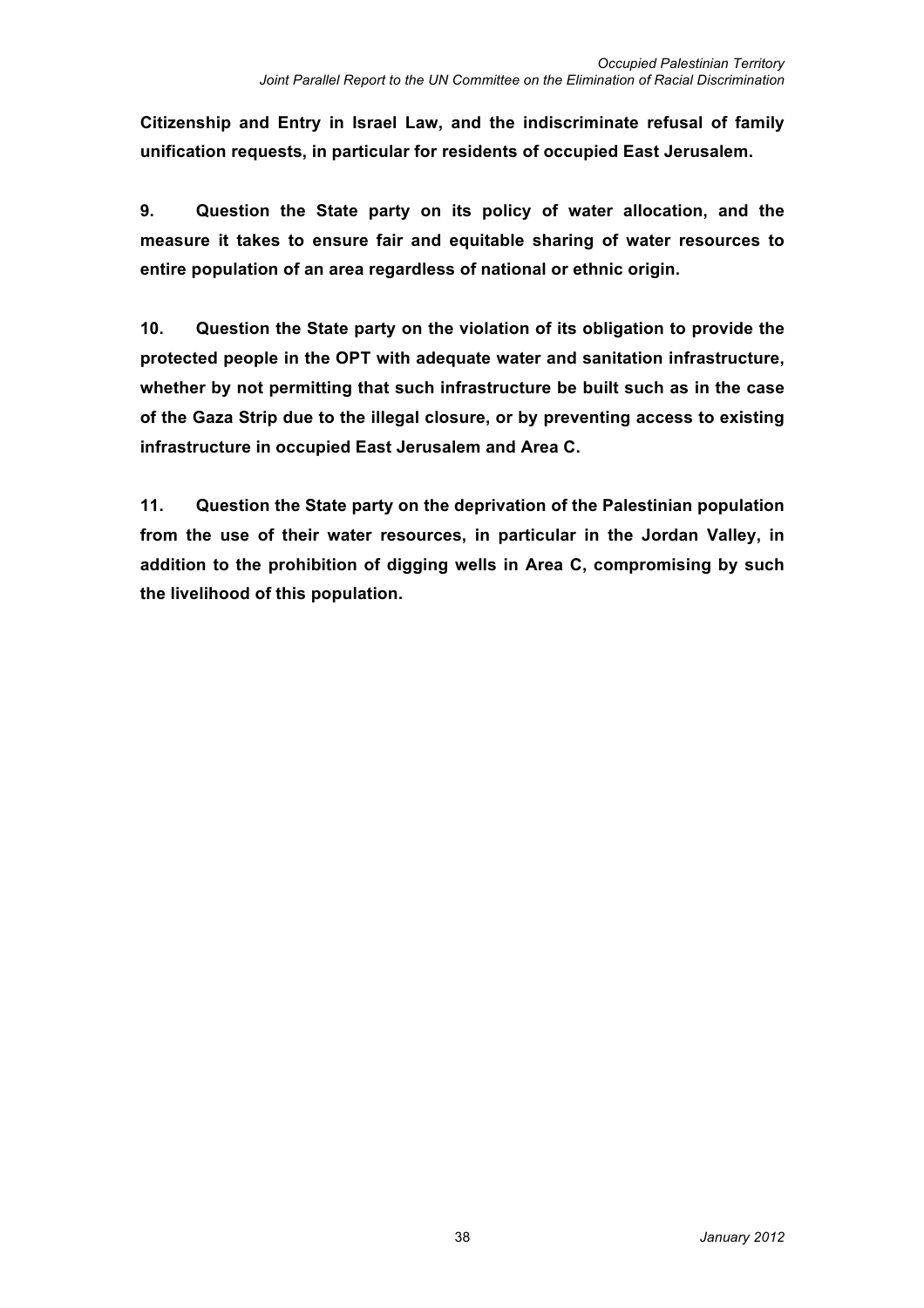## **7.!Recommendations**

The submitting parties recommend the Committee to:

**1. remind the State party of its obligation to condemn racial discrimination and undertake to pursue a policy of eliminating racial discrimination of all populations in all territories under its effective control;**

**2. urge the State party to include information on the human rights situation of the Palestinians in the Occupied Palestinian Territory, comprising of the West Bank, East Jerusalem, and the Gaza Strip, in its next periodic report;**

**3. urge the State party to cease the settlement project and to abolish the bifurcated system of norms by stopping the illegal extra-territorial application of its civil law to the Israeli settler population in the OPT;** 

**4. urge the State party to abstain from excluding certain groups of people from enjoying their basic human rights on the bases of nationality, ethnicity or status;**

**5. urge the State party to comply with the Committee's 2007 Concluding Observations, in particular to protect Palestinians residing in the OPT from settlers violence, and apply a fair legal system that sanctions violations against them;**

**6. urge the Sate party to halt the discriminatory measures in the OPT, and in particular in occupied East Jerusalem, such as home demolitions, revocation of residency rights, and restrictions on freedom of movement;**

**7. urge the State party to comply with the Committee's 2007 Concluding Observations and revoke the 2003 Citizenship and Entry in Israel Law;** 

**8. urge the State party to review its policy on family reunification to ensure it is not applied in discriminatory fashion, and ensure that any restrictions are strictly necessary and limited in scope, and that they are not applied on the basis of nationality, residency or membership of a particular community;**